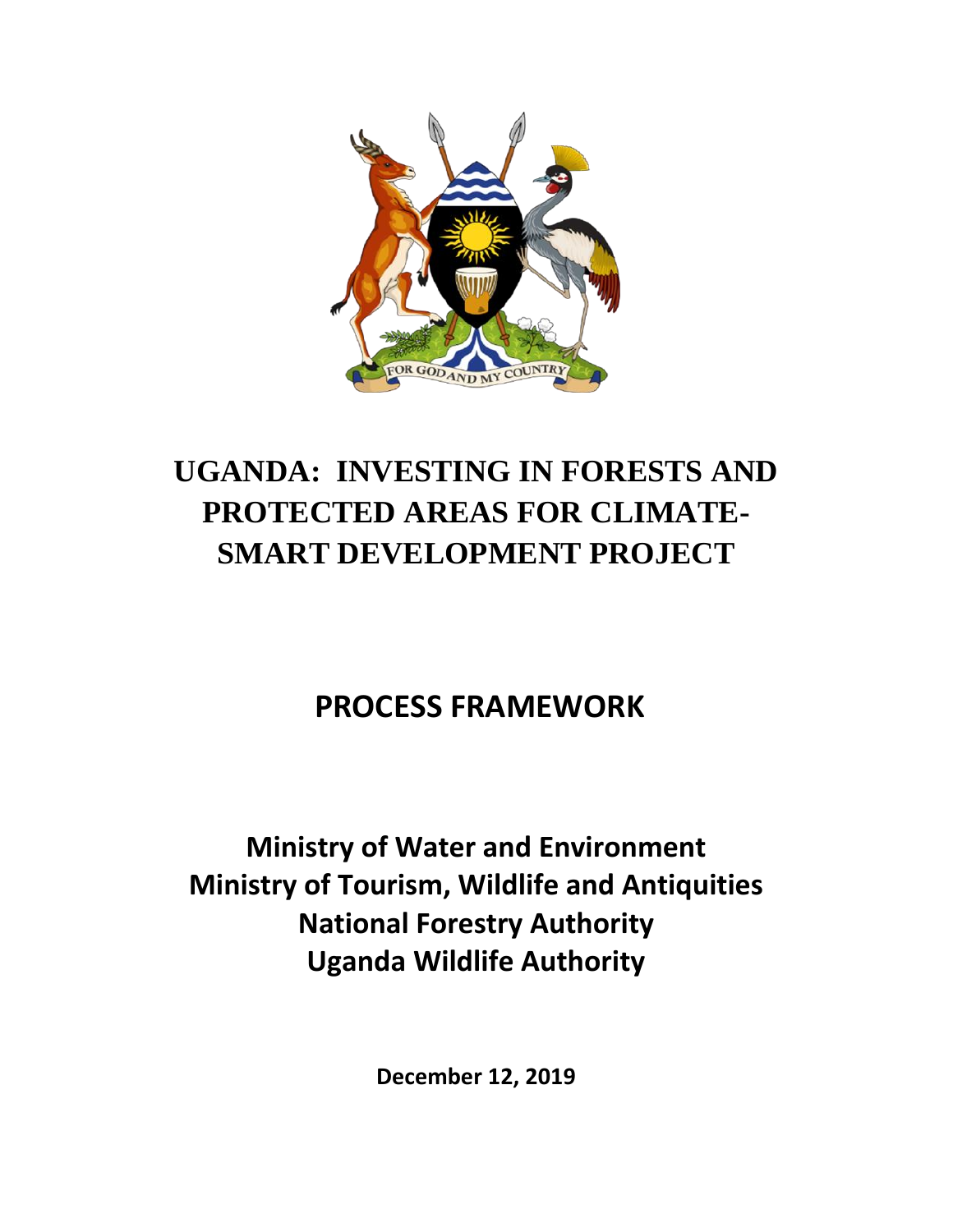### **TABLE OF CONTENTS**

| $\mathbf{1}$            |                                                                                    |
|-------------------------|------------------------------------------------------------------------------------|
|                         |                                                                                    |
|                         |                                                                                    |
|                         |                                                                                    |
|                         |                                                                                    |
| $2^{\circ}$             |                                                                                    |
|                         |                                                                                    |
|                         |                                                                                    |
|                         |                                                                                    |
|                         |                                                                                    |
|                         |                                                                                    |
|                         |                                                                                    |
| 3                       |                                                                                    |
| 4                       |                                                                                    |
|                         |                                                                                    |
|                         |                                                                                    |
|                         |                                                                                    |
|                         |                                                                                    |
|                         |                                                                                    |
|                         |                                                                                    |
|                         |                                                                                    |
|                         |                                                                                    |
|                         |                                                                                    |
|                         |                                                                                    |
| 6                       |                                                                                    |
|                         | 6.1 DESCRIPTION OF SOME POTENTIAL SOCIAL IMPACT ISSUES ASSOCIATED WITH THE PROJECT |
|                         |                                                                                    |
| $\overline{\mathbf{z}}$ | DESCRIPTION OF ELIGIBILITY AND MEASURES FOR MITIGATION FOR AFFECTED COMMUNITIES21  |
|                         |                                                                                    |
|                         | . 21<br>7.2  ELIGIBILITY CRITERIA FOR AFFECTED PERSONS AND COMMUNITIES             |
|                         |                                                                                    |
|                         |                                                                                    |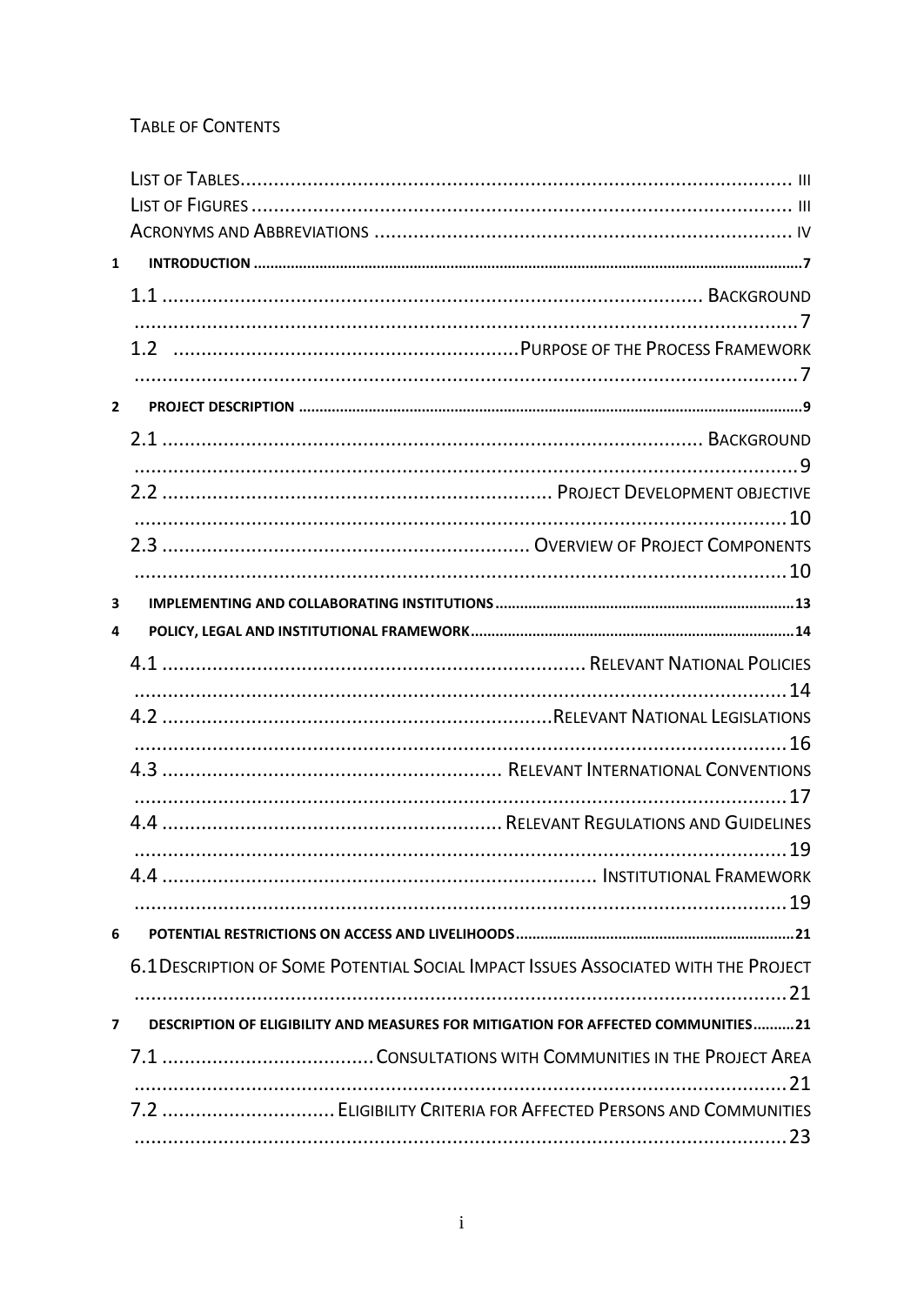| 7.3  PROPOSED MEASURES TO ASSIST AFFECTED PERSONS AND COMMUNITIES         |
|---------------------------------------------------------------------------|
| 8                                                                         |
| 9                                                                         |
| 10                                                                        |
|                                                                           |
|                                                                           |
|                                                                           |
|                                                                           |
| INDICATIVE BUDGET FOR THE IMPLEMENTATION OF THE PROCESS FRAMEWORK36<br>11 |
| 12                                                                        |
|                                                                           |
|                                                                           |
|                                                                           |
|                                                                           |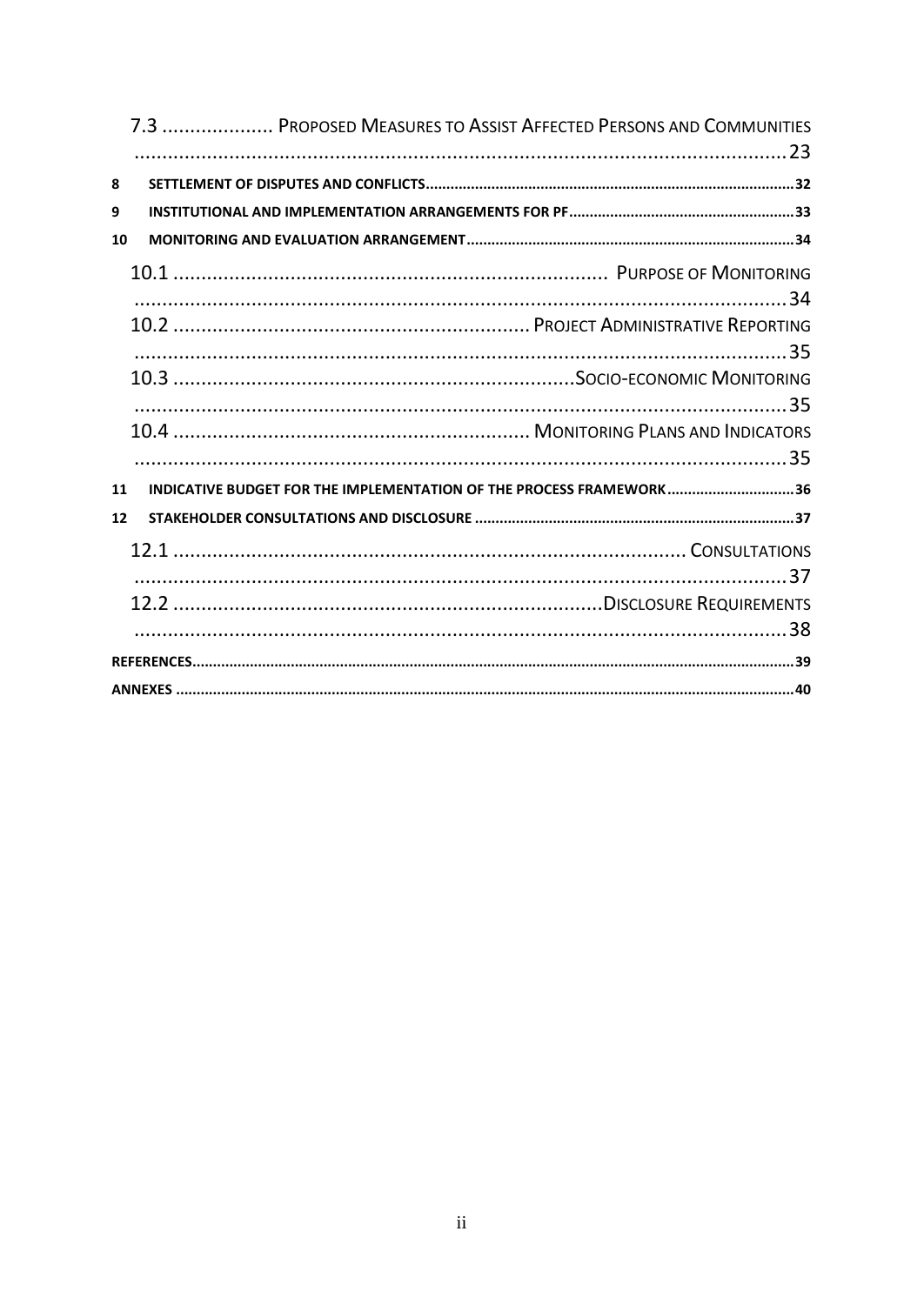## <span id="page-3-0"></span>**List of Tables**

| Table 6: Summary of Some of Relevant Regional and International Policies and Laws 17 |  |
|--------------------------------------------------------------------------------------|--|
|                                                                                      |  |
| Table 8: Summary of the roles and responsibilities of institutions in the Project    |  |
|                                                                                      |  |
| Table 9: Triggers of World Bank Standards  Error! Bookmark not defined.              |  |
|                                                                                      |  |
| Table 11: Proposed Roles and Responsibilities for implementation of the PF 33        |  |

# <span id="page-3-1"></span>**List of Figures**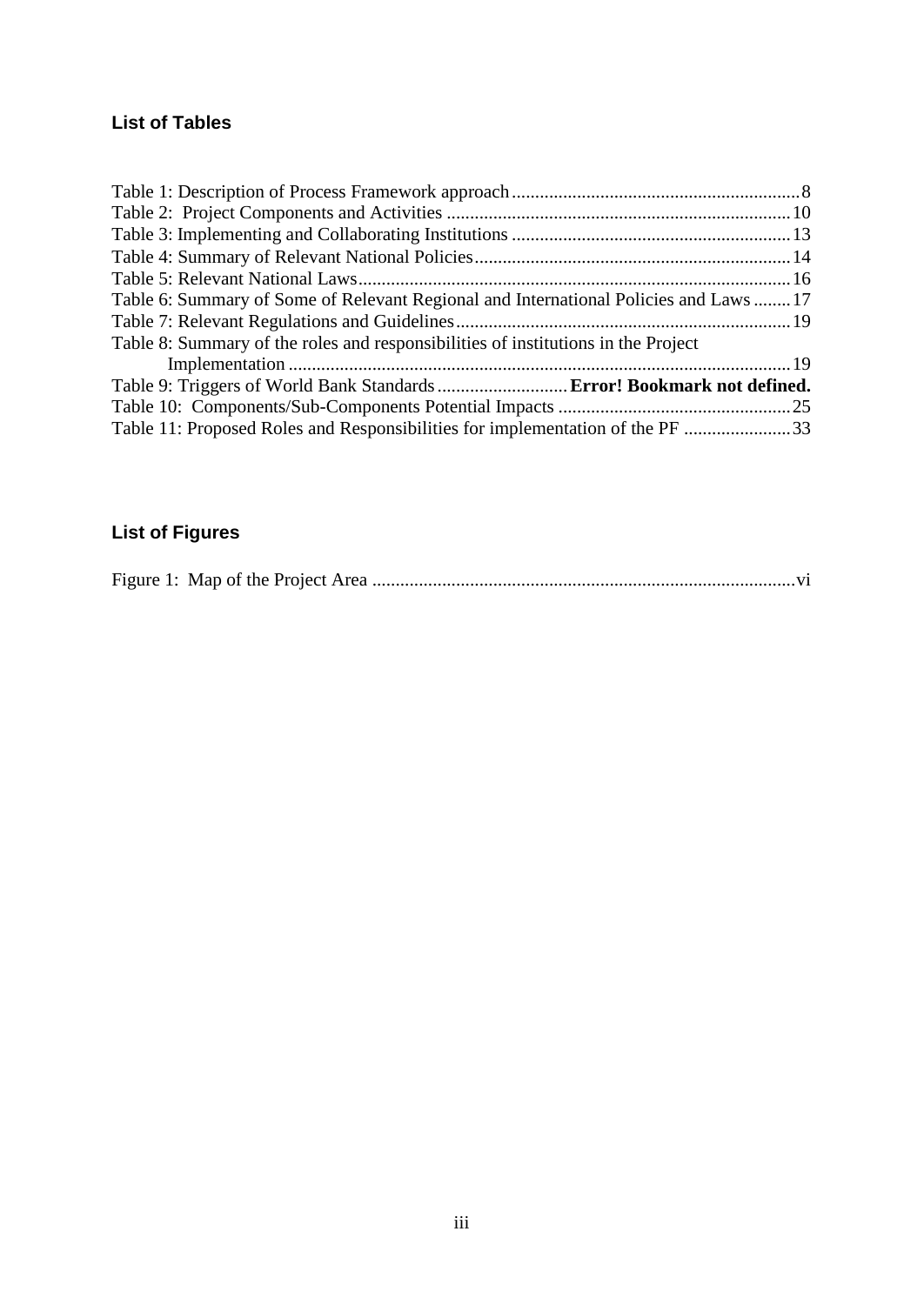# <span id="page-4-0"></span>**Acronyms and Abbreviations**

| <b>CFM</b>    | <b>Collaborative Forest Management</b>                             |
|---------------|--------------------------------------------------------------------|
| <b>CFR</b>    | <b>Central Forest Reserve</b>                                      |
| <b>CRM</b>    | <b>Collaborative Resource Management</b>                           |
| <b>CSO</b>    | Civil Society Organization                                         |
| <b>DLG</b>    | <b>District Local Government</b>                                   |
| <b>DRC</b>    | Democratic Republic of Congo                                       |
| <b>EMA</b>    | <b>Environment Management Act</b>                                  |
| <b>ESA</b>    | <b>Environmental and Social Assessment</b>                         |
| <b>ESIA</b>   | <b>Environmental and Social Impacts Assessment</b>                 |
| <b>ESMF</b>   | <b>Environmental and Social Management Framework</b>               |
| <b>FDIP</b>   | <b>Forest Dependent Indigenous People</b>                          |
| <b>GRM</b>    | <b>Grievance Redress Mechanisms</b>                                |
| <b>FSSD</b>   | <b>Forestry Sector Support Department</b>                          |
| <b>GBV</b>    | Gender-based Violence                                              |
| <b>GEF</b>    | <b>Global Environment Facility</b>                                 |
| <b>GHG</b>    | <b>Greenhouse Gas Emission</b>                                     |
| GoU           | Government of Uganda                                               |
| Ha            | hectare                                                            |
| <b>IAS</b>    | <b>Invasive Alien Species</b>                                      |
| <b>ICESCR</b> | The International Covenant on Economic, Social and Cultural Rights |
| <b>IDA</b>    | <b>International Development Agency</b>                            |
| <b>IDA</b>    | <b>International Development Association</b>                       |
| <b>IGA</b>    | <b>Income Generating Activities</b>                                |
| $_{\rm IP}$   | Indigenous Peoples                                                 |
| <b>IWGIA</b>  | International Work Group for Indigenous Affairs                    |
| LC            | <b>Local Council</b>                                               |
| <b>LFR</b>    | <b>Local Forest Reserve</b>                                        |
| LG            | <b>Local Government</b>                                            |
| M&E           | Monitoring & Evaluation                                            |
| <b>MAAIF</b>  | Ministry of Agriculture, Animal Industry and Fisheries             |
| MoGLSD        | Ministry of Gender, Labour and Social Development                  |
| <b>MOLG</b>   | Ministry of Local Government                                       |
| <b>MWE</b>    | Ministry of Water and Environment                                  |
| <b>MWTA</b>   | Ministry of Wildlife, Tourism and Antiquities                      |
| <b>NEMA</b>   | <b>National Environment Management Authority</b>                   |
| <b>NFA</b>    | <b>National Forest Authority</b>                                   |
| <b>NFTPA</b>  | National Forestry and Tree Planting Act                            |
| <b>NGO</b>    | Non-Governmental Organization                                      |
| <b>NLP</b>    | <b>National Land Policy</b>                                        |
| NP            | <b>National Park</b>                                               |
| <b>OPM</b>    | Office of the Prime Minister                                       |
| PA            | <b>Protected Areas</b>                                             |
| PAPs          | <b>Project Affected Persons</b>                                    |
| <b>PDO</b>    | Project Development Objective                                      |
| PF            | <b>Process Framework</b>                                           |
| <b>PRA</b>    | Participatory Rural Appraisal                                      |
| <b>RAP</b>    | <b>Resettlement Action Plan</b>                                    |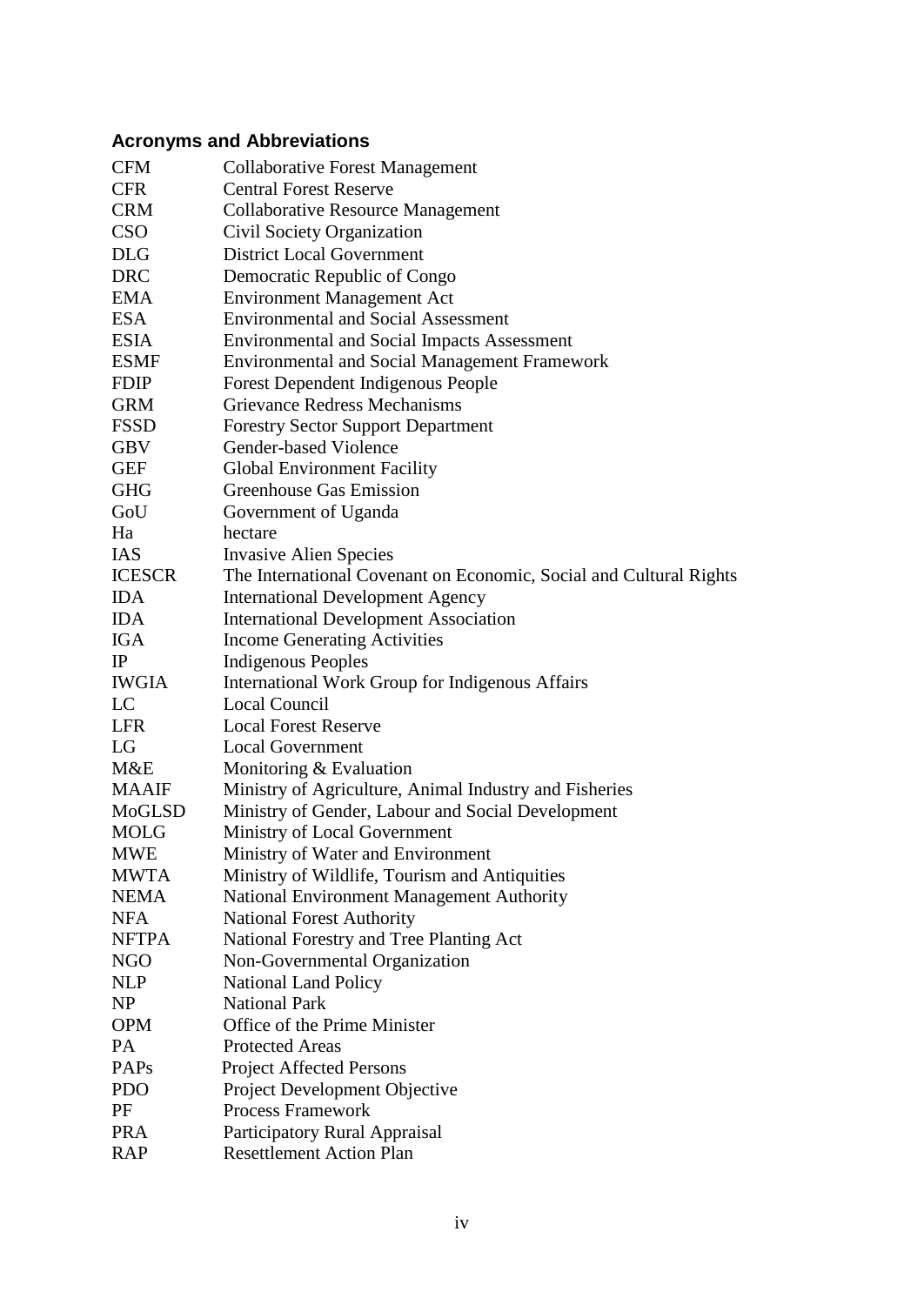| REDD+         | Reduced Emissions from Deforestation and Degradation and fostering         |
|---------------|----------------------------------------------------------------------------|
|               | conservation, sustainable management of forests, and enhancement of forest |
|               | carbon stocks                                                              |
| <b>RPF</b>    | <b>Resettlement Policy Framework</b>                                       |
| <b>SPGS</b>   | <b>Sawlog Production Grant Scheme</b>                                      |
| <b>UNFCCC</b> | United Nations Framework Convention on Climate Change                      |
| <b>UNHCR</b>  | United High Commission for Refugees                                        |
| <b>UWA</b>    | Uganda Wildlife Authority                                                  |
| <b>WB</b>     | World Bank                                                                 |
| <b>WMZ</b>    | Water Management Zone                                                      |
| <b>WR</b>     | <b>Wildlife Reserve</b>                                                    |
|               |                                                                            |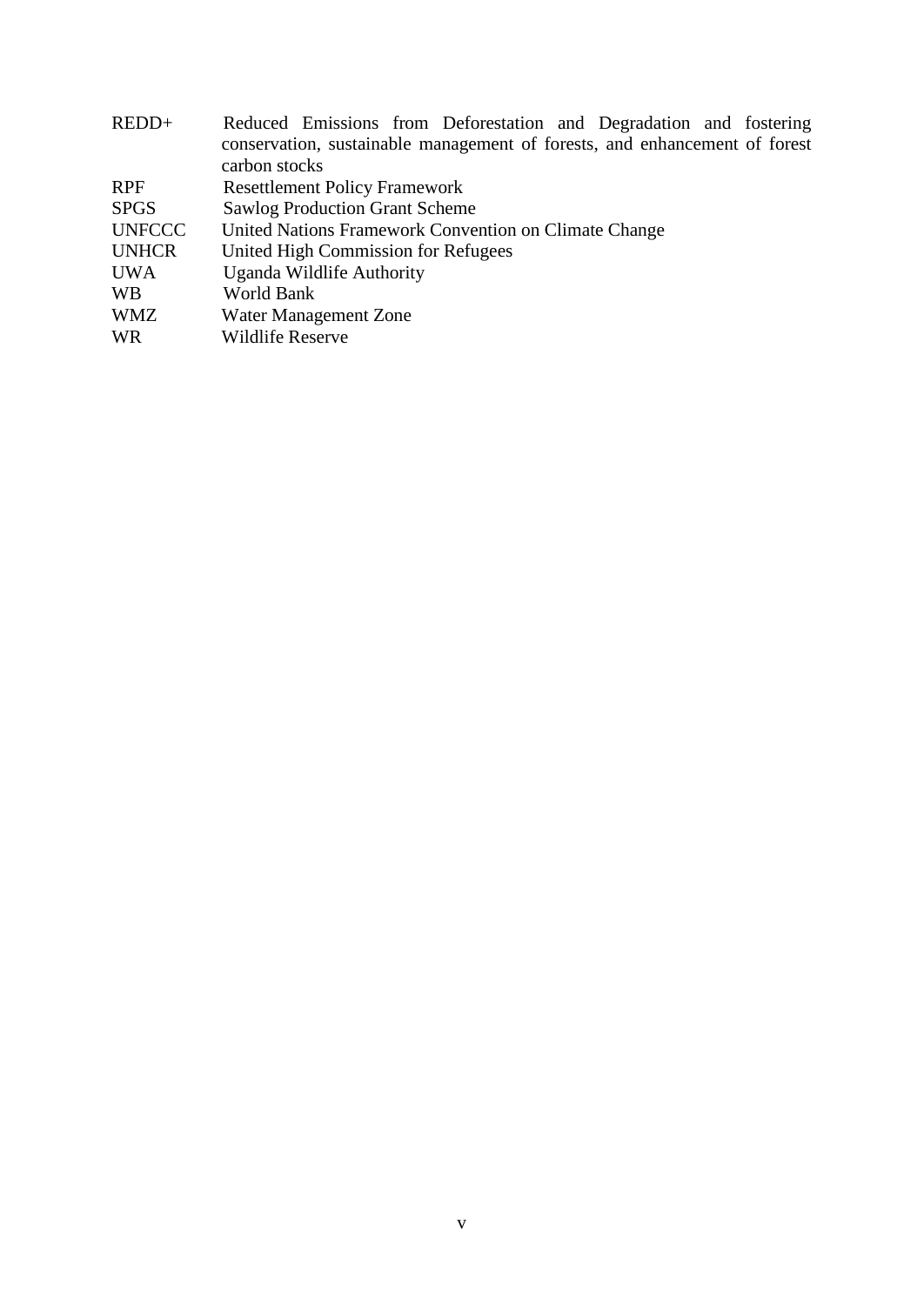

<span id="page-6-0"></span>**Figure 1: Map of the Project Area**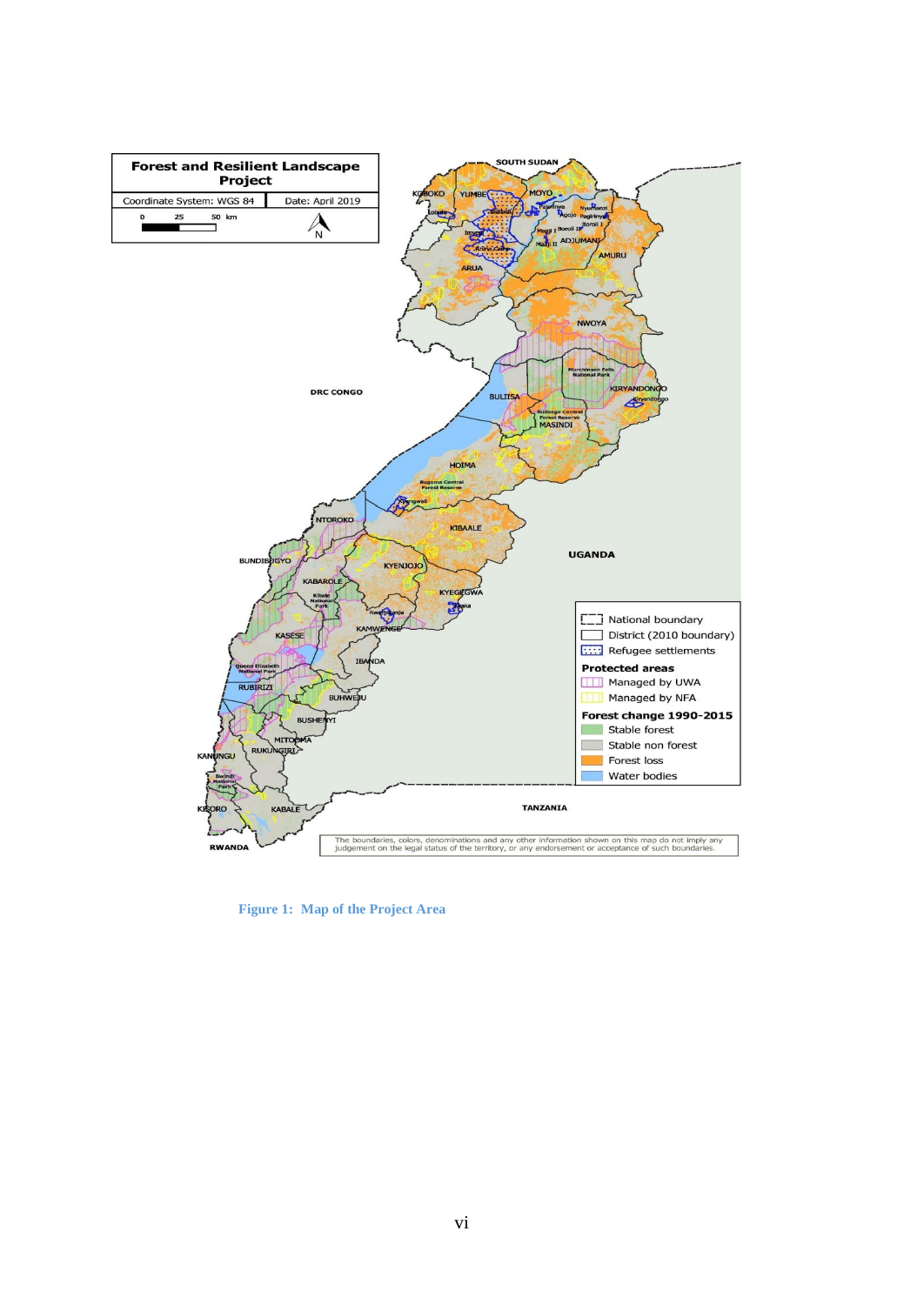# <span id="page-7-0"></span>**1 Introduction**

### <span id="page-7-1"></span>*1.1 Background*

The Government of Uganda has designed the *Investing in Forests and Protected Areas for Climate-Smart Development* Project (the Project) that will be financed by the International Development Association (World Bank) and Government of Uganda (GoU). Preparation of the project is led by the Ministry of Water and Environment (MWE), Ministry of Tourism, Wildlife and Antiquities (MTWA), Uganda Wildlife Authority (UWA), and the National Forestry Authority (NFA).

Project preparation builds on the national REDD+ Readiness processes during which a National REDD+ Strategy was prepared, through a wide stakeholder consultation process. The National REDD+ Strategy includes 8 REDD+ Strategy Options (*details in Annex 1*) which have formed the basis for identifying appropriate interventions to be supported by the Project.

A Strategic Environmental and Social Assessment (SESA) was carried out to assess: the likely positive and negative environmental and social impacts of these suggested Strategic Options; to generate recommendations to the REDD+ strategyto address any legal, institutional, regulatory and capacity gaps to manage these environmental and social impacts; and to provide inputs to the development of the REDD+ National Strategy and implementation planning process so that environmental and social factors are addressed appropriately in the future REDD+ plans.

The following safeguards frameworks are being prepared to identify appropriate mitigation measures for the social and environmental risks under the National REDD+ Strategy: Environmental and Social Management Framework (ESMF), Process Framework (PF), Resettlement Policy Framework (RPF), and the Indigenous Peoples Planning Framework (IPPF).

As part of the project development, the Government of Uganda undertook a process of identifying relevant environmental and social risks related to the Project activities as well as proposed mitigation measures that are included in the project design. This follows upon the World Bank environmental and social risks screening in view of the requirements of the World Bank's Environmental and Social Framework (ESF). 1

### <span id="page-7-2"></span>*1.2 Purpose of the Process Framework*

1

As per the World Bank environmental and social risks screening, the Government of Uganda is required to develop a Process Framework (PF). A process framework is prepared when Banksupported projects may cause restrictions in access to natural resources in legally designated protected areas. The purpose of the process framework is to establish a process by which members of potentially affected communities participate in design of project components, determination of measures necessary to achieve the objectives of ESS5 (see box below), and implementation and monitoring of relevant project activities.

<sup>1</sup> <https://www.worldbank.org/en/projects-operations/environmental-and-social-framework>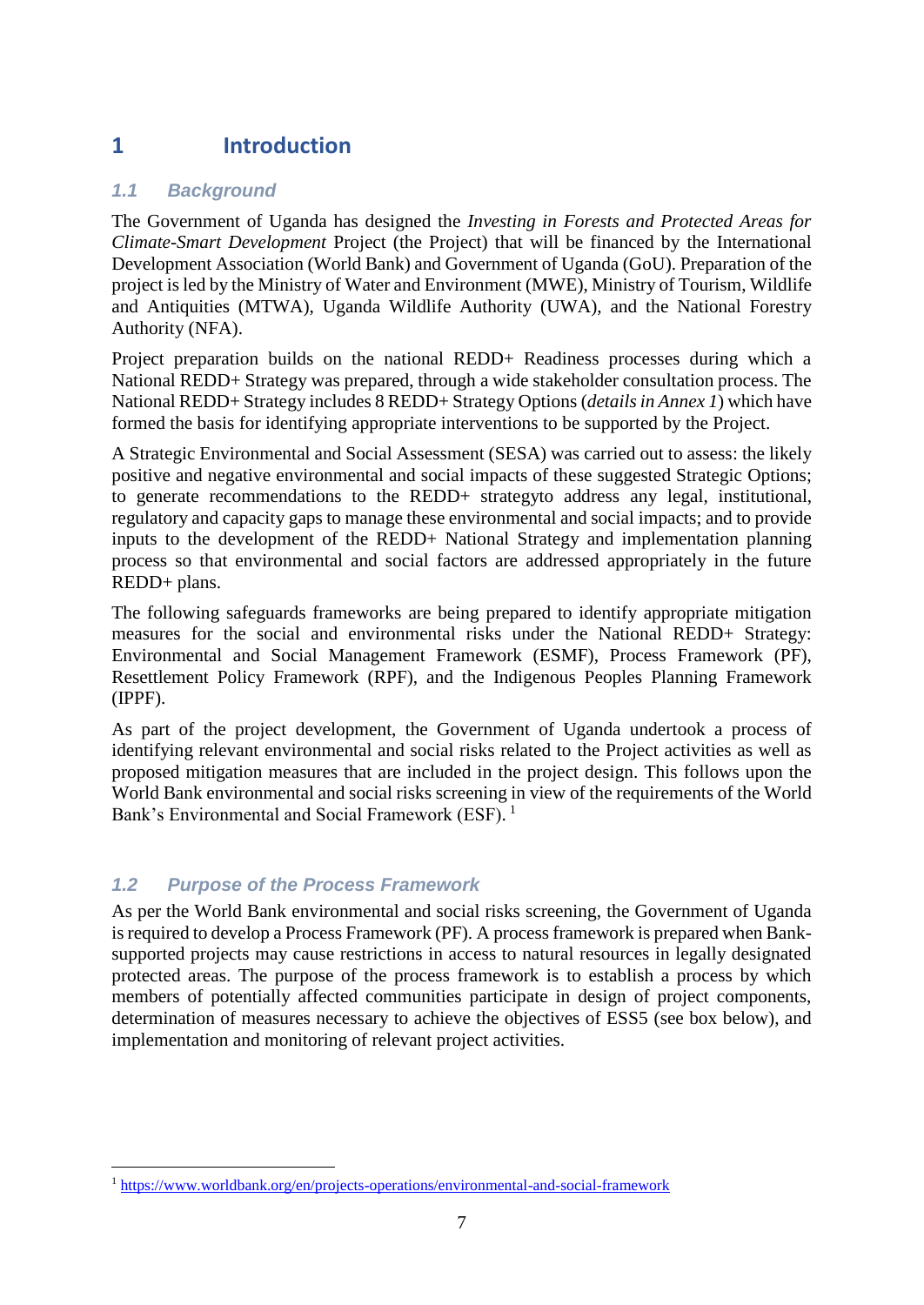This project process framework builds on the process framework prepared for the National REDD+ Strategy considering that the project design is based on key strategy options under the REDD+ strategy.

#### *World Bank's ESS5: Land Acquisition, restriction on Land Use and Involuntary Resettlement*

This ESS applies to permanent or temporary physical and economic displacement resulting from the land acquisition or restrictions on land use undertaken or imposed in connection with project implementation, including restrictions on land use and access to natural resources that cause a community or groups within a community to lose access to resource usage where they have traditional or customary tenure, or recognizable usage rights. This may include situations where legally designated protected areas, forests, biodiversity areas or buffer zones are established in connection with the project.

This PF serves as a practical tool to provide guidance for the project in handling any anticipated issues related to restriction of access and use of resources in legally designated central forest reserves, national parks, and wildlife reserves. Therefore, this PF is to be used during the identification, planning, designing and implementation of the mitigation measures and their monitoring.

This PF fulfils the following functions: (i) identifies restrictions of access to central forest reserves, national parks and wildlife reserves; (ii) it determines what activities are likely to lead to access to resources issues; (iii) identifies policies and laws applicable to and actors involved in the identification, planning, designing and implementation; (iv) identifies a mechanism for implementation of mitigation measures; (v) describes the mechanisms for addressing grievances arising from implementation of this process framework;

Therefore, the purpose of this PF is to establish a process by which members of potentially affected communities participate in the identifying and redefining mitigation measures to be addressed in the project components, determination of measures necessary to achieve amicably co-existence, restrictions, and implementation and monitoring of relevant project activities. Although land acquisition is not anticipated, some of the planned activities like fencing, demarcation and enhanced management of protected areas might restrict access to some areas and affect the livelihoods of some neighbouring communities. This PF addresses these risks and incorporates relevant measures in designing of any activities related to boundary demarcation. The PF identifies measures required for avoiding or minimizing any adverse impacts upon local livelihoods and supports the development of alternative livelihoods where and as needed.

Specifically, this PF describes participatory processes by which the following activities will be accomplished: (a) Identification and agreeing of activities that address the restrictions issues in the Project components and how they will be prepared and implemented; (b) Criteria for eligibility of affected communities/persons; (c) Measures to assist affected communities/persons in their efforts to improve their livelihoods or at least restore them to preproject level. These processes are summarised in Table 1 below.

#### <span id="page-8-0"></span>**Table 1: Description of Process Framework approach**

| $-$ | N <sub>o</sub> | $\bullet\ ^{.\,}\,$<br><b>Activities</b> | $-$<br>лоп |
|-----|----------------|------------------------------------------|------------|
|-----|----------------|------------------------------------------|------------|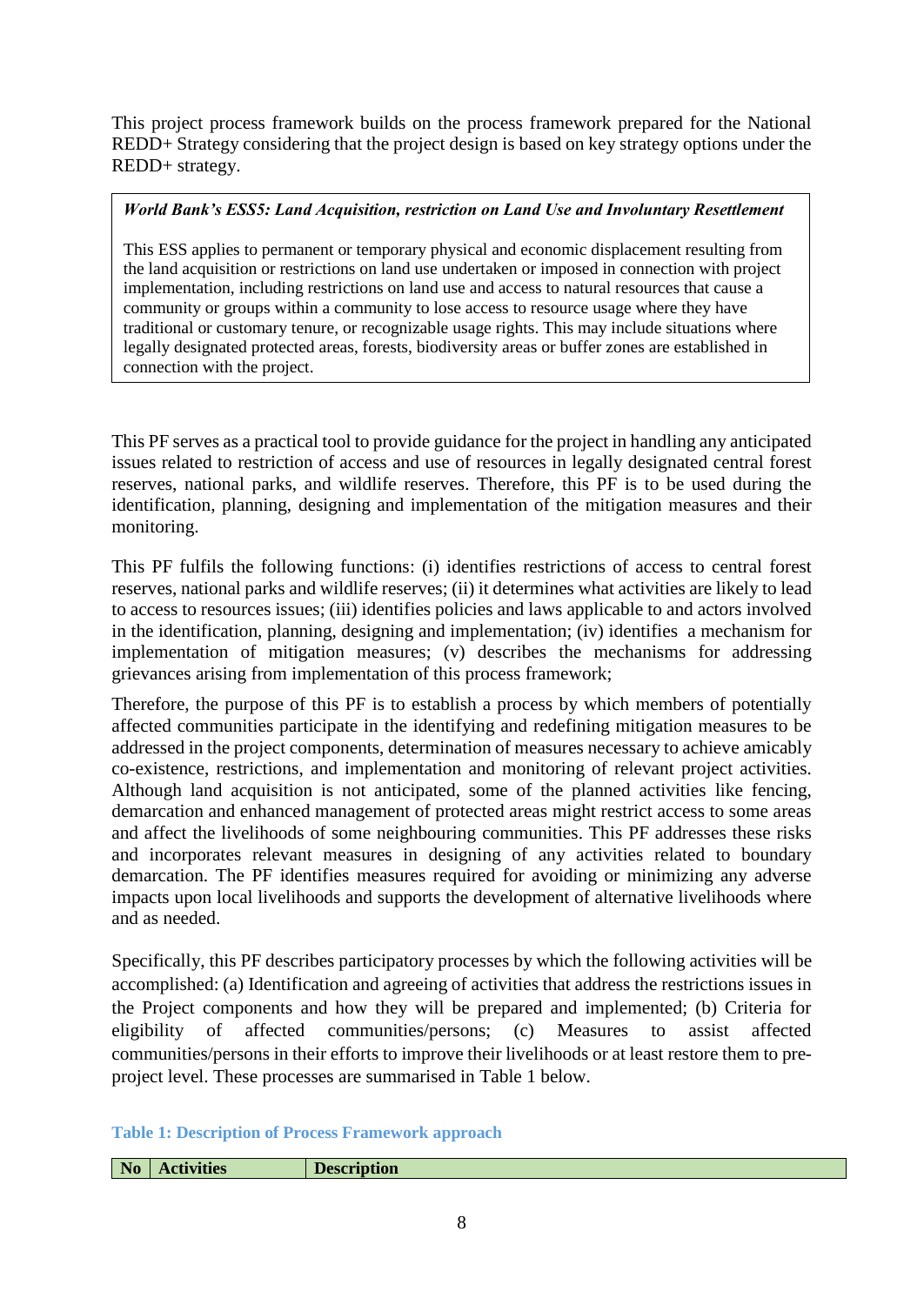|                | Project components                                   | Project components or activities that may involve new or more stringent<br>restrictions on use of central forest reserves, national parks, wildlife reserves<br>and other protected areas. It also describes the process by which potentially<br>affected communities and persons participate in design of project activities. |
|----------------|------------------------------------------------------|--------------------------------------------------------------------------------------------------------------------------------------------------------------------------------------------------------------------------------------------------------------------------------------------------------------------------------|
| $\overline{2}$ | Criteria for<br>eligibility                          | Establishes how potentially affected communities/persons will be involved<br>in identifying any adverse impacts, assessing the significance of impacts,<br>and establishing the criteria for eligibility for any mitigating or<br>compensating measures necessary.                                                             |
| 3              | Assistance to<br>affected<br>communities/<br>persons | Measures to assist affected communities/persons in their efforts to restore /<br>improve their livelihoods or get alternative livelihoods, while improving and<br>maintaining the sustainability of the forest reserves, national parks, wildlife<br>reserves.                                                                 |
| $\overline{4}$ | Conflicts and<br>grievance redress                   | It describes alternatives for addressing any grievances and the processes for<br>resolving them. The grievances may arise from members of communities<br>who are dissatisfied with the eligibility criteria, planned measures or actual<br>implementation.                                                                     |
| 5              | Monitoring                                           | It describes monitoring and evaluation mechanism, who does what, what to<br>look for and the use of the results to determine how effective the mitigation<br>measures are.                                                                                                                                                     |

# <span id="page-9-0"></span>**2 Project Description**

#### <span id="page-9-1"></span>*2.1 Background*

The geographical focus of the project is on selected priority areas in western and north-western Uganda. The project area includes the Albert Water Management Zone (WMZ) and West Nile region (part of Upper Nile Water Management Zone). The Albert WMZ contains the Albertine Rift, which supports the most carbon-dense forests remaining in Uganda and is also a global biodiversity hotspot (refer to Map 1 of project area). Many intact areas of forest remain in this landscape, but most are under high pressure, and forest areas are also becoming increasingly fragmented. As these forests fragment, their productivities and ability to protect and deliver environmental services, such as catchment protection decline. They also become increasingly vulnerable to forest fires - a trend exacerbated by longer dry periods now being experienced countrywide and in the Albertine region. Fragmentation is also leading to biodiversity loss and, increasingly, Human Wildlife Conflicts as wildlife, such as African elephant and chimpanzees which require large ranges, move between remaining blocks of habitat.

The project is intended to support a landscape approach to improve management and economic productivity of forest ecosystems in the targeted landscapes. It combines investments in forest management in both state-managed and community managed lands. It focuses on improving the management of forests and increasing revenues for sustaining forests and supporting resilient livelihoods.

The project supports higher inclusion and equitable participation of women, men, boys and girls, and the historically marginalized communities of Batwa through specific activities. Attention is given to a range of technical options for addressing gender gaps.

In forest management and use, women are limited in active participation in decision making and leadership; they suffer from inadequate sharing of benefits. Such limitations are attributed to negative cultural beliefs and norms, lower levels of literacy and education, and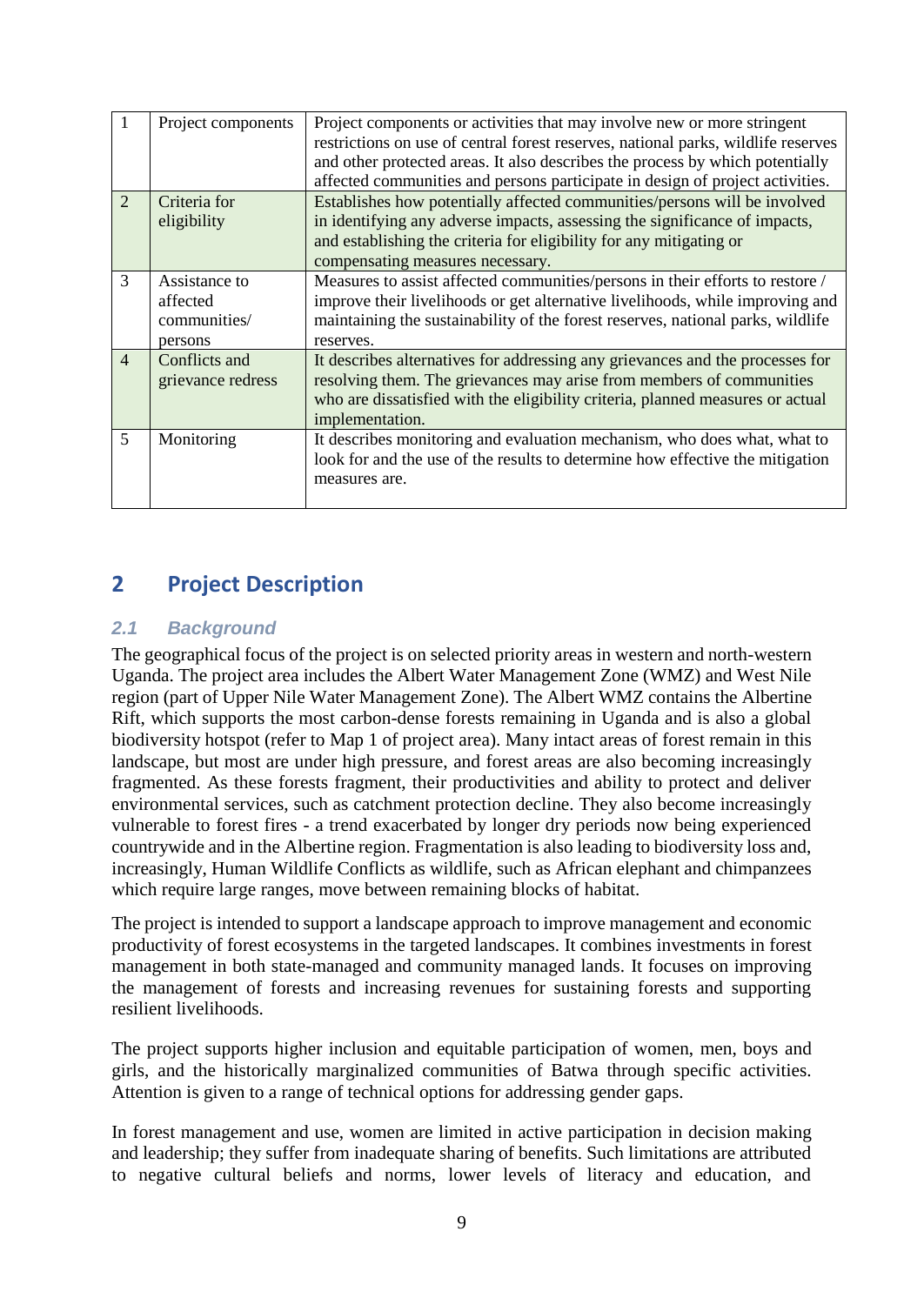disproportionate access to information (e.g. technology) which facilitate exclusion of women, poor households, and vulnerable populations. However, community participatory management models for managing protected areas which are being promoted by the NFA and UWA include all categories of community members. The existing community co-management models are:

- (i) *Collaborative Forest Management (CFM)* This is an arrangement that is provided for in the National Forestry and Tree Planting Act 2003. By definition, "It is *a mutually beneficial arrangement in which a forest user group and a responsible body share role, responsibilities, rights and returns (benefits) in a forest reserve or part of it.*" To date, there are over 320 CFM groups in CFRs formally established or are in the process of being established.
- (ii) *Collaborative Resource Management (CRM)* This is an arrangement of management in protected areas managed by UWA. It is based on the result of a negotiated process, whereby protected area management shares benefits, costs, decision-making authority and responsibilities, rights and roles in the management of wildlife resources with local communities and other stakeholders. UWA started establishing CRMs in the 1990s with an objective of increasing support for conservation.

Under the Uganda Wildlife Act, 2019, a provision has been made for Community Wildlife Committees for each conservation area that oversees the utilization of shared revenue with the CRM.

### <span id="page-10-0"></span>*2.2 Project Development objective*

The project's objective is to improve sustainable management of forests and protected areas and increase benefits from forests in target landscapes. The project also contributes to Uganda's sustainable development priorities and the World Bank Group's twin goals of ending extreme poverty and promoting shared prosperity in a sustainable manner.

### <span id="page-10-1"></span>*2.3 Overview of Project Components*

The project has four components with subcomponents as summarised in Table 2.

#### <span id="page-10-2"></span>**Table 2: Project Components and Activities**

| Components/su<br><b>b-components</b>                                                                       | <b>Activities</b>                                                             |  |
|------------------------------------------------------------------------------------------------------------|-------------------------------------------------------------------------------|--|
|                                                                                                            | Component 1: Investments to improve the management of forest protected areas. |  |
| Focus on improving the management of government-owned forest and wildlife protected areas to ensure        |                                                                               |  |
| they can continue to generate revenues and provide important environmental services. Provide support       |                                                                               |  |
| to seven National Parks, four Wildlife Reserves, and up to 28 CFRs. Implementation led by the NFA and      |                                                                               |  |
| UWA.                                                                                                       |                                                                               |  |
| <b>Summary of activities:</b> Improve management of high biodiversity values of forests and for generating |                                                                               |  |

jobs and revenues that can help sustain their conservation and increase benefits to local communities.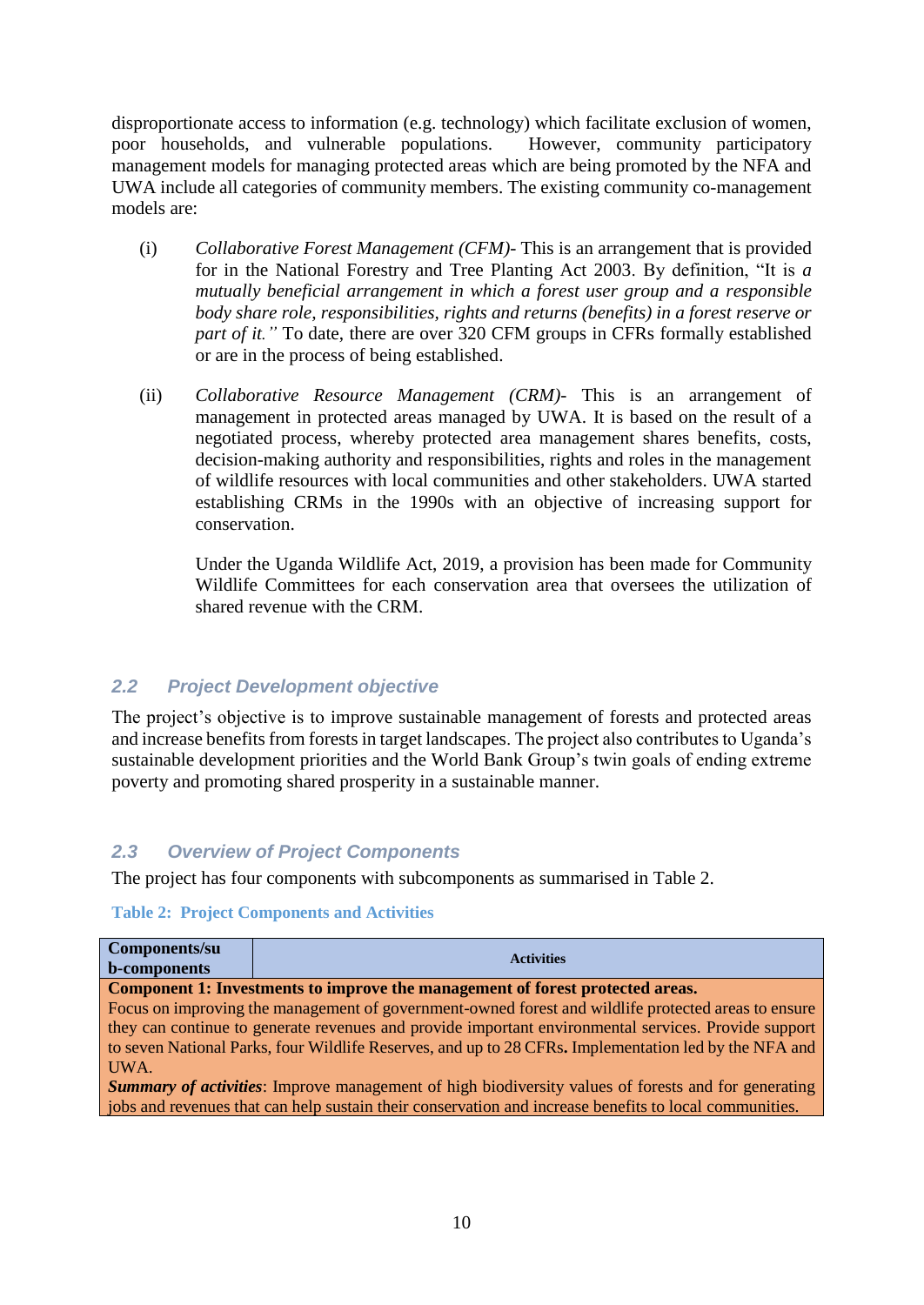| Sub-component                                                                                                                                | Implemented by UWA and NFA                                                                                                                                                                                                                                                                                                                                                                                                                                                                                                                                                                                                                                                                        |
|----------------------------------------------------------------------------------------------------------------------------------------------|---------------------------------------------------------------------------------------------------------------------------------------------------------------------------------------------------------------------------------------------------------------------------------------------------------------------------------------------------------------------------------------------------------------------------------------------------------------------------------------------------------------------------------------------------------------------------------------------------------------------------------------------------------------------------------------------------|
| 1.1: Improvement<br>of infrastructure                                                                                                        | Activities include:                                                                                                                                                                                                                                                                                                                                                                                                                                                                                                                                                                                                                                                                               |
| and equipment for                                                                                                                            |                                                                                                                                                                                                                                                                                                                                                                                                                                                                                                                                                                                                                                                                                                   |
| the management of<br>forest protected<br>areas                                                                                               | (i) Provide investments in: (a) grading and maintenance of tracks and trails<br>within protected areas to improve access for park management; (b) boundary<br>planning (including community consultations) and demarcation(using boundary<br>markers),;(c) infrastructure (such as gates and fences); (d) equipment and<br>community-oriented activities to manage human-wildlife (e.g. trenches, fences);<br>(e) investments in staff ranger housing; (f) communications; (g) vehicles and<br>equipment and; (h) management plan revisions and updates.                                                                                                                                          |
| Sub-component                                                                                                                                | Implemented by UWA and NFA                                                                                                                                                                                                                                                                                                                                                                                                                                                                                                                                                                                                                                                                        |
| 1.2: Increasing the<br>involvement of                                                                                                        | Activities include:                                                                                                                                                                                                                                                                                                                                                                                                                                                                                                                                                                                                                                                                               |
| local communities<br>in the management<br>of forest and<br>wildlife areas by<br>increasing their<br>access and benefits<br>from these areas. | technical assistance packages and training aimed at developing the skills at<br>community level to actively participate and benefit from the management of<br>forest and wildlife resources. The technical assistance packages will include<br>targeted support for women to empower them to participate and take leadership<br>roles in natural resources management. At field level, support will be provided<br>for community engagement in the management of forest resources within<br>protected areas. This will include establishment of collaborative resource<br>management groups, collaborative forest management groups and support of<br>livelihood activities with existing groups. |
| Sub-component                                                                                                                                | Implemented by UWA and NFA                                                                                                                                                                                                                                                                                                                                                                                                                                                                                                                                                                                                                                                                        |
| 1.3: Restoration of<br>degraded natural                                                                                                      | Activities include:                                                                                                                                                                                                                                                                                                                                                                                                                                                                                                                                                                                                                                                                               |
| forests and habitats<br>in forest reserves.                                                                                                  | Restoration through natural regeneration (based on enclosure of areas) and,<br>where needed, enrichment planting, including through engaging and employing<br>local communities.                                                                                                                                                                                                                                                                                                                                                                                                                                                                                                                  |
| Sub-component                                                                                                                                | Implemented by UWA and NFA                                                                                                                                                                                                                                                                                                                                                                                                                                                                                                                                                                                                                                                                        |
| 1.4: Increased<br>forest protection in<br>CFRs and WRs in<br>close proximity to<br>refugee settlements                                       | At a small number of locations (e.g. at Bugoma CFR and Katonga Wildlife<br>Reserve), deployment of additional resources to improve protected area<br>management where there are site-specific threats to high value forest assets,<br>either as a direct result of refugee incursion or indirectly by the added<br>commercial demand for forest products arising from their presence.                                                                                                                                                                                                                                                                                                             |
|                                                                                                                                              | UWA and NFA to engage local communities in resource management efforts,<br>including forest restoration, and strengthen enforcement efforts to better-protect<br>remaining natural forests in these protected areas. Project supported activities<br>include: (a) community livelihood activities (such as beekeeping and wild<br>mushroom growing); (b) removal of invasive species; (c) forest restoration; (d)<br>improvements for basic protected area management (communication and other<br>equipment, vehicles, ranger posts, essential infrastructure); (e) improvements for<br>wildfire management (fire observation towers and equipment); and (f) boundary<br>demarcation.             |
|                                                                                                                                              | Component 2: Investments to increase revenues and jobs from forests and wildlife protected areas                                                                                                                                                                                                                                                                                                                                                                                                                                                                                                                                                                                                  |

Increase revenues and jobs from these forest and wildlife protected areas through targeted investments in tourism and productive forestry

*Summary of activities*: Increase the economic contribution of forests through boosting revenue generation and job creation and strengthen incentives for improved forest management**.** Investment in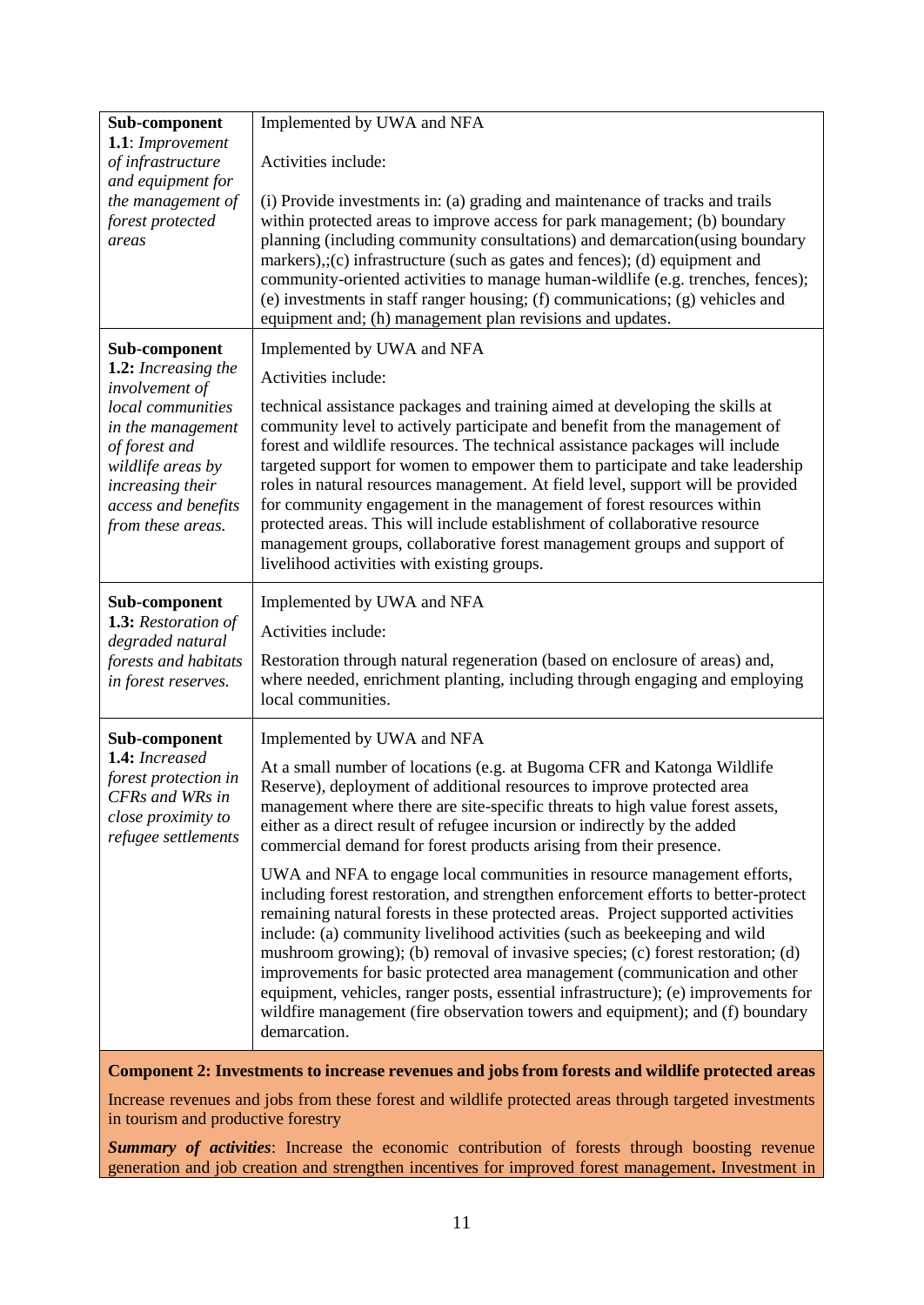tourism infrastructure to achieve continued development of nature-based tourism, and in addition, investments to increase forest industry-based jobs and incomes. Targeted information campaign to narrow the gender gap in the forestry sector, support to women entrepreneurs and women-led producer organizations.

| Subcomponent<br>2.1: Investments in<br>tourism                    | Implemented by UWA and NFA<br>Activities include:<br>tourist reception, information and interpretive facilities in identified protected<br>areas<br>infrastructure for new (or improving existing) tourist products and activities.                                                                        |
|-------------------------------------------------------------------|------------------------------------------------------------------------------------------------------------------------------------------------------------------------------------------------------------------------------------------------------------------------------------------------------------|
| Subcomponent<br>2.2: Investments in<br><i>productive forestry</i> | Implemented by the MWE.<br>Activities include:<br>Investments to further increase plantation area to reach a critical mass that can<br>meet the demands of the local and regional market<br>Investments to support processing and utilization of forest products to produce<br>higher value wood products. |

**Component 3: Improved tree cover, forest management and landscape resilience on private and customary land, including refugee hosting areas.**

Encourage establishment of greater tree cover in refugee-hosting landscapes outside protected areas, supporting sustainable forest management and landscape resilience on private and customary land.

*Summary of activities*: Activities to be led by the MWE. This is to enhance the productivity of the landscape through improved tree cover, forest management and landscape resilience on private and customary land, including in refugee hosting areas. Support channeled through specialist service providers to work closely with DLGs to build capacity and facilitate implementation of agroforestry, small-holder plantation investments, and community forestry. The project will also support an on-farm woodfuels production scheme that will supply woodfuel to target refugee settlements. Activities to be carried out in host communities in refugee hosting districts.

Districts selected are: in Albert Rift (Hoima, Kagadi, Kakumiro, Kamwenge, Kibaale, Kikuube, Kiryandongo, Kyegegwa) and West Nile (Adjumani, Amuru, Arua, Koboko, Lamwo, Madi Okollo, Moyo, Obongi, and Yumbe).

| <b>Subcomponent</b><br>3.1: Increased tree<br>cover on<br>community land in<br>refugee-hosting<br>areas | Activities include:<br>Development of intensive, mixed-use agroforestry systems on household plots,<br>with a strong orientation towards multi-purpose woody species that can provide<br>fruit, fodder, fencing, fuel, shade, and also fix nitrogen, in intensive, multi-<br>layered systems suitable for small areas. |
|---------------------------------------------------------------------------------------------------------|------------------------------------------------------------------------------------------------------------------------------------------------------------------------------------------------------------------------------------------------------------------------------------------------------------------------|
|                                                                                                         | Support for woodlots on private land. These will enhance the supply of timber,<br>poles, fuel, and other plantation products with seedlings supply from the private<br>nursery network to provide context-appropriate planting material and an<br>extension support mechanism.                                         |
|                                                                                                         | Enhanced management and protection of natural forests on customary, leasehold<br>and freehold land, through support to establishment of community forests and<br>implementation of activities within them                                                                                                              |
|                                                                                                         | Development and promulgation of Community Forest Regulations, through a<br>consultative process that builds on existing guidelines and experiences, working<br>with legal experts and GoU to secure assent and ensure dissemination and<br>awareness-raising                                                           |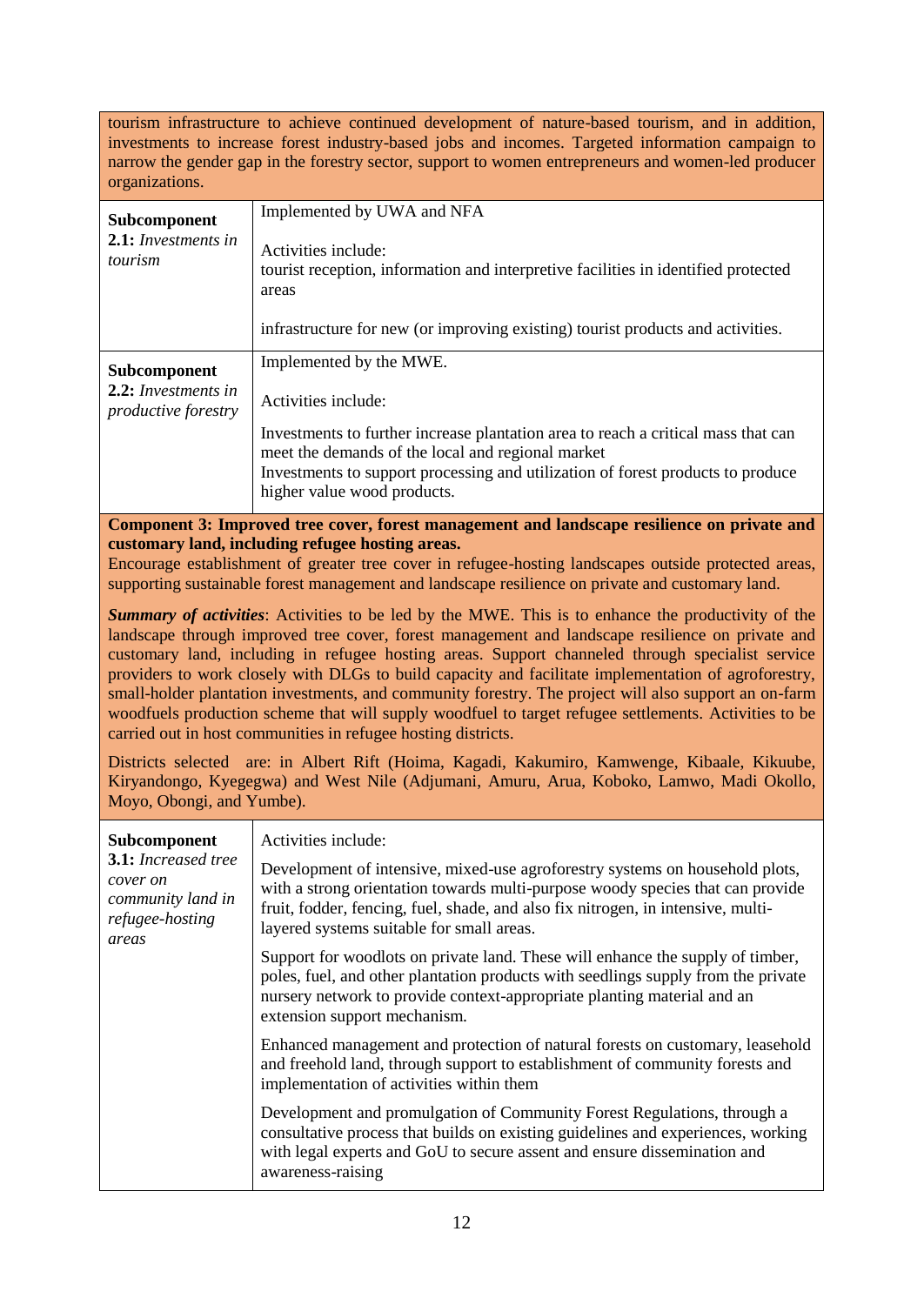|                        | Support for district local governments through capacity building, provision of<br>basic support packages of office equipment, for mobility and operational costs. |
|------------------------|-------------------------------------------------------------------------------------------------------------------------------------------------------------------|
| Subcomponent           | The project will, therefore, set up a program to purchase fuelwood from                                                                                           |
| <b>3.2:</b> Supporting | communities and supply it to refugees. This will simultaneously stimulate farm                                                                                    |
| farm forestry for      | forestry, provide an energy lifeline to the refugees, and reduce pressure on                                                                                      |
| refugee fuel supply    | natural woodlands.                                                                                                                                                |

#### **Component 4: Project management support**

Support to overall project management and forest monitoring.

*Summary of activities*: Support project management support activities to ensure cost-efficient, timely, and quality delivery of project activities and results.

Support for fiduciary management aspects, including procurement and financial management safeguards, social inclusion and gender competency development including a project gender strategy/action, and monitoring, evaluation and reporting.

# <span id="page-13-0"></span>**3 Implementing and Collaborating Institutions**

Table 3 provides information on implementing and collaborating institutions and their roles. The application of this PF takes recognition of mandates, procedures, processes and roles of institutions involved in the project.

| <b>Agency</b>                                          | <b>Role</b>                                                                                                                                                                                    | <b>Where applicable</b>                                                                                                                                                  | <b>How it applies</b>                                                                                                                                                                                                      |
|--------------------------------------------------------|------------------------------------------------------------------------------------------------------------------------------------------------------------------------------------------------|--------------------------------------------------------------------------------------------------------------------------------------------------------------------------|----------------------------------------------------------------------------------------------------------------------------------------------------------------------------------------------------------------------------|
| <b>Directly</b><br>implementing                        |                                                                                                                                                                                                |                                                                                                                                                                          |                                                                                                                                                                                                                            |
| Ministry of<br>Water and<br>Environment<br>Ministry of | Initiate legislation, policy<br>formulation, setting standards,<br>inspections, monitoring, and<br>coordination in forests, water,<br>weather, and environment<br>Initiate legislation, policy | Conservation and<br>management of the<br>natural resources<br>to prevent<br>degradation such<br>as forests,<br>environment,<br>wetlands, and<br>water.<br>Management and | Issuances of forest<br>concessions, permits<br>Regulations on usage of<br>forests, wetland and<br>environment<br>Area ex-closures that<br>may prevent<br>communities to access<br>the resource<br>Issuance of licenses and |
| Tourism,<br>Wildlife and<br>Antiquities                | formulation, set standards,<br>inspections, monitoring, and<br>coordination for wildlife<br>protected areas, cultural sites,<br>areas of antiques                                              | development of the<br>tourism assets                                                                                                                                     | permits for tourism<br>estabalishments                                                                                                                                                                                     |
| National<br>Forestry<br>Authority                      | Management of central forest<br>reserves such as planting,<br>inspections, monitoring, and<br>coordination for forestry<br>resources                                                           | Central forest<br>reserves                                                                                                                                               | Assigning concessions<br>for forest land utilisation<br>and planting.<br>Controlling forest<br>resources exploitation<br>and use can, induces                                                                              |

#### <span id="page-13-1"></span>**Table 3: Implementing and Collaborating Institutions**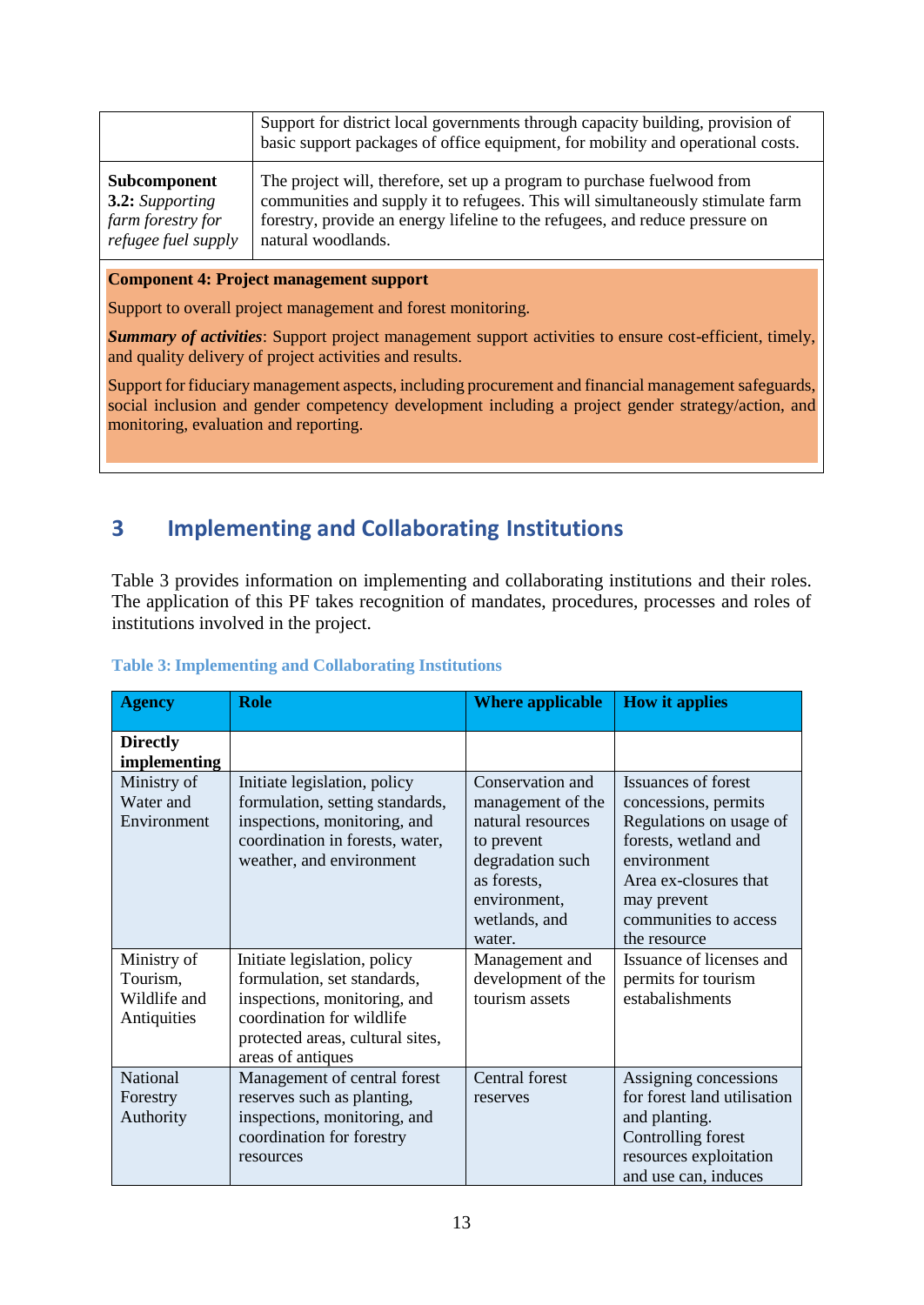|                                                                                               |                                                                                                                                                                                      |                                                | restriction of access to<br>the forest land/forest<br>resource by<br>communities.                                                                                                                                                                                                                                                   |
|-----------------------------------------------------------------------------------------------|--------------------------------------------------------------------------------------------------------------------------------------------------------------------------------------|------------------------------------------------|-------------------------------------------------------------------------------------------------------------------------------------------------------------------------------------------------------------------------------------------------------------------------------------------------------------------------------------|
| Uganda<br>Wildlife<br>Authority                                                               | Conservation and management<br>of wildlife.<br>Administers national parks<br>and game reserves.                                                                                      | Controlling<br>wildlife<br>conservation areas  | Assigns permits.<br>Restriction of access to<br>the game land and<br>exploitation of resources<br>by communities.                                                                                                                                                                                                                   |
| <b>Collaborating</b><br><b>Institutions</b>                                                   |                                                                                                                                                                                      |                                                |                                                                                                                                                                                                                                                                                                                                     |
| Office of the<br>Prime<br>Minister<br>(Department<br>of Refugees)                             | Initiate legislation and policy<br>formulation of refugees, set<br>standards for and administer<br>refugee settlements.                                                              | Use of refugee<br>settlement land.             | Assigns land for refugee<br>settlements and manages<br>them.                                                                                                                                                                                                                                                                        |
| <b>District Local</b><br>Governments<br>and Sub-<br><b>County Local</b><br><b>Governments</b> | Governance and management<br>of local government<br>jurisdiction. Responsible<br>planning and execution of local<br>development, land and<br>implementation of national<br>policies. | Land use and<br>natural resource<br>management | Guiding<br>and<br>mobilisation in surveys,<br>settling<br>disputes,<br>dissemination<br>of<br>information,<br>creating<br>awareness, following up<br>implementation of plans,<br>participate<br>in<br>the<br>creation of groups and<br>occasionally<br>some<br><b>CFM</b><br>provide<br>Community<br>Development<br>Driven<br>Funds |

# <span id="page-14-0"></span>**4 Policy, Legal and Institutional Framework**

Uganda government has commitment to preserving and conserving environment in general, and in particular forests and wildlife. This commitment is demonstrated through enactment and implementation of national laws, and formulation and implementation of policies and regulations that promote and ensure conservation is adhered to. Internationally, a number of ratifications regarding environment and wildlife protection, preservation and conservation have been made including international treaties.Relevant policies, laws and international treaties for this project are summarized in tables below. The use of this PF is guided by these policies and laws.

### <span id="page-14-1"></span>*4.1 Relevant National Policies*

The relevant national policies related to this project are as summarised in Table 4.

#### <span id="page-14-2"></span>**Table 4: Summary of Relevant National Policies**

| <b>Policy</b> | <b>Brief Description</b> |
|---------------|--------------------------|
|               |                          |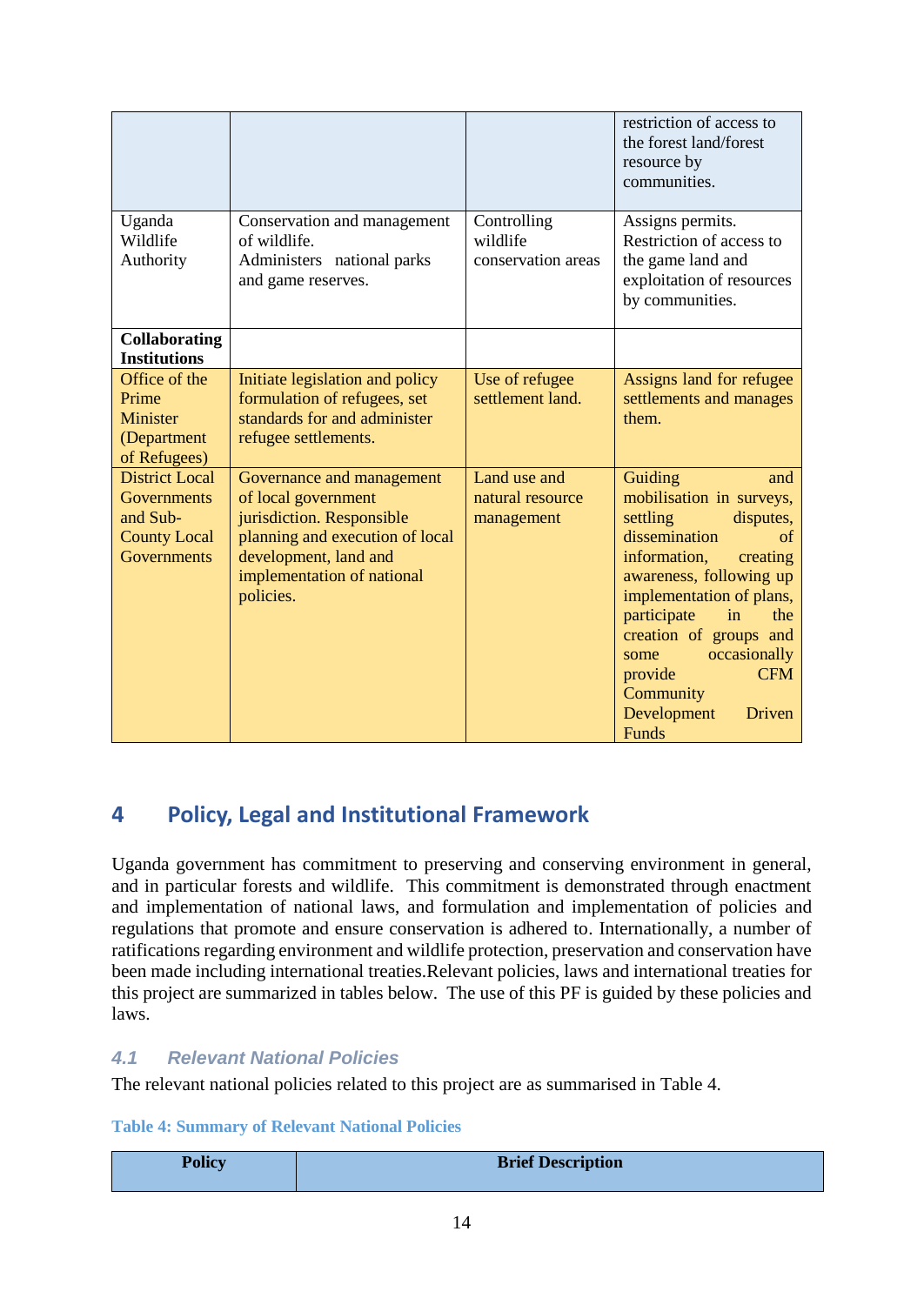| Uganda National Land<br>Policy, 2013                                                                               | Addresses land governance issues including land conflicts and land<br>evictions. Government committed to recognize and protect the rights of<br>people to their ancestral land of ethnic minority groups in the use and<br>management of natural resources, and pay prompt, adequate and fair<br>compensation to individuals, group of individuals and ethnic minority<br>groups that are displaced from their land or ancestral land by any<br>Government action.                                                  |
|--------------------------------------------------------------------------------------------------------------------|---------------------------------------------------------------------------------------------------------------------------------------------------------------------------------------------------------------------------------------------------------------------------------------------------------------------------------------------------------------------------------------------------------------------------------------------------------------------------------------------------------------------|
| Uganda Culture Policy,<br>2006                                                                                     | Prioritizes protection of the cultures of indigenous minorities that are<br>threatened with extinction by internal and external influences.                                                                                                                                                                                                                                                                                                                                                                         |
| Uganda Wildlife Policy,<br>2014                                                                                    | Promotes the interests of local communities around conservation areas.<br>Ensuring that there is peace, stability and harmonious co-existence between<br>wildlife and people including among others, equitable revenue sharing,<br>regulated resource access and involvement in management.                                                                                                                                                                                                                         |
|                                                                                                                    | Aims to conserve wildlife resources of Uganda in a manner that contributes<br>to the sustainable development of the nation and the well-being of its<br>people. The Policy under Strategic objective 1(h) and 9(a) emphasises the<br>relevance and need to 'strengthen protected areas as a focus of local<br>community involvement, pride, ownership and commitment and, where<br>appropriate, a source of socio-economic benefit.                                                                                 |
| <b>Uganda Forestry</b><br>Policy, 2001                                                                             | Recognizes development of partnerships or management agreements with<br>local communities that improve forest management and alleviates poverty.<br>It addresses assurance of improvement of livelihoods in all strategies and<br>actions for the development of the forest sector.                                                                                                                                                                                                                                 |
| <b>National Climate</b><br>Change Policy (2015)                                                                    | Addresses concern for protection of environment.                                                                                                                                                                                                                                                                                                                                                                                                                                                                    |
| Draft Land Acquisition,<br>Resettlement and<br>Rehabilitation Policy,<br>2017                                      | Ensures that people, who are impacted by any kind of development<br>intervention, conservation, disaster and conflict, are treated in a fair and<br>equitable way, and are not impoverished in the process. The goal of the<br>policy is to ensure that all social, economic, and other impacts that result<br>from land acquisition and resettlement are properly identified and<br>mitigated by balancing the interests of national development and related<br>land needs vis-à-vis the rights of affected people |
| National Environment<br><b>Management Policy for</b><br><b>Uganda</b> (1994)                                       | Ensures sustainable social and economic development that maintains or<br>enhances environmental quality and resource productivity. It requires<br>mainstreaming of environment concerns into national and district plans<br>and activities. It puts emphasis on efficient utilization and management of<br>natural resources, among others.                                                                                                                                                                         |
| <b>Uganda National Policy</b><br>on Conservation and<br>Sustainable<br>Development of Wildlife<br>Resources (2014) | Ensures sustainable management of wildlife populations in and outside<br>wildlife protected areas.                                                                                                                                                                                                                                                                                                                                                                                                                  |
| The Energy Policy<br>$(2002)$ and the<br>Renewable Energy<br>Policy for Uganda<br>(2007)                           | Aims at promoting sustainable management of the biomass resource as<br>well as renewable energy sources of power (such as solar power) that take<br>the pressure off the forests.                                                                                                                                                                                                                                                                                                                                   |
| <b>National Agriculture</b><br><i>Policy (2013)</i>                                                                | Aims at ensuring food and nutrition security and improved household<br>incomes through coordinated interventions that focus on enhancing<br>sustainable agricultural productivity and value addition; providing<br>employment opportunities, and promoting domestic and international<br>trade.                                                                                                                                                                                                                     |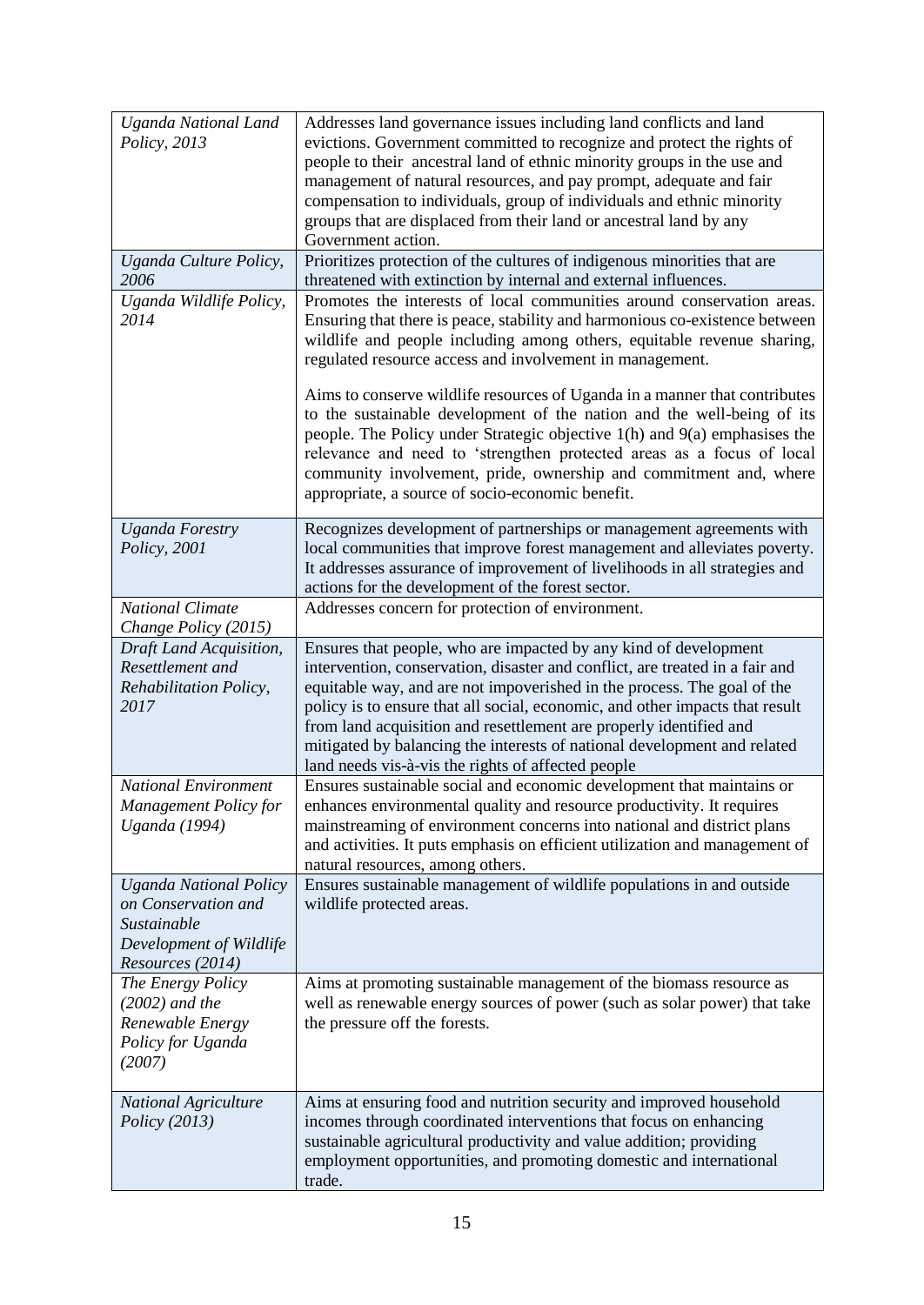| Uganda Gender Policy                                                            | Guides to ensures that gender perspective is taken by all stakeholders in                                                                                                                                                                                                                                                                                                   |
|---------------------------------------------------------------------------------|-----------------------------------------------------------------------------------------------------------------------------------------------------------------------------------------------------------------------------------------------------------------------------------------------------------------------------------------------------------------------------|
| (2005)                                                                          | planning, resource allocation, implementation and monitoring and                                                                                                                                                                                                                                                                                                            |
|                                                                                 | evaluation of programmes.                                                                                                                                                                                                                                                                                                                                                   |
| <b>National Biotechnology</b><br>and Biosafety Policy                           | Bring in need for emphasis to be placed in biosafety issues and<br>biotechnology priority areas of agriculture, health, industry, environment,                                                                                                                                                                                                                              |
| (2008)                                                                          | and natural resources development                                                                                                                                                                                                                                                                                                                                           |
| <b>National Water Policy</b><br>(1999)                                          | Underpins the importance of forests in the protection of catchments and<br>the water quality and general survival of the water systems.                                                                                                                                                                                                                                     |
| Uganda Wildlife<br>Authority, Community<br>Conservation Policy,<br>January 2019 | The policy goal is to strengthen conservation of wildlife resources through<br>active involvement of communities through sustainable and equitable<br>sharing of conservation benefits and/or costs among all stakeholders. The<br>policy aims at harmonizing existing laws, policies, programmes and plans.                                                                |
|                                                                                 | The policy provides new directions for sustainable management of wildlife<br>resources, provides an enabling environment and facilitates pro-active<br>implementation of community-based programmes that address aspirations,<br>concerns and interests of communities and other stakeholders and helps<br>UWA to secure the much needed support for wildlife conservation. |
|                                                                                 | The Policy recognises the essential role and contribution of community<br>conservation to combat wildlife crime. In addition, it presents a shift<br>toward strengthened interdepartmental collaboration especially between<br>Law Enforcement and Community Conservation teams.                                                                                            |

### <span id="page-16-0"></span>*4.2 Relevant National Legislations*

The relevant Uganda statutory laws and regulations to guide the implementation and monitoring of this project are as summarised in Table 5.

#### <span id="page-16-1"></span>**Table 5: Relevant National Laws**

| Law                                                        | <b>Brief Description</b>                                                                                                                                                                                                                                                                                                                                                                                                                                       |
|------------------------------------------------------------|----------------------------------------------------------------------------------------------------------------------------------------------------------------------------------------------------------------------------------------------------------------------------------------------------------------------------------------------------------------------------------------------------------------------------------------------------------------|
| Constitution of<br>the Republic of<br><i>Uganda</i> , 1995 | The Constitution vests land in the citizens (Article 237: 1). Government or a local<br>government holds in trust for the people and protect natural lakes, rivers, wetlands, forest<br>reserves, game reserves national parks and any land to be reserved for ecological and touristic<br>purposes for the common good of all citizens.                                                                                                                        |
|                                                            | The right of the people to own property enshrined in Article 26 and how government can<br>compulsorily deprive one his/her property is provided.                                                                                                                                                                                                                                                                                                               |
| <b>Land Act, 1998</b>                                      | Provides for the tenure, ownership and management of land. Recognizes four tenure<br>systems, <i>i.e.</i> Customary, Mailo, Freehold and Leasehold tenure systems.                                                                                                                                                                                                                                                                                             |
|                                                            | Section 34 provides that a person who owns land should utilize it in accordance with<br>governing environment and forestry sector policies and regulations.                                                                                                                                                                                                                                                                                                    |
|                                                            | Section 77 provides guidance on the minimum requirements of computation of<br>compensation. For a customary owner, the value of land shall be the open market value of<br>the unimproved land; the value of the buildings on the land, shall be taken at open market<br>value for urban areas and depreciated replacement cost for the rural areas; the value of<br>standing crops on the land, excluding annual crops could be harvested during the period of |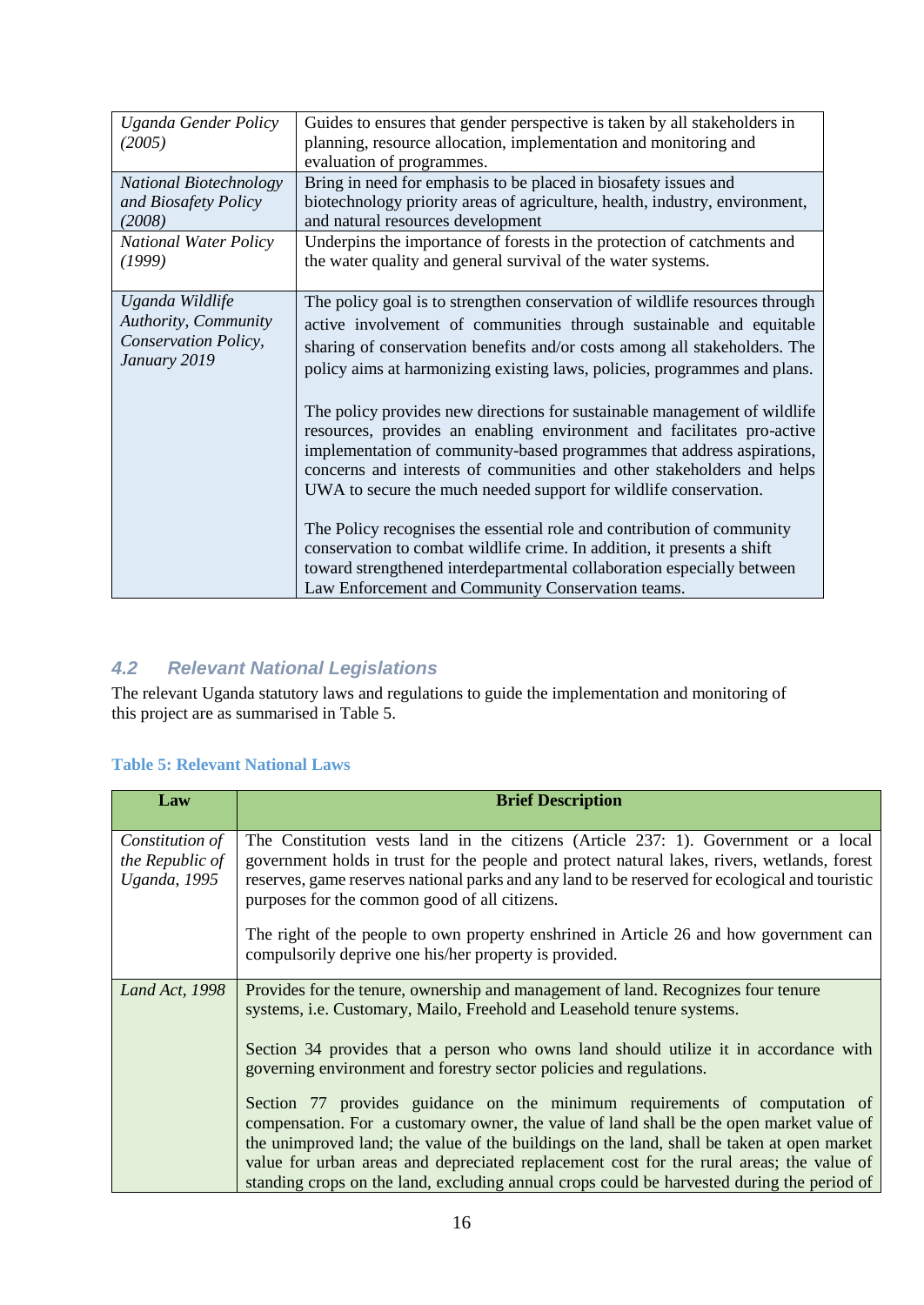|                                                                       | notice given to the tenant; compensation assessed under this section, be paid as a disturbance<br>allowance 15 percent or, if less than a six-month notice to give up vacant possession is given,<br>30 percent of any sum assessed; the rates set out in the list of rates of compensation<br>determined by district land board is used in determining the amount of compensation<br>payable. |
|-----------------------------------------------------------------------|------------------------------------------------------------------------------------------------------------------------------------------------------------------------------------------------------------------------------------------------------------------------------------------------------------------------------------------------------------------------------------------------|
| Land<br>Acquisition<br>Act, 1965                                      | The Act makes provision for the compulsory acquisition of land for public purposes and for<br>matters incidental thereto and connected. The Notice must be given to persons having an<br>interest on the land and offers them an opportunity to describe their claims on the land that<br>should be compensated by government.                                                                 |
| <b>National</b><br>Environment<br>Act 2019                            | Requires NEMA to issue guidelines and prescribe measures for the management of all<br>forests in Uganda.                                                                                                                                                                                                                                                                                       |
| <b>National</b><br>Forestry and<br><b>Tree Planting</b><br>Act (2003) | Gives legal recognition to collaborative forest management, management of forests and<br>forest reserves including law enforcement and fire management. The Act provides<br>guidelines for utilising forest land and forest products in protected forest areas.                                                                                                                                |
| Local<br>Governments<br>Act (1997)                                    | Gives effect to the decentralization of functions, powers, responsibilities and services<br>at all levels of local governments. It gives the existence of the local governments and their<br>responsibilities under their jurisdiction, among them carry development, control local forests<br>carry out conservations of environment.                                                         |
| Uganda<br>Wildlife Act<br>2019                                        | Provides for the promotion and conservation of wildlife throughout Uganda. Also provides<br>legal backing to community wildlife use rights, including community resource access.                                                                                                                                                                                                               |

### <span id="page-17-0"></span>*4.3 Relevant International Conventions*

At the regional and international levels, Uganda is a signatory to a number of protocols, treaties and conventions. These have implications on this project, preparation of its interventions and for their implementation. This Process Framework underscored the importance of these regional and international obligations. They are contained and summarized in Table 6.

<span id="page-17-1"></span>

| <b>Table 6: Summary of Some of Relevant Regional and International Policies and Laws</b> |  |  |  |  |  |  |  |  |
|------------------------------------------------------------------------------------------|--|--|--|--|--|--|--|--|
|------------------------------------------------------------------------------------------|--|--|--|--|--|--|--|--|

| <b>Policy/legal</b>                                                                 | <b>Brief Description</b>                                                                                                                                                                                                                      |
|-------------------------------------------------------------------------------------|-----------------------------------------------------------------------------------------------------------------------------------------------------------------------------------------------------------------------------------------------|
| <i>The United Nations</i><br>Convention on<br><b>Biological Diversity</b><br>(1992) | The Convention on Biological Diversity provides a comprehensive framework for<br>stopping biodiversity loss. It is a carefully balanced, legally binding international<br>treaty that commits Parties to the triple objective outlined below: |
|                                                                                     | The conservation of biological diversity The sustainable use of its components; and<br>The fair and equitable sharing of benefits arising from the utilization of genetic<br>resources.                                                       |
| East African Climate<br>Change Policy (2010)                                        | Calls for exploitation of emerging environmental markets through the design of<br>favourable policy instruments.                                                                                                                              |
| East African<br><b>Community Treaty</b><br>(1999)                                   | Sets out actions to ensure conservation and management of forests.                                                                                                                                                                            |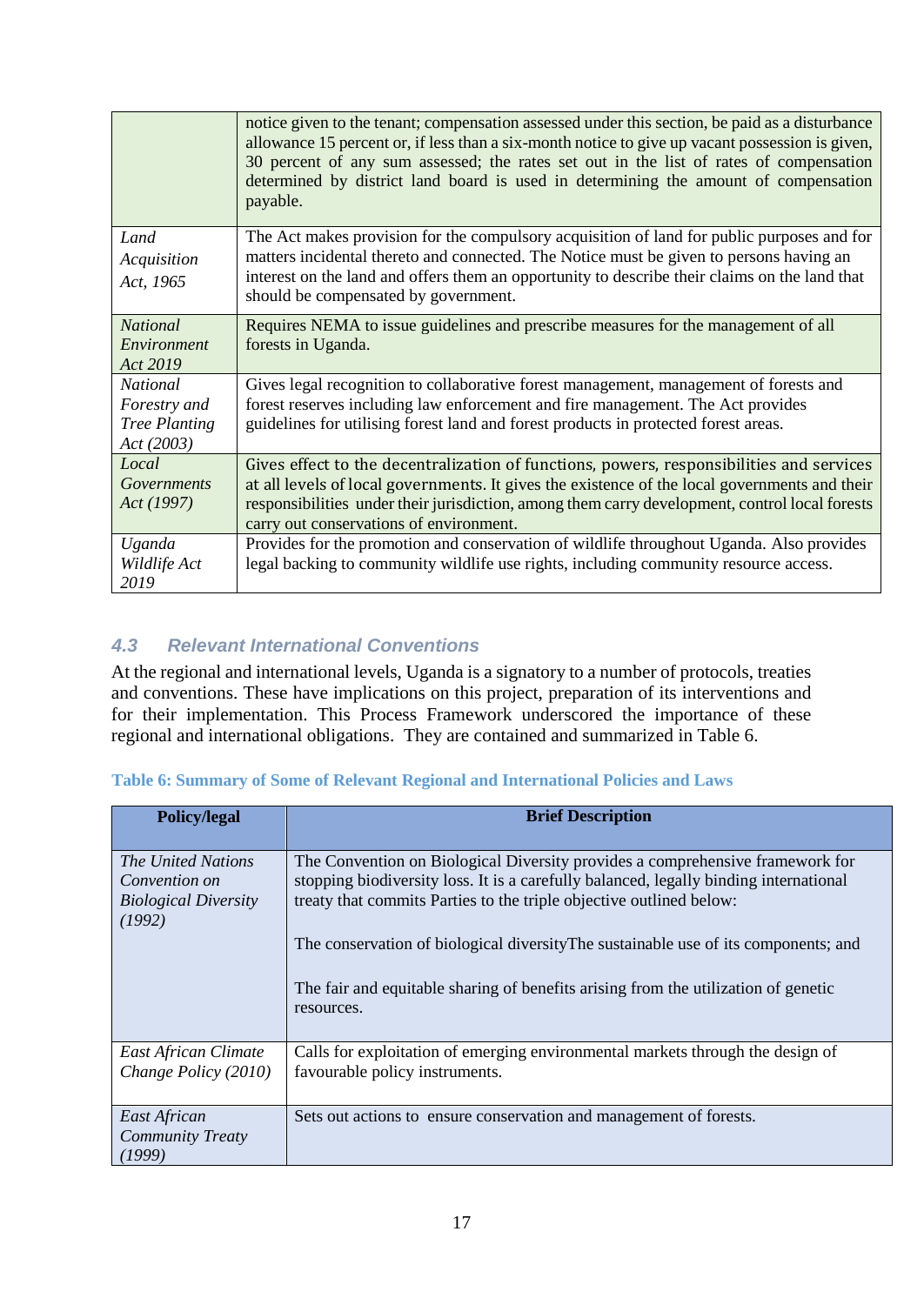| <b>International</b><br>Covenant on<br>Economic, Social and<br>Cultural Rights<br>$(ICESCR)$ $(1966)$ | Covenant guarantees a person's right to social security, adequate standard of living<br>and family life. Adequate standards of living include adequate food, clothing and<br>housing, and to the continuous improvement of living conditions.                                                                                                                                                                                                                                                                                                                                                                                                                                             |
|-------------------------------------------------------------------------------------------------------|-------------------------------------------------------------------------------------------------------------------------------------------------------------------------------------------------------------------------------------------------------------------------------------------------------------------------------------------------------------------------------------------------------------------------------------------------------------------------------------------------------------------------------------------------------------------------------------------------------------------------------------------------------------------------------------------|
| <b>Universal Declaration</b><br>of Human Rights<br>(1948)                                             | The declaration in Article 6 and 7 provides for ensuring that everyone has the right to<br>recognition everywhere as a person before the law and equal before the law and are<br>entitled without any discrimination to equal protection of the law. Article 17 provides<br>for security of property and declares that no one shall be deprived of his/her property.                                                                                                                                                                                                                                                                                                                      |
| <b>United Nations</b><br>Declaration on the<br>Rights of Indigenous<br>Peoples (2007)                 | Declaration on the Rights of Indigenous Peoples was signed to prohibit discrimination<br>against indigenous peoples and to promote their full and effective participation in all<br>matters that concern them and their right to remain distinct and to pursue their own<br>visions of economic and social development.                                                                                                                                                                                                                                                                                                                                                                   |
|                                                                                                       | Declaration also provides for protection of indigenous people's land. Article 10 states<br>inter alia Indigenous peoples shall not be forcibly removed from their lands or<br>territories and no relocation shall take place without the free, prior and informed<br>consent of the indigenous peoples concerned and after agreement on just and fair<br>compensation and, where possible, with the option of return.                                                                                                                                                                                                                                                                     |
| ILO Convention on<br><b>Indigenous and Tribal</b><br>Peoples, 1989<br>(No.169)                        | Article 2 of the Convention provides that Governments shall have the responsibility<br>for developing, with the participation of the peoples concerned, coordinated and<br>systematic action to protect the rights of indigenous peoples and to guarantee respect<br>for their integrity.                                                                                                                                                                                                                                                                                                                                                                                                 |
|                                                                                                       | Article 4 states that special measures shall be adopted as appropriate for safeguarding<br>the persons, institutions, property, labour, cultures and environment of the peoples<br>concerned.                                                                                                                                                                                                                                                                                                                                                                                                                                                                                             |
|                                                                                                       | Article 12 provides for safeguarding against the abuse of the rights of indigenous people<br>and gives them authority to take legal proceedings, either individually or through their<br>representative bodies, for the effective protection of these rights. Article 14 provides<br>for the recognition of the rights of ownership and possession of the peoples concerned<br>over the lands, which they traditionally occupy. The rights of the peoples concerned to<br>the natural resources pertaining to their lands are safeguarded in Article 15. These rights<br>include the right of these peoples to participate in the use, management and<br>conservation of these resources. |
|                                                                                                       | Article 16 states that where the relocation of indigenous peoples is considered<br>necessary as an exceptional measure, such relocation shall take place only with their<br>free and informed consent.                                                                                                                                                                                                                                                                                                                                                                                                                                                                                    |
| <b>United Nations</b><br>Framework<br>Convention on<br>Climate Change<br>(UNFCCC) (1992)              | Sets out commitments for all parties including commitments that relate to promoting<br>sustainable management, and conservation and enhancement of sinks and reservoirs<br>of all GHGs.                                                                                                                                                                                                                                                                                                                                                                                                                                                                                                   |
| Paris Agreement<br>(2015)                                                                             | Under Article 5(2) of the Paris Agreement, it provides for REDD+ which this project<br>is built on.                                                                                                                                                                                                                                                                                                                                                                                                                                                                                                                                                                                       |
| Cancun agreements                                                                                     | REDD+ is foundation where this project is built on, its safeguards are to be respected<br>and promoted by the country's legal framework. The Cancun safeguards are aimed at                                                                                                                                                                                                                                                                                                                                                                                                                                                                                                               |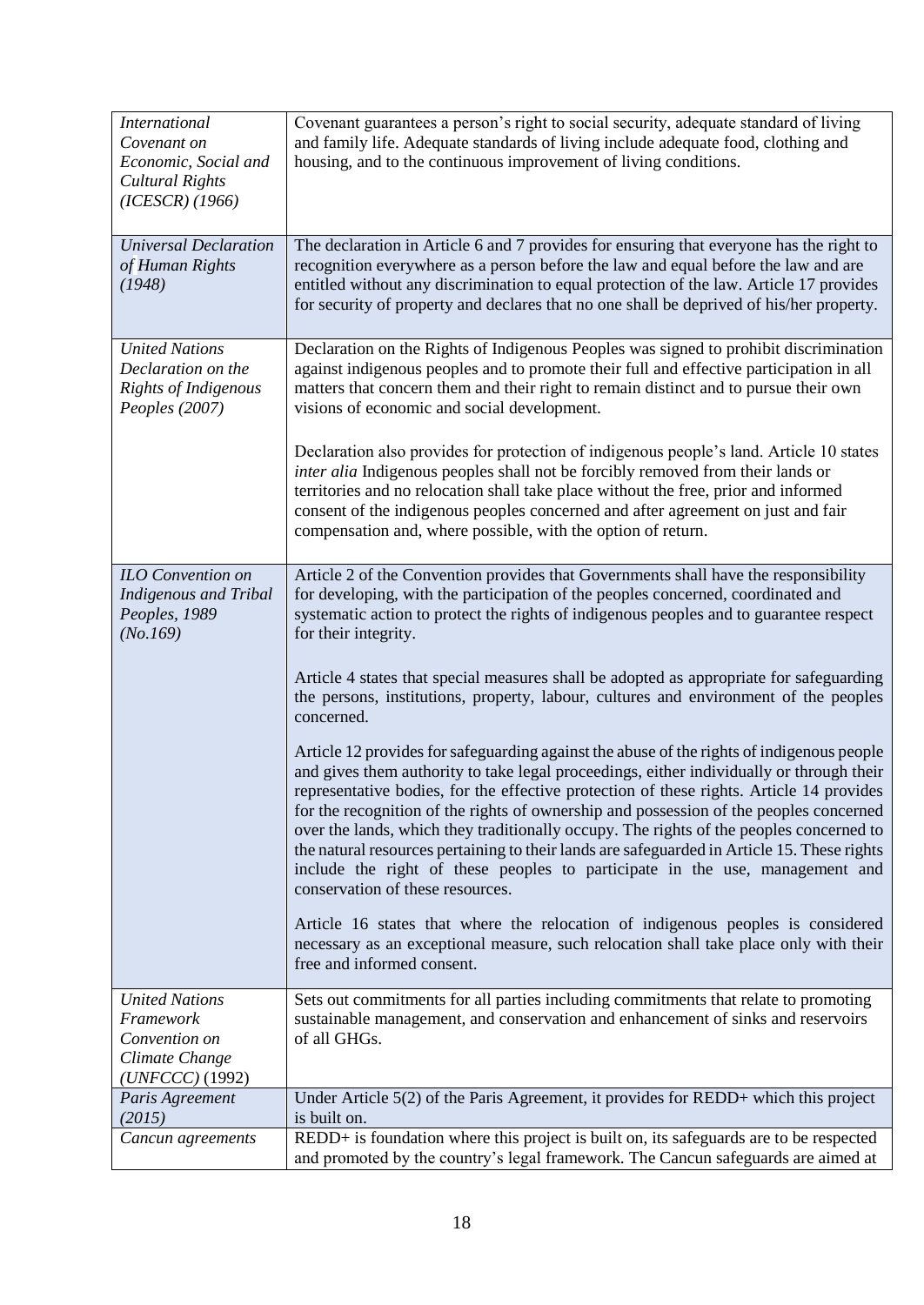| protecting the integrity of the REDD+ program, and protecting the rights of |
|-----------------------------------------------------------------------------|
| indigenous peoples and local communities.                                   |

#### <span id="page-19-0"></span>*4.4 Relevant Regulations and Guidelines*

The relevant regulations and guidelines for the implementation and monitoring of this project are as summarised in Table 7.

#### <span id="page-19-2"></span>**Table 7: Relevant Regulations and Guidelines**

| <b>Regulations and</b><br><b>Guidelines</b>                                                      | <b>Brief Description</b>                                                                                                                                                                                                  |
|--------------------------------------------------------------------------------------------------|---------------------------------------------------------------------------------------------------------------------------------------------------------------------------------------------------------------------------|
| <b>Draft National Forestry</b><br>and Tree Planting<br>Regulations (2013)                        | Provides for encouraging supportive mechanism for tree planting.                                                                                                                                                          |
| Guidelines for<br>Implementing<br>Collaborative Forest<br>Management in Uganda,<br>December 2003 | The purpose of the guidelines is to provide a step by step process for the<br>responsible body, local communities, local governments and any other<br>interested parties in implementing collaborative forest management. |
| UWA Draft regulations for<br><i>implementing the</i><br>community livelihoods<br>scheme          | Provide a formal mechanism for planning, implementing and monitoring<br>livelihoods programmes and activities in accordance with approved<br>$plan(s)$ .                                                                  |

#### <span id="page-19-1"></span>*4.4 Institutional Framework*

Investing in Forests and Protected Areas for Climate-Smart Development Project) implementation directly brings in two key ministries (MWE and MTWA) with their line departments and agencies (NFA and UWA), and local governments. The implementation and institutional arrangements are based on existing national and district local government structures. The institutional roles, responsibilities and procedures are derived from the existing institutional mandates and Government established procedures.

The project is administratively housed in the MWE and overseen by the Permanent Secretary MWE. Table 8 contains the summary of roles of respective agencies.

| <b>Institution</b>                                           | <b>Roles in the Project</b>                                                                                                                                                                                                                            | <b>Remarks</b>                                                                                       |
|--------------------------------------------------------------|--------------------------------------------------------------------------------------------------------------------------------------------------------------------------------------------------------------------------------------------------------|------------------------------------------------------------------------------------------------------|
| <b>Ministry of</b><br><b>Water and</b><br><b>Environment</b> | Hosts project coordination, implementation and<br>٠<br>managing overall project reporting<br>Responsible for annual reviews of the Project<br>$\bullet$<br>Provide high-level political support to FSSD<br>٠<br>to ensure multi-sectoral coordination. | <b>FSSD</b> leads<br>implementation on behalf<br>of MWE and provide<br>technical and<br>coordination |

<span id="page-19-3"></span> **Table 8: Summary of the roles and responsibilities of institutions in the Project Implementation**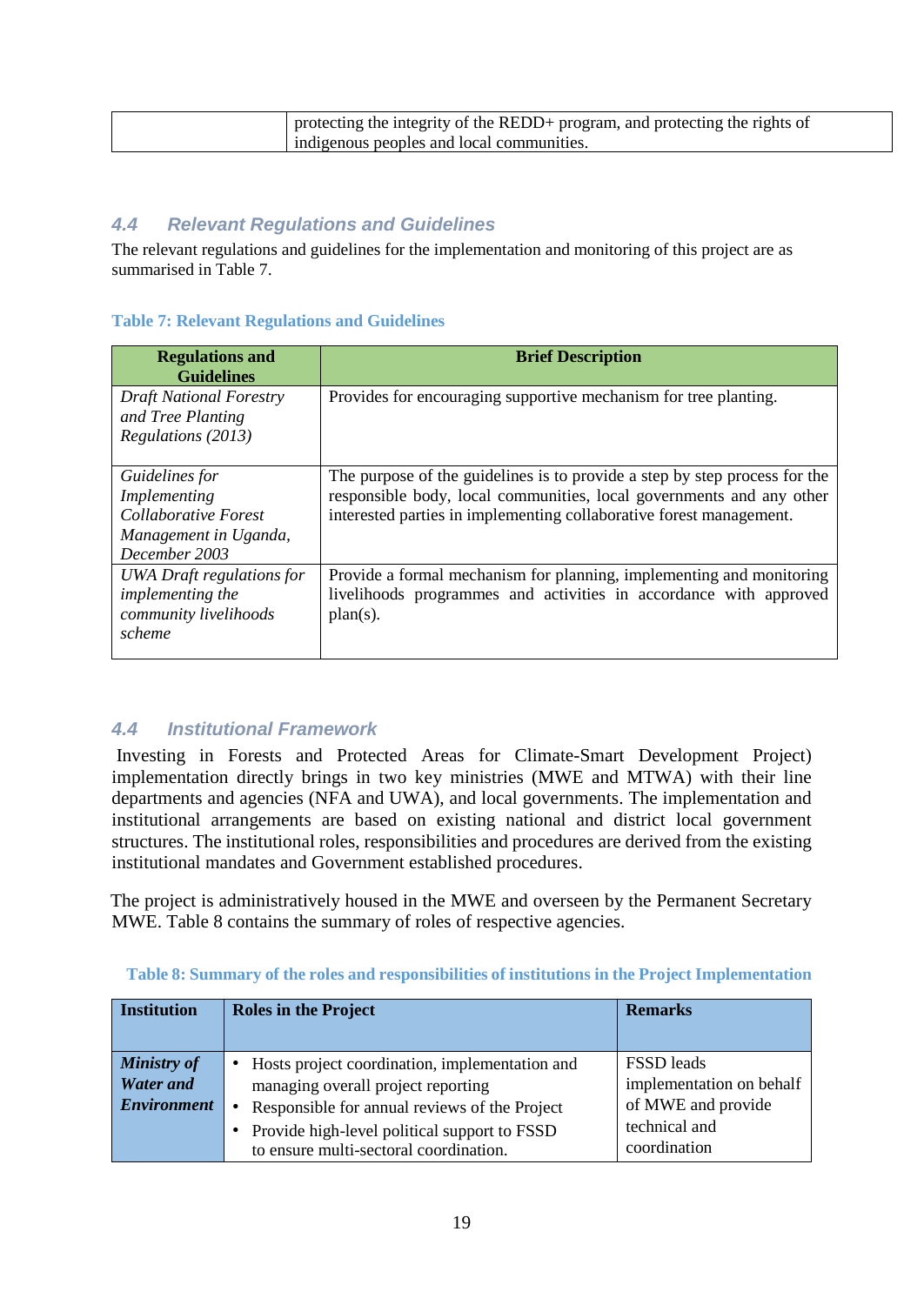|                                                                   | Lead Project Steering Committee and technical<br>٠<br>working groups<br>Provides items for joint annual work program and<br>٠<br>budget approval.                                                                                                                                                                                                                                                                                                                                                                                                                                                                                                                                                                                                                    | responsibility on behalf of<br>the MWE                                                                                                                                                                                                                                                                                                                         |
|-------------------------------------------------------------------|----------------------------------------------------------------------------------------------------------------------------------------------------------------------------------------------------------------------------------------------------------------------------------------------------------------------------------------------------------------------------------------------------------------------------------------------------------------------------------------------------------------------------------------------------------------------------------------------------------------------------------------------------------------------------------------------------------------------------------------------------------------------|----------------------------------------------------------------------------------------------------------------------------------------------------------------------------------------------------------------------------------------------------------------------------------------------------------------------------------------------------------------|
| <b>Ministry of</b><br>Tourism,<br>Wildlife and<br><b>Antiques</b> | Responsible for supervision of the implementation<br>$\bullet$<br>of components under its mandate<br>Co-chairs Project Steering Committee<br>Supports project coordination and implementation<br>Responsible for annual reviews of the Project<br>Provide high-level political support to UWA.<br>Provides items for joint annual work program and<br>budget approval.                                                                                                                                                                                                                                                                                                                                                                                               | Provides policy guidance<br>and oversees UWA                                                                                                                                                                                                                                                                                                                   |
| <b>NFA</b>                                                        | Implement forestry activities in and around central<br>$\bullet$<br>forest reserves<br>Monitors and reports on activities undertakings<br>$\bullet$                                                                                                                                                                                                                                                                                                                                                                                                                                                                                                                                                                                                                  | NFA leads activities<br>within CFRs.<br>Responsible for<br>implementation of<br>activities in<br>components that fall<br>under NFA mandate.                                                                                                                                                                                                                    |
| <b>UWA</b>                                                        | Implement tourism and national parks and wildlife<br>٠<br>reserves activities<br>Monitors and reports on activities undertakings<br>٠                                                                                                                                                                                                                                                                                                                                                                                                                                                                                                                                                                                                                                | Responsible for<br>implementation of<br>activities in and around<br>NPs and wildlife reserves<br>in components that fall<br>under UWA mandate.                                                                                                                                                                                                                 |
| <b>District level</b>                                             | Oversight implementation of project activities in<br>$\bullet$<br>the district<br>Supporting in supervision, advisory, coordination<br>$\bullet$<br>and planning of project relevant activities<br>Liaise with the MWE and MTWA and agencies on<br>$\bullet$<br>project implementation<br>Providing technical personnel for review and<br>$\bullet$<br>assessing compliance, learning lessons, and<br>improving sustainability of the project<br>Handle issues and supervise issues of<br>$\bullet$<br>integration/mainstreaming of gender, ethnic<br>minority and marginalized group involvement in all<br>project activities<br>Participate in appraisal of project activities<br>$\bullet$<br>Participate on issues on land acquisition, allocations<br>$\bullet$ | Work in close<br>cooperation with other<br>agencies on issues of:<br>grievance, training,<br>reviews.<br>integration/mainstreaming<br>of gender, ethnic minority<br>and marginalized group<br>and progress reporting<br>and communication.<br>Lead in activities<br>supporting local forest<br>reserves, forest outside<br>protected areas, erosion<br>control |
| Private<br>sector/<br>investor                                    | Participates and implement selected project activities<br>٠<br>Coordinates activities at district and sub-county<br>levels with other agencies and enterprises                                                                                                                                                                                                                                                                                                                                                                                                                                                                                                                                                                                                       | Private sector (investors,<br>consultants, service<br>providers) bid for<br>concessions, contracts for<br>civil works, provision of<br>services, provision of<br>technical assistance.                                                                                                                                                                         |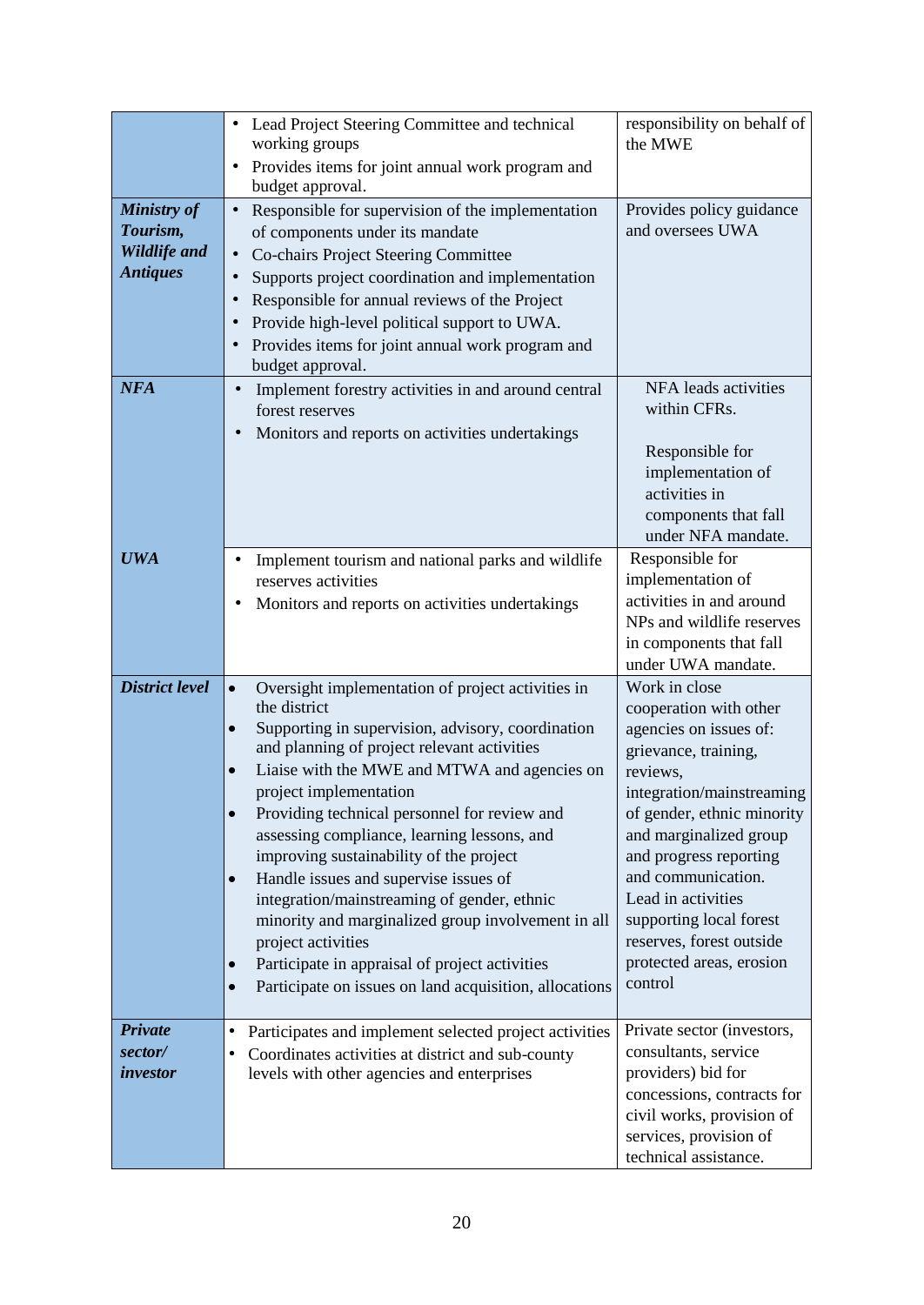| NGOs/CSOS,       | • Participates in project activities as will be assigned.<br>Potential partners in the implementation of some of<br>the activities. | Be engaged to provide<br>technical and specialist<br>support as appropriate. |
|------------------|-------------------------------------------------------------------------------------------------------------------------------------|------------------------------------------------------------------------------|
| <b>Community</b> | Participation in project activities<br>$\bullet$                                                                                    | Communities will be                                                          |
|                  | Implementation of project activities                                                                                                | involved in all aspects of                                                   |
|                  | Reporting on progress                                                                                                               | the project activities                                                       |

# <span id="page-21-0"></span>**6 Potential Restrictions on Access and Livelihoods**

ESS5 applies to the project in anticipation of implementation of activities under component 1, 2, and 3 as long as they are impacting on livelihoods and are resulting in economic restrictions. The approach is consistent with the overall project requirement of involving communities in management of protected areas under community forest management and collaborate forest management arrangements, as determined by Uganda law

### <span id="page-21-1"></span>*6.1 Description of Some Potential Social Impact Issues Associated with the Project*

The development of the process framework is a requirement for projects that may entail restricted access to legally designated protected areas that result in adverse impacts on the livelihoods of affected persons. Under the project, the process framework is prepared because the enhanced enforcement and boundary demarcation and maintenance activities may restrict community access to some forest-based resources which could result in adverse impacts on community livelihoods. The core project activities focused on promotion and expansion of the collaborative forest management and community resource management aim at providing legal access to specific forest resources within protected areas to communities that have CFM agreements / MOUs for collaborative resources use.

Table 10 contains a summary of some of the potential impact and mitigation measures related to restrictions of forests and wildlife resource use. The livelihood restoration measures will consider issues such as (1) income levels of affected communities/persons, (2) other nonmonetary sources of livelihood, (3) constraints and opportunities for income generation, (4) number of persons not able to revert to previous occupation, and (5) existing skills and project preferences of affected persons.

# <span id="page-21-2"></span>**7 Description of Eligibility and Measures for Mitigation for Affected Communities**

### <span id="page-21-3"></span>*7.1 Consultations with Communities in the Project Area*

It is important to carry out consultations with various communities in their various settings in the project areas. Different communities have different issues and demands as well as interest. A community is the ultimate recipient of project impacts and benefits, and therefore a key stakeholder. Besides, interventions need community support or participation in order to succeed. Since the community is going to be required to change in some way (its attitudes, behavior) in relation to its interaction with the forests and wildlife, it is fair to have them at the forefront in the refinement of mitigation measures, planning process, designing interventions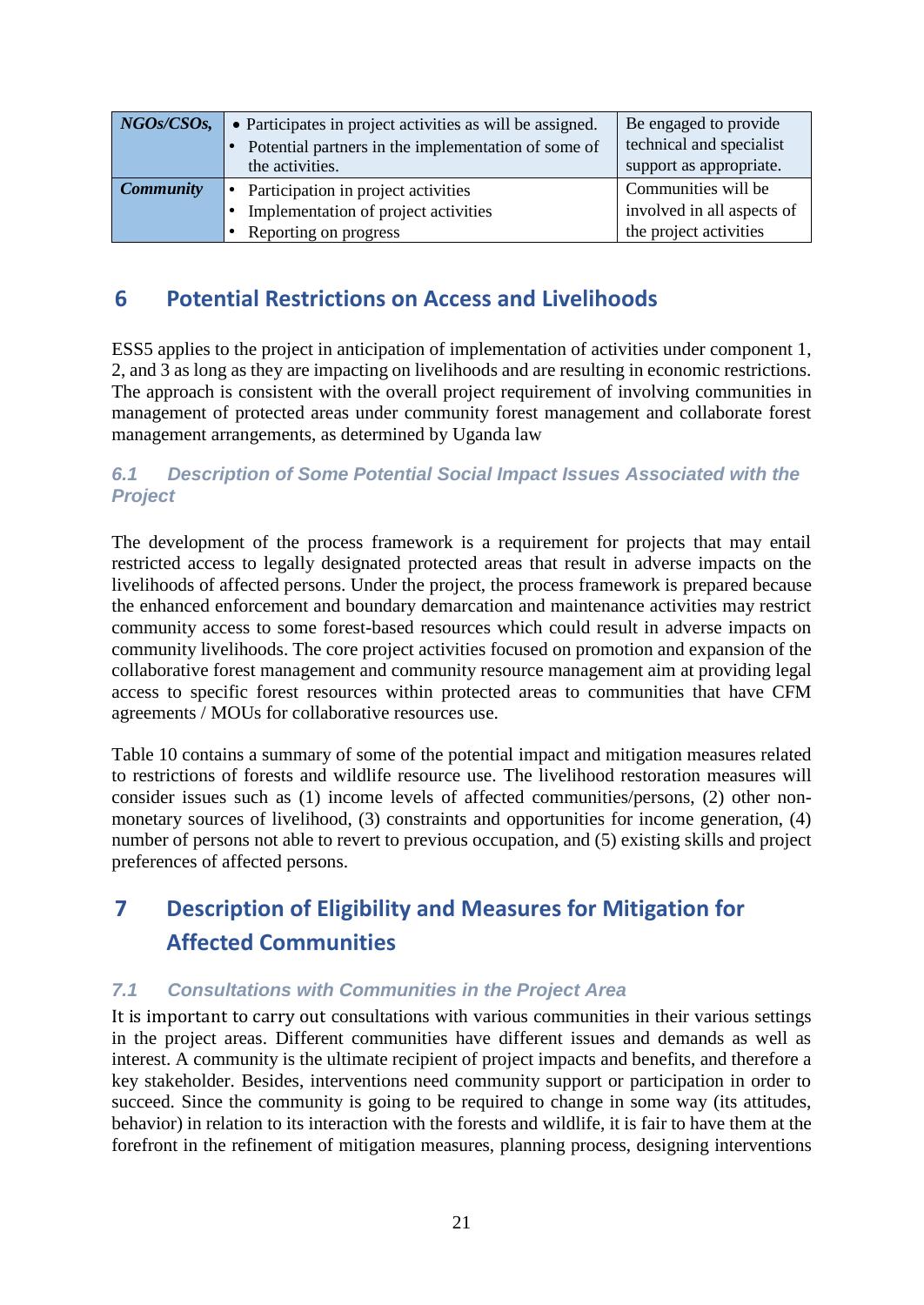and implementation. For instance, community participation in planning will help to solicit and assure support.

For the process to be as inclusive as possible, it is important to use as many avenues as possible to inform all stakeholders through advertisements, local and national radios and televisions, local group meetings, social gatherings,, market days gathering, etc.

Women's groups should be especially targeted. Women's role in forest management, game resource use, livelihood interventions, incentive and benefit sharing make them vital to the process.

The message must be simple and clear, and in the languages that the community speaks. This means both using plain, understandable English, and using other languages spoken by people in the community. In the project landscape, these languages include lugbara, lunyoro, kiswahili, lukonjo, rukiga, madi, ubatwa, lutoro and kwakwa.

It is expected that UWA and NFA will convene the meetings. These meetings should be held in collaboration with the local administrative authority (LCI) but led by the local community. The collaboration would be important to lend credibility to the intervention as it may be identified as a community effort rather than an imposition by the government or any particular organization.

Upon identification of the specific communities and activities, the following areas of concern should be covered during consultations with affected communities:

- General strategies in devising use of forest and wildlife resources or alternative means of livelihood;
- How to obtain or enhance access to resources or alternative resources, generally focused on livelihoods;
- Examine access to services including seedlings supply to provide communities with alternatives livelihoods;
- Identify adverse impacts and establish mitigation measure;
- Establish procedures for specific activities and their phasing for particular protected areas.

The discussions on livelihoods impacts and possible mitigation activities encompass; (i) identification and ranking of site-specific impacts; (ii) criteria and eligibility for livelihood assistance; (iii) the rights of persons who have been legally using forest resources or the associated land to be respected, (iv)) brief description and identification of available mitigation measures alternatives, taking into account the provisions of applicable local legislation, and the available measures for mitigation actively promoted via project activities; and (iv) considering any additional sound alternatives, if proposed by the affected communities or persons.

Once the consultation process starts, it must be maintained. Stakeholders, including the community, must be kept interested, and support has to be provided when needed, conflicts have to be resolved, methods have to be devised to keep the process reasonably efficient, goals and deadlines have to be set. Key principles of stakeholder engagement are laid out in the project specific stakeholder engagement framework.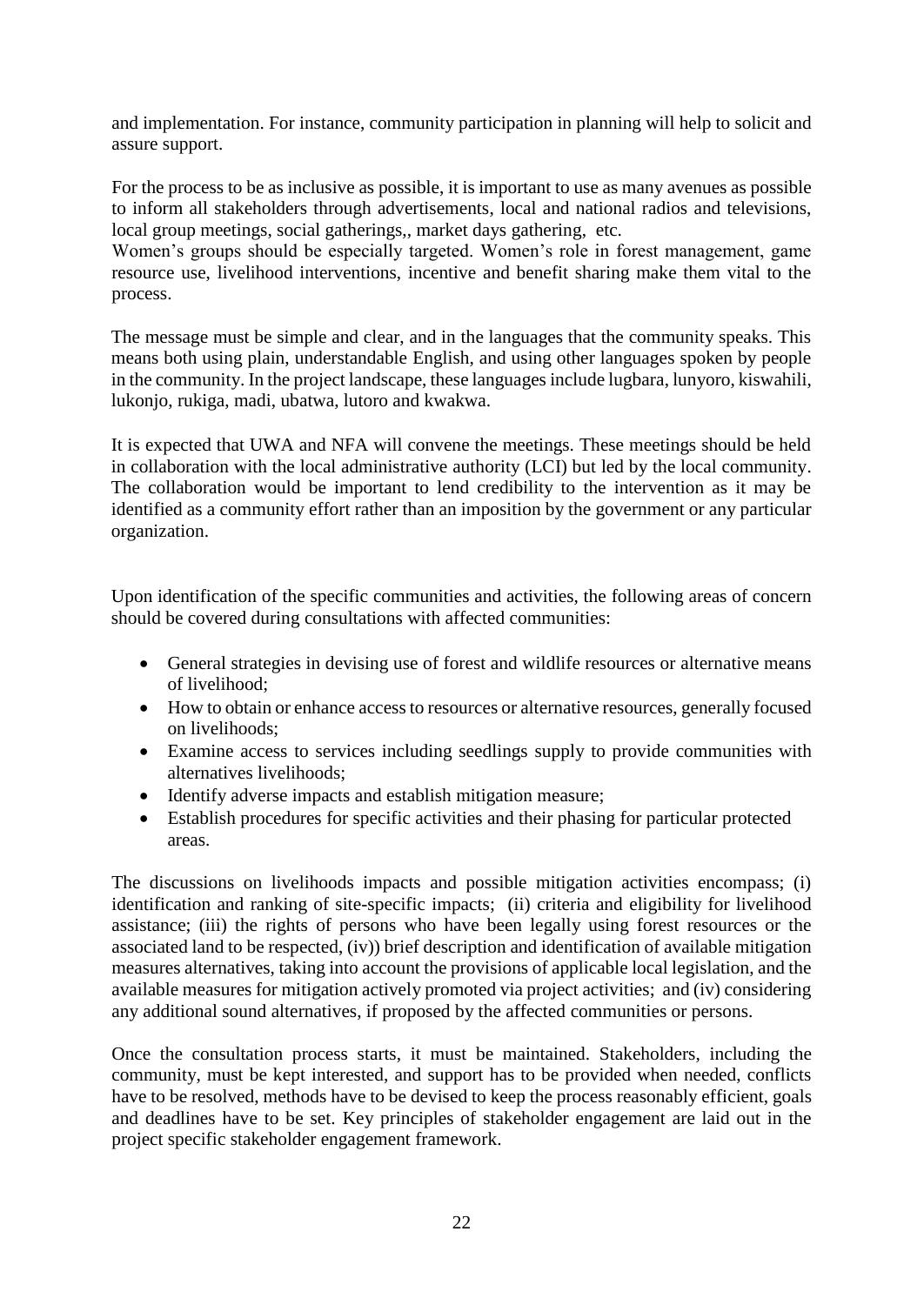### <span id="page-23-0"></span>*7.2 Eligibility Criteria for Affected Persons and Communities*

The process for determining eligibility must be participatory and transparent. Once the areas have been selected, this will form activities for reference, as each specific area may have unique characteristics. The next step will be to define what will be undertaken in a particular area and whether it will cause restrictions. Such assessments will identify the number of people affected, activities and anticipated severity of adverse impacts to livelihoods from the imposition of any proposed use restrictions. People entered the area after the assessment has been completed will not be considered.

The provisions of this framework will apply to adjacent communities within a 2 km buffer from the protected areas' boundary.

### <span id="page-23-1"></span>*7.3 Proposed Measures to Assist Affected Persons and Communities*

The measures to assist affected persons and communities depend on the type of loss, what they will lose, degree of access restrictions, the location, and available alternatives and opportunities with their suitability as per specific area/location. A fundamental objective of this Process Framework is to ensure that persons and communities affected by restrictions to forests and wildlife resource define and undertake activities that, at least, restore their income to the levels they would have enjoyed, had there been no restrictions. This objective ensures that the extent of mitigation measures is commensurate with the extent of loss of access to resources due to restrictions. This also ensures that those who are affected more severely are assisted to a greater extent than those who incur smaller losses.

Specific measures to mitigate impacts on project/sub-project(s) beneficiary, local communities should include the following, among others, depending on locations/sites:

- Prioritize local community members for employment opportunities in activities within the protected areas, such as restoration planting, removal of invasive species, and infrastructure construction;
- Provide capacity building and trainings to CFM and CRM committee, community committees, local council committees, women and youth groups, elders groups and community-based organisations, in sustainable use and monitoring of forests and wildlife resources, including protection, preservation, conservation, reforestation, tourism management, business enterprises, agriculture practices, fire management, wood harvesting and other community profitable ventures based on identified restrictions and needs;
- Use of deterrents for animals (particularly with hippos and elephants) such as fences, trenches, chilli plants and bee hive from destroying communities' crops;
- Ensure clearly visible demarcation of National Park, Wildlife Reserve, and Forest Reserve boundaries in sensitive areas;
- Promote establishment of sustainable household woodlots, to progressively reduce pressure on resources from forest reserve;
- Provide alternative livelihood support such as collection of non-forest products including mushrooms, medicinal plants, wild fruits and bee- keeping to local communities around forest and forest reserves;
- Engage communities in new business opportunities;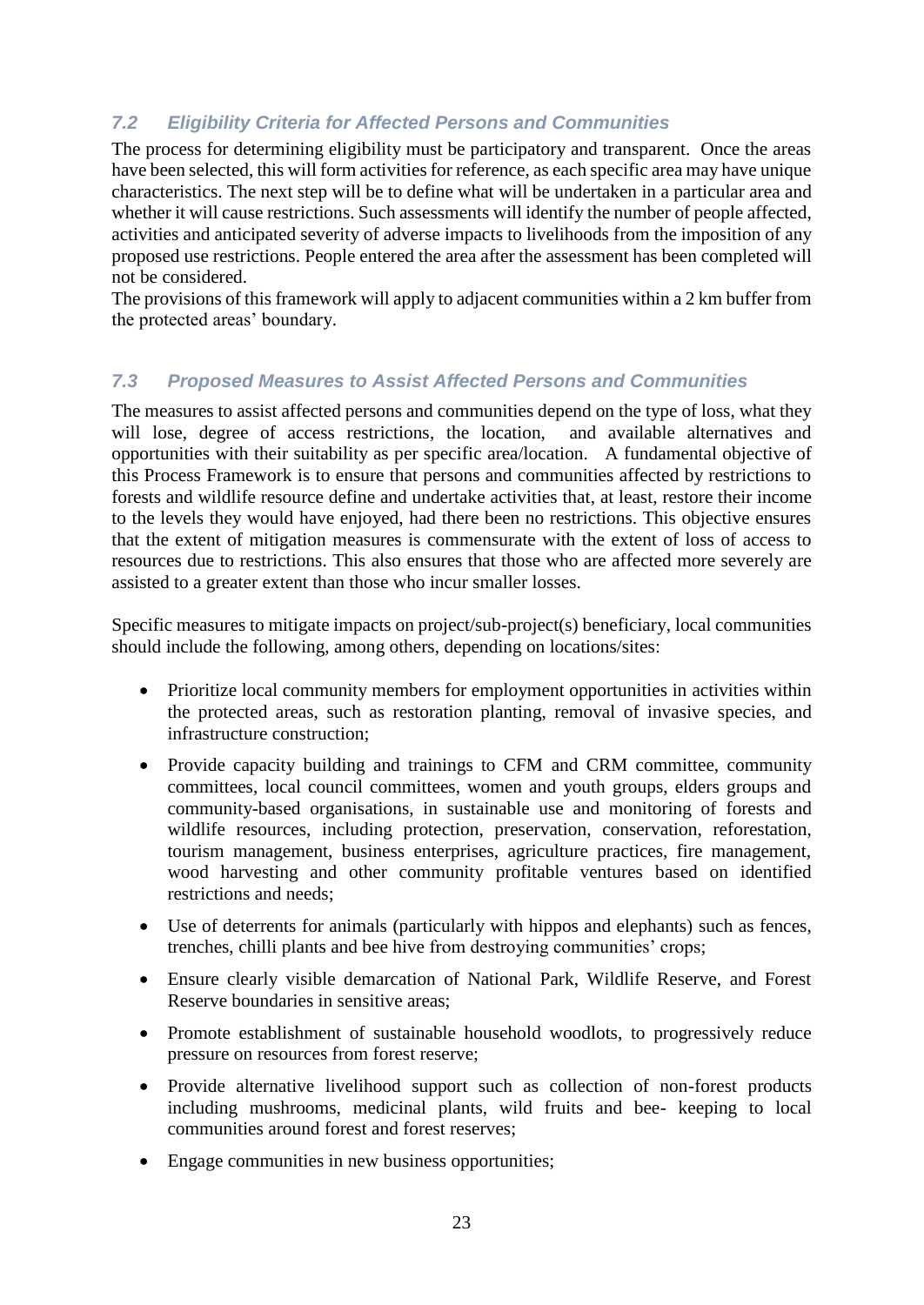- Through new or old Collaborative Management Committees and CRM, defining modes of beneficiary engagement;
- Make use of new and old Collaborative Management Committees and CRM in identifying training gaps, modes of training, development of products as well as engagement with other stakeholders.
- Conduct project awareness-raising campaigns, to local communities, refugee communities, on the importance of sustainable forests and wildlife management.
- Ensuring participation of communities in the demarcation of boundaries and fencing construction.

Table 10 contains a summary of key mitigation measures related to restrictions of forests' and wildlife resource use.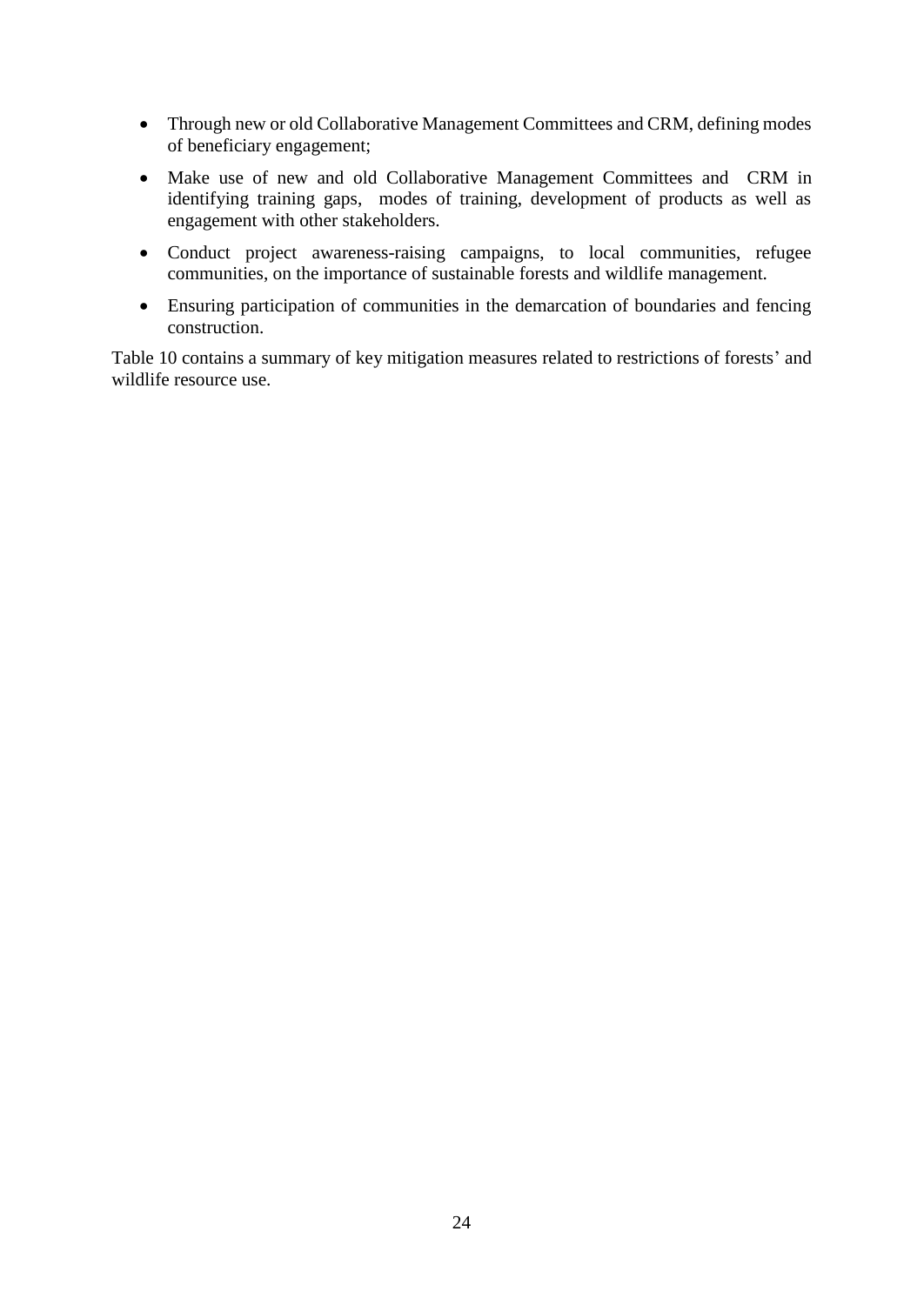<span id="page-25-0"></span>

| <b>Components/subco</b>                                                                                                                | <b>Proposed Project Activities</b>                                                                                                                                                                                                                                                                                                                                                                                                                                                                                                                                                                         | <b>Specific Project Activities</b><br>of Potential Concern                                                                                                                                                                                                                                                                 | <b>Potential Impacts</b>                                                                                                                                                                                                                                       | <b>Proposed Mitigation Measures</b>                                                                                                                                                                                                                                                                                                                                                                                                                                                                  |
|----------------------------------------------------------------------------------------------------------------------------------------|------------------------------------------------------------------------------------------------------------------------------------------------------------------------------------------------------------------------------------------------------------------------------------------------------------------------------------------------------------------------------------------------------------------------------------------------------------------------------------------------------------------------------------------------------------------------------------------------------------|----------------------------------------------------------------------------------------------------------------------------------------------------------------------------------------------------------------------------------------------------------------------------------------------------------------------------|----------------------------------------------------------------------------------------------------------------------------------------------------------------------------------------------------------------------------------------------------------------|------------------------------------------------------------------------------------------------------------------------------------------------------------------------------------------------------------------------------------------------------------------------------------------------------------------------------------------------------------------------------------------------------------------------------------------------------------------------------------------------------|
| mponents                                                                                                                               | Component 1: Investments to improve the management of forest protected areas                                                                                                                                                                                                                                                                                                                                                                                                                                                                                                                               |                                                                                                                                                                                                                                                                                                                            |                                                                                                                                                                                                                                                                |                                                                                                                                                                                                                                                                                                                                                                                                                                                                                                      |
| <b>Sub-component 1.1:</b><br>Improvement of<br>infrastructure and<br>equipment for the<br>management of forest<br>protected areas      | (a) Provide investments in: (a) grading<br>and maintenance of tracks and trails<br>within protected areas to improve<br>access for park management,<br>(b)<br>planning<br><i>(including)</i><br>boundary<br>consultations)<br>community<br>and<br>demarcation(using boundary markers),<br>(c) infrastructure (such as gates and<br>fences); (d) equipment and community-<br>oriented activities to manage human-<br>wildlife (e.g. trenches, fences),, (e)<br>investments in staff ranger housing, (f)<br>communications, (g) vehicles and<br>equipment, and (h) management plan<br>revisions and updates. | planning $\bullet$<br>Boundary<br>$\bullet$<br>(including community<br>consultations)<br>and<br>demarcation<br>(using)<br>boundary markers)<br>Infrastructure (such as<br>gates and fences)<br>$\bullet$<br>Equipment<br>and<br>community-oriented<br>activities to manage<br>human-wildlife<br>(e.g.<br>trenches, fences) | Limitations of access<br>due to establishment of<br>boundaries<br>and<br>building<br>demarcations;<br>of infrastructure such as<br>gates; and establishment<br>of trenches and setting<br>of fences                                                            | Restrictions addressed by CFM and<br>$\bullet$<br>CRM agreements.<br>Engagement of local communities<br>through their group in determining<br>timing of access to resource and the<br>type/nature.<br>Involvement of community groups<br>in ensuring sharing<br>Support<br>community-based<br>to<br>tourism initiatives.<br>Accommodating<br>controlled<br>harvesting by locals to the extent<br>possible<br>protected<br>in<br>area<br><b>CFM</b><br>management plans and<br>agreements / CRM MOUs. |
| <b>Sub-component 1.2:</b><br>Increasing access to and<br>benefit from forest and<br>wildlife protected areas<br>for local communities. | Support for an increase of area under<br>Collaborative Forest Management and<br>resource management agreements- 45<br>new and 24 renewed CFM agreements<br>and up to 120 new resource<br>management agreements.<br>Provision of technical assistance to<br>women's associations to support CFM<br>planning and implementation that<br>promotes women's engagement in<br>CFM.                                                                                                                                                                                                                               | Setting<br>of<br>Collaborative<br>Forest<br>Management<br>agreements.<br>Identification<br>of<br>women associations.<br>of<br>Empowering<br>women associations                                                                                                                                                             | These activities are expected<br>to have overall positive<br>enhancing<br>impact<br>on<br>livelihoods<br>communities'<br>due to improved access to<br>the designated areas within<br>wildlife<br>national<br>parks,<br>reserves and central forest<br>reserves | of<br>$\bullet$<br>General<br>sensitization<br>of<br>communities<br>and<br>setting<br>livelihood<br>activities<br>will<br>that<br>contribute to increased earning.<br>Engagement of local communities<br>in resource management efforts,<br>including forest restoration ensures<br>better sharing<br>Technical assistance to build the<br>skills for empowering women for<br>management and leadership in<br>CFM and producer organizations                                                         |

## **Table 9: Components/Sub-Components Potential Impacts**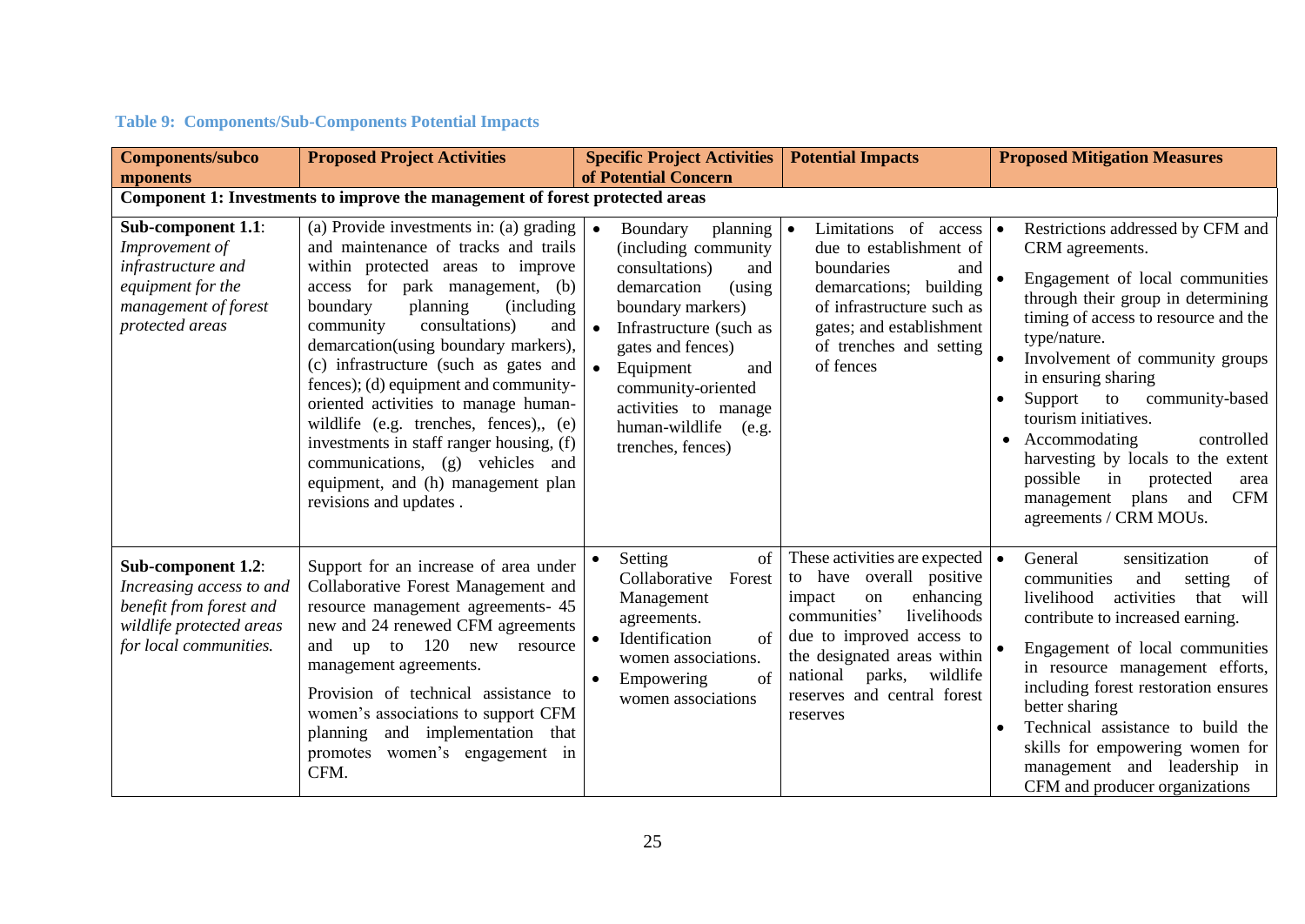|                                                                                                                | Technical assistance to build the skills<br>needed to empower women for<br>management and leadership in CFM<br>and producer organizations<br>and<br>strengthen<br>women-led<br>producer<br>organizations.                                                                                                                                                                                                                                                                                                                                                                                                   |                                                                                                                                                                                                                         |                                                                                                                                                                                | Provision of technical assistance to<br>women's associations<br>Promotion of women's engagement<br>in CFM.                                                                                                                                                                                                                                                                               |
|----------------------------------------------------------------------------------------------------------------|-------------------------------------------------------------------------------------------------------------------------------------------------------------------------------------------------------------------------------------------------------------------------------------------------------------------------------------------------------------------------------------------------------------------------------------------------------------------------------------------------------------------------------------------------------------------------------------------------------------|-------------------------------------------------------------------------------------------------------------------------------------------------------------------------------------------------------------------------|--------------------------------------------------------------------------------------------------------------------------------------------------------------------------------|------------------------------------------------------------------------------------------------------------------------------------------------------------------------------------------------------------------------------------------------------------------------------------------------------------------------------------------------------------------------------------------|
| Sub-component 1.3:<br>Restoration of degraded<br>natural forests in<br>Wildlife and Forest<br>Protected Areas. | Aims to restore up to $22,700$ ha of<br>forest. Restore degraded areas in key<br>National Parks and CFRs through<br>(based)<br>natural<br>regeneration<br>on<br>enclosure of areas) and, where needed,<br>enrichment planting, including through<br>engaging<br>and<br>employing<br>local<br>communities based on pilot approaches<br>applied previously by UWA.                                                                                                                                                                                                                                            | • Restoration of up to<br>22,700 ha of forest.<br>• Participation of CFRs<br>• Participation of local<br>communities in planting                                                                                        | Limitations in accessing<br>the restored areas of the<br>forest                                                                                                                | sensitization<br>General<br>of<br>$\bullet$<br>communities<br>on improved<br>ecosystem services provided<br>by restored forests.<br>Engagement<br>of<br>local<br>in<br>communities<br>forest<br>restoration through contracts.<br><b>UWA</b><br>Support<br>and<br>communities<br>to<br>and<br>plan<br>develop<br>products<br>hence<br>increasing<br>economic<br>opportunities            |
|                                                                                                                | Training and equipment for the<br>avoidance, response and monitoring of<br>wildfires and the removal of invasive<br>species. Activities: the development of<br>landscape-level strategies for fire<br>management and the eradication of<br>invasive species in PAs:<br>fire<br>management training; establishment<br>and maintenance of fire breaks;<br>construction of fire towers; equipment<br>for firefighting and fire avoidance;<br>community sensitization; response and<br>monitoring; with appropriate modern<br>approaches-<br>efficient<br>more<br>fire<br>monitoring practices at the landscape | $\bullet$ Fire<br>management<br>training<br>• Establishment<br>and<br>maintenance<br>of<br>fire<br>breaks<br>fire<br>• Construction<br>of<br>towers<br>$\bullet$ Community<br>sensitization, response<br>and monitoring | Limitations<br>$\bullet$<br>in<br>access of communities to<br>fire-prone areas Exclusion<br>of adjacent community<br>members from contracts for<br>removal of invasive species | Encourage<br>participatory<br>involvement<br>community<br>including<br>community<br>initiatives such as community<br>monitoring of fire occurrences<br>(e.g. reporting any community<br>members that engage in illegal<br>activities such as bush burning)<br>Instilling of community social<br>accountability.<br>Employment of community<br>members for removal of<br>invasive species |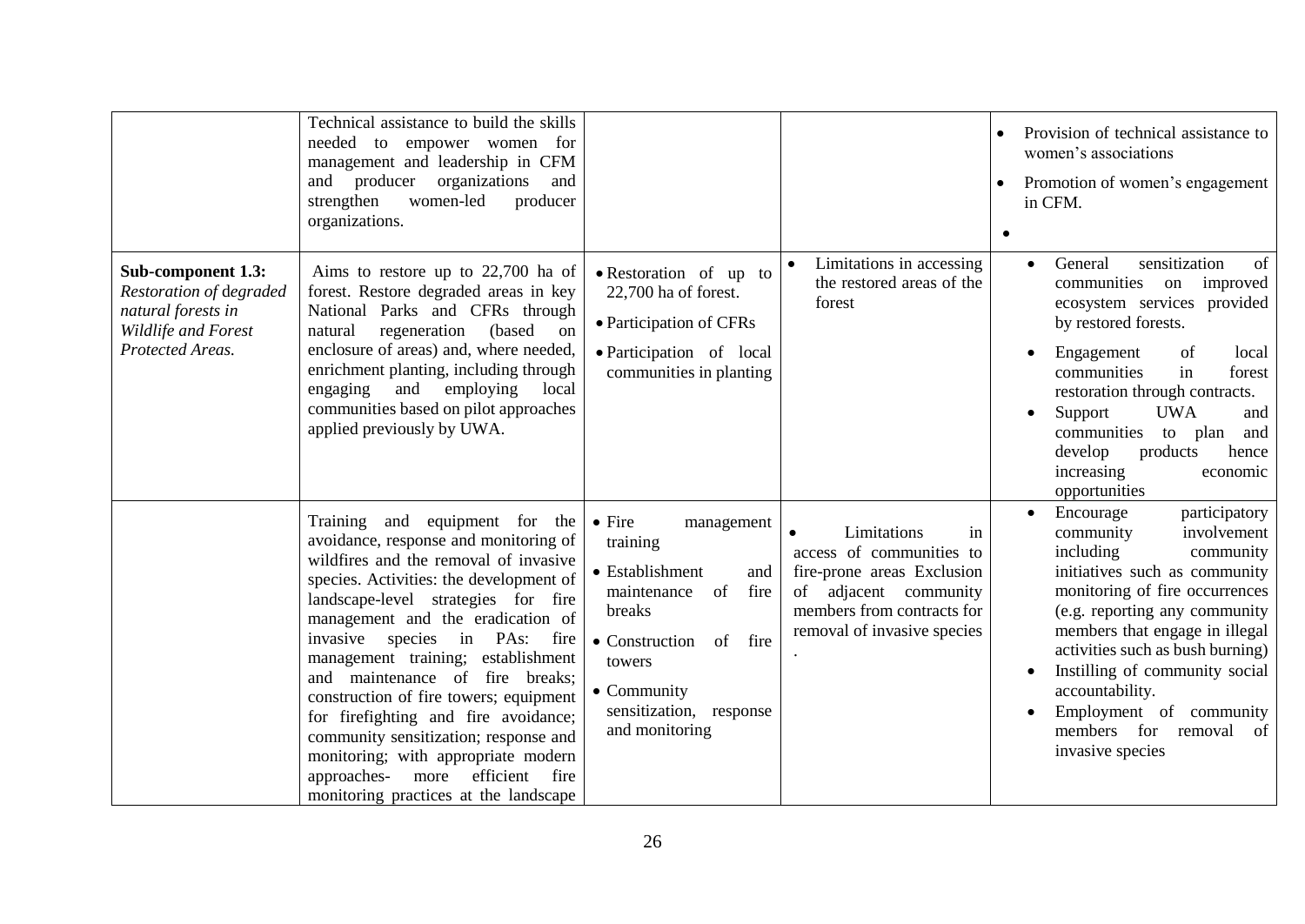|                                                                                                                                                                                                                             | including consideration<br>of<br>level<br>satellite-based monitoring systems.                                                                                                                                                                                                                                                                                                                                                                                                                                                                                                                                                                                                                                                                                                                                                                                                                                                                                                                                                                                                                                                                                     |                                                                                                                                                                                                                                                                                                                                                                                                                                                                                                                                                                                                                                 |                                                                                                                                                                                                                                                    |                                                                                                                                                                                                                                                                                                                                                                                                                                                                                                                                                                                                               |
|-----------------------------------------------------------------------------------------------------------------------------------------------------------------------------------------------------------------------------|-------------------------------------------------------------------------------------------------------------------------------------------------------------------------------------------------------------------------------------------------------------------------------------------------------------------------------------------------------------------------------------------------------------------------------------------------------------------------------------------------------------------------------------------------------------------------------------------------------------------------------------------------------------------------------------------------------------------------------------------------------------------------------------------------------------------------------------------------------------------------------------------------------------------------------------------------------------------------------------------------------------------------------------------------------------------------------------------------------------------------------------------------------------------|---------------------------------------------------------------------------------------------------------------------------------------------------------------------------------------------------------------------------------------------------------------------------------------------------------------------------------------------------------------------------------------------------------------------------------------------------------------------------------------------------------------------------------------------------------------------------------------------------------------------------------|----------------------------------------------------------------------------------------------------------------------------------------------------------------------------------------------------------------------------------------------------|---------------------------------------------------------------------------------------------------------------------------------------------------------------------------------------------------------------------------------------------------------------------------------------------------------------------------------------------------------------------------------------------------------------------------------------------------------------------------------------------------------------------------------------------------------------------------------------------------------------|
| <b>Sub-component 1.4:</b><br><b>Increased</b> forest<br>protection in CFRs and<br>WRs in where the close<br>proximity of refugee<br>settlements to protected<br>areas is exacerbating<br>rapid loss of forest<br>resources. | At a small number of locations (e.g. at<br>Bugoma CFR and Katonga Wildlife<br>Reserve), deployment of additional<br>resources to improve protected area<br>management where there are site-<br>specific threats to high value forest<br>assets, either as a direct result of<br>refugee incursion or indirectly by the<br>added commercial demand for forest<br>products arising from their presence.<br>UWA and NFA to engage local<br>communities in resource management<br>efforts, including forest restoration, and<br>strengthen enforcement efforts to<br>better-protect remaining natural forests<br>in these protected areas.<br>Project<br>supported<br>activities<br>include:<br>(a)<br>community livelihood activities (such<br>as beekeeping and wild mushroom<br>growing); (b) removal of invasive<br>species; (c) forest restoration; (d)<br>improvements for basic protected area<br><i>(communication)</i><br>management<br>and<br>other equipment, vehicles, ranger posts,<br>essential<br>infrastructure;<br>(e)<br>for<br>wildfire<br>improvements<br>management (fire observation towers<br>and equipment); and (f) boundary<br>demarcation. | • Deployment to control<br>site-specific threats to<br>high value forest assets<br>• strengthening<br>enforcement<br>$\bullet$ community<br>livelihood<br>activities<br>(such<br>as<br>beekeeping<br>and wild<br>mushroom growing)<br>$\bullet$ removal<br>of invasive<br>species;<br>• forest restoration;<br>• improvements for basic<br>protected<br>area<br>management<br><i>(communication)</i><br>and<br>other<br>equipment,<br>vehicles, ranger posts,<br>essential infrastructure;<br>$\bullet$ improvements<br>for<br>wildfire<br>management<br>(fire observation towers<br>and equipment);<br>· boundary demarcation. | Limitations<br>of<br>$\bullet$<br>due<br>access<br>to<br>eestablishment<br>of<br>boundaries<br>and<br>demarcations;<br>of<br>building<br>infrastructure<br>such<br>and<br>gates;<br>as<br>establishment<br>of<br>trenches and setting<br>of fences | of<br>Engagement<br>local<br>$\bullet$<br>communities and refugees in<br>resource<br>generation<br>and<br>management<br>Establishment and support of<br>alternative livelihood activities<br>such as beekeeping and wild<br>mushroom growing, tourism,<br>beekeeping, handicrafts, etc<br>Engagement<br>local<br>of<br>in<br>communities<br>resource<br>management efforts, including<br>forest restoration<br>Accommodating<br>controlled<br>harvesting by locals to the<br>extent possible in protected<br>area management plans and<br>CFM agreements<br>$\frac{1}{2}$<br><b>CRM</b><br>MOU <sub>s</sub> . |
|                                                                                                                                                                                                                             | Component 2: Investments to increase revenues and jobs from forests and wildlife protected areas                                                                                                                                                                                                                                                                                                                                                                                                                                                                                                                                                                                                                                                                                                                                                                                                                                                                                                                                                                                                                                                                  |                                                                                                                                                                                                                                                                                                                                                                                                                                                                                                                                                                                                                                 |                                                                                                                                                                                                                                                    |                                                                                                                                                                                                                                                                                                                                                                                                                                                                                                                                                                                                               |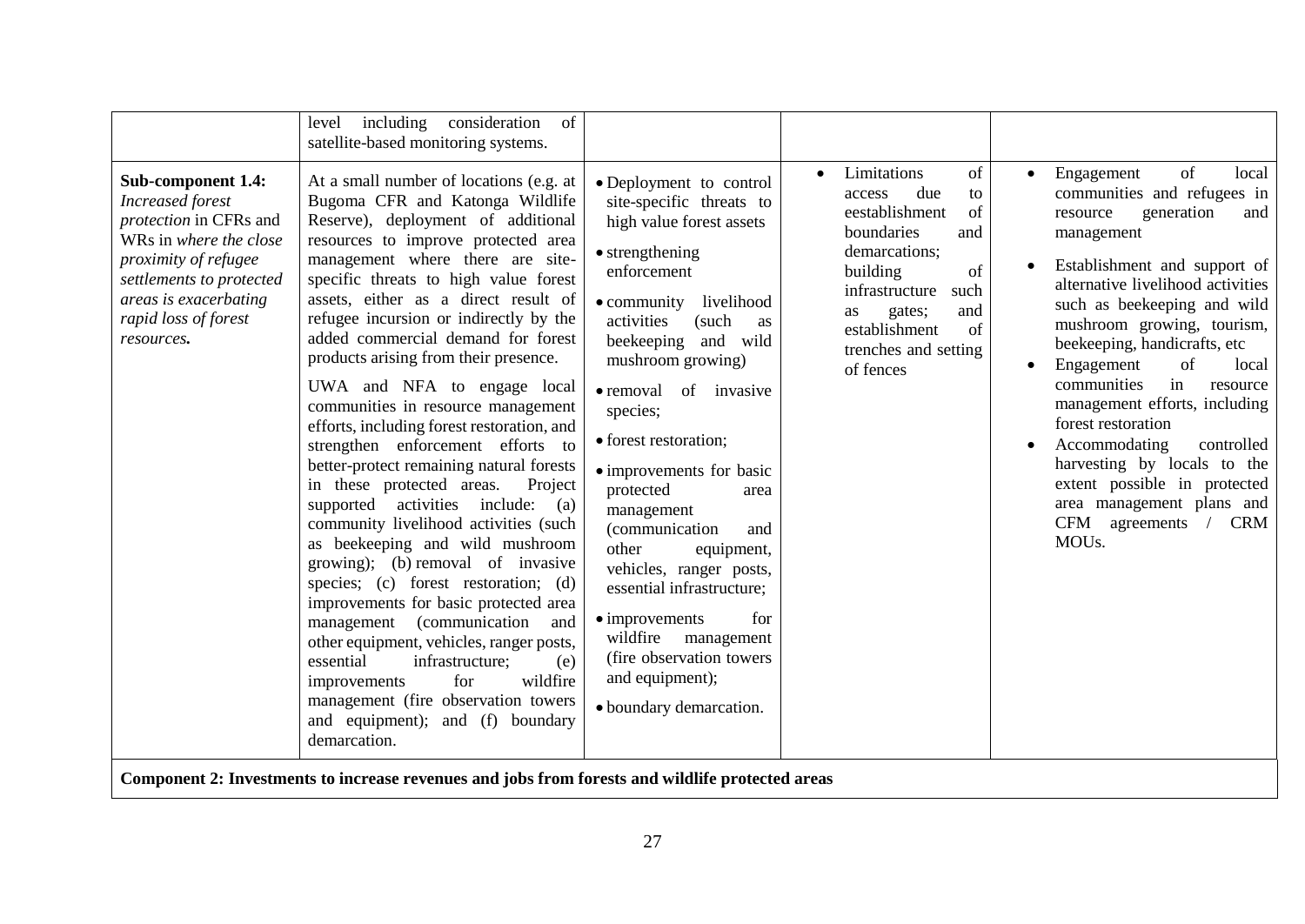| <b>Subcomponent 2.1:</b><br>Investments in tourism | Complement<br>private<br>sector<br>investment in wildlife-based tourism,<br>most notably interest generated<br>through the 'Space for Giants'<br>initiative. Interventions involve direct<br>investments to construct or renovate<br>access infrastructure (upgrading trails)<br>and graveled roads) and utilities<br>(water, power) to connect key<br>concessions with have a confirmed<br>interest from private sector. Fencing<br>in some areas near the boundaries of<br>the national parks.                                                                                                                                                                                                                                                                                                                                                | • Fencing in some areas<br>near the boundaries of the<br>national parks.                   | • Establishment of boundaries and<br>demarcations may cause access<br>limitations. | Support enhancement of<br>opportunities for<br>boosting<br>wildlife/nature-based<br>tourism and alternative<br>sustainable livelihoods<br>for communities<br>surrounding protected<br>areas (through CRM<br>arrangements).                                                                                                                                                                                                                                              |
|----------------------------------------------------|-------------------------------------------------------------------------------------------------------------------------------------------------------------------------------------------------------------------------------------------------------------------------------------------------------------------------------------------------------------------------------------------------------------------------------------------------------------------------------------------------------------------------------------------------------------------------------------------------------------------------------------------------------------------------------------------------------------------------------------------------------------------------------------------------------------------------------------------------|--------------------------------------------------------------------------------------------|------------------------------------------------------------------------------------|-------------------------------------------------------------------------------------------------------------------------------------------------------------------------------------------------------------------------------------------------------------------------------------------------------------------------------------------------------------------------------------------------------------------------------------------------------------------------|
|                                                    | Implemented by UWA and NFA, $\bullet$<br>investments in tourism infrastructure<br>and products in select NPs and CFRs.<br>Potential<br>activities include<br>the<br>development of a wide range of<br>products such as picnic sites, canopy<br>walks, hiking trails, , jetties, zip lines,<br>bird hides, and student centers,,<br>others,<br>enhance<br>to<br>among<br>diversification and overall quality of<br>tourism products.<br>Tourist reception, information and<br>interpretive facilities used to improve<br>visitor experience in the PAs and to<br>encourage visitors to stay longer at<br>each site- investments include visitor<br>centers, visitor gates, tracks, trails,<br>bridges, and board walks. Support the<br>development of infrastructure in the<br>following PAs: Bwindi, Queen<br>Kibale,<br>Elizabeth,<br>Rwenzori | Development of a wide<br>range of products<br>l el<br>Development<br>of<br>infrastructure. | Construction<br>of<br>infrastructure may limit or<br>control access.               | Establishment of<br>participatory and<br>sustainable natural<br>resources management.<br>Supporting communities<br>to tap into new<br>livelihood investments<br>opportunities.<br>Provision of technical<br>training to community<br>members to tap on new<br>opportunities.<br>Support<br>community-<br>based tourism initiatives<br>involvement<br>and<br>$\sin$<br>merging opportunities.<br>Support UWA<br>and<br>communities to plan and<br>develop products hence |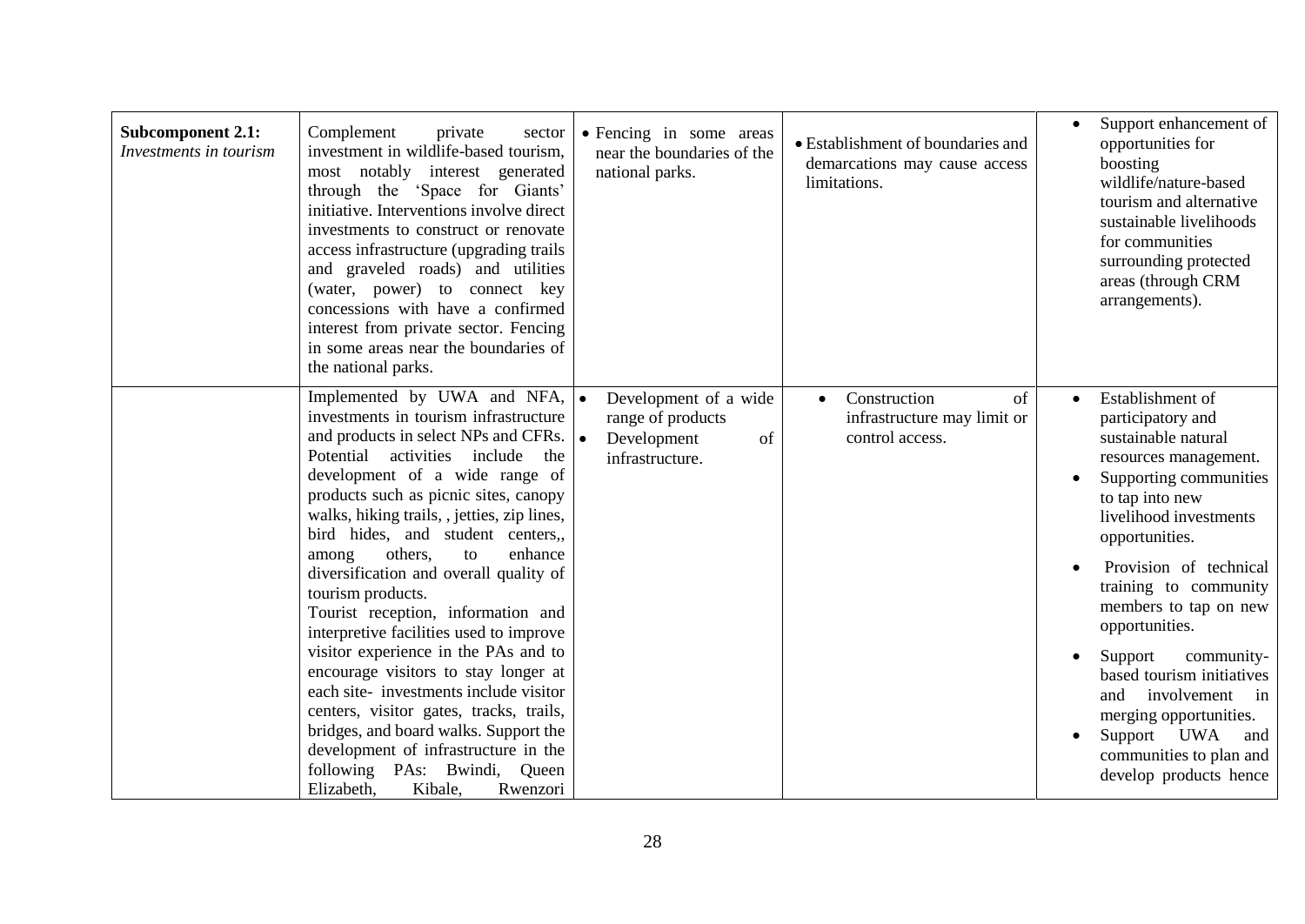| Mountains, Semiliki, and Murchison<br>Falls NPs, Kasyoha-Kitomi CFR, and<br>Echuya CFR. Other sites added as<br>new priorities emerge.<br>(i)investments to construct, equip<br>and maintain Visitor Centers, (ii) the<br>development<br>of<br>tourism<br>new<br>products-trails,<br>signage,<br>interpretation<br>panels,<br>marketing<br>material) in and around parks that<br>promote 'new' tourism destination;<br>and<br>(iii)<br>advanced<br>tourism<br>boardwalks<br>infrastructure-<br>and<br>canopy walks) in and around parks.<br>A technical assistance package to                                                                                                          |                                                                                                                                                                                                                       | Allocation of priorities for<br>$\bullet$                                                                                                                                                                                       | increasing<br>economic<br>opportunities<br>Supporting communities                                                                                                                                                                                                                                                                                                                                                      |
|----------------------------------------------------------------------------------------------------------------------------------------------------------------------------------------------------------------------------------------------------------------------------------------------------------------------------------------------------------------------------------------------------------------------------------------------------------------------------------------------------------------------------------------------------------------------------------------------------------------------------------------------------------------------------------------|-----------------------------------------------------------------------------------------------------------------------------------------------------------------------------------------------------------------------|---------------------------------------------------------------------------------------------------------------------------------------------------------------------------------------------------------------------------------|------------------------------------------------------------------------------------------------------------------------------------------------------------------------------------------------------------------------------------------------------------------------------------------------------------------------------------------------------------------------------------------------------------------------|
| UWA and NFA to adopt world class<br>standards for product development<br>while ensuring opportunities for<br>private sector partnership. Support<br>tourism planning, concept designs,<br>feasibility studies, detailed designs,<br>commercialization and concessioning<br>linked to the proposed infrastructure<br><i>investments.</i><br>Activities<br>involve<br>community<br>investment in the development of<br>hospitality facilities and services, and<br>investment in the provision of tourism<br>vocational training.<br>Promote community tourism-related<br>activities to increase jobs and benefits<br>for local communities- UWA to<br>continue to develop and implement | Training<br>vocational<br>on<br>training.<br>Promotional materials for<br>community tourism related<br>activities<br>Planning and development<br>of products<br>Training of communities<br>Assessment of sub-projects | financing and type of<br>products<br>Gender<br>inclusion<br>promotional materials for<br>activities.<br>Type of planning<br>٠<br>Selection<br>criteria<br>of<br>community members to<br>participate in vocational<br>trainings- | and their organizations<br>in product development.<br>Possibilities<br>for<br>accessing women credit<br>and inputs.<br>Provide<br>support<br>for<br>increasing value of the<br>products<br>through<br>processing<br>and<br>marketing<br>Support<br>training<br>of<br>communities through the<br>Community<br>Uganda<br>Tourism Association.<br>Support UWA<br>and<br>communities to plan and<br>develop products hence |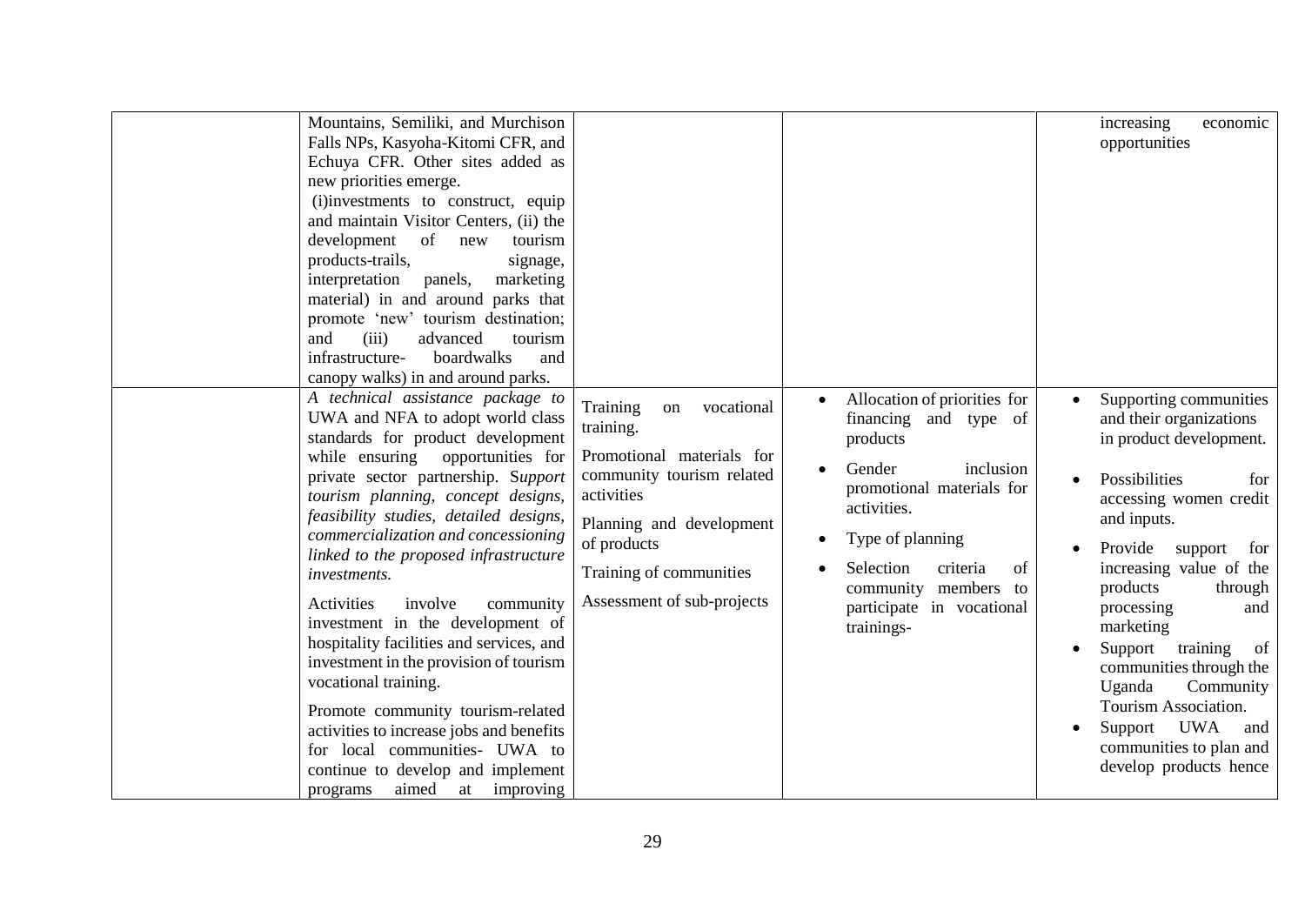|                          | community<br>livelihoods<br>through    |                               |                              | increasing<br>economic     |
|--------------------------|----------------------------------------|-------------------------------|------------------------------|----------------------------|
|                          |                                        |                               |                              |                            |
|                          | supporting community-based tourism     |                               |                              | opportunities.             |
|                          | initiatives.<br>Support UWA and        |                               |                              |                            |
|                          | communities to plan and develop        |                               |                              |                            |
|                          | products and train communities         |                               |                              |                            |
|                          | through the Uganda Community           |                               |                              |                            |
|                          | Tourism Association. The project to    |                               |                              |                            |
|                          | carry out a rapid assessment to        |                               |                              |                            |
|                          | determine the sub-projects. This rapid |                               |                              |                            |
|                          | assessment to be: (a) performs an      |                               |                              |                            |
|                          | inventory of existing community        |                               |                              |                            |
|                          | tourism experiences, accommodation,    |                               |                              |                            |
|                          | and products in the project area,      |                               |                              |                            |
|                          | (b) develop six project profiles for   |                               |                              |                            |
|                          | existing successful community-based    |                               |                              |                            |
|                          | tourism enterprises, and (c) six       |                               |                              |                            |
|                          | community-based<br>emerging            |                               |                              |                            |
|                          | enterprises that add value to overall  |                               |                              |                            |
|                          | tourism.                               |                               |                              |                            |
|                          | Implemented by the MWE-                |                               |                              |                            |
| <b>Subcomponent 2.2:</b> |                                        | Identifying and planting      | Demand for more land         | Supporting forest          |
| Investments in           | Support an increase in the area of     | trees to increase on the area | leading to high cost of land | communities and their      |
| productive forestry      | plantations with commercial species    | plantations<br>with<br>of     | and<br>protectionism         | organizations to           |
|                          | in selected CFRs, LFRs, and on         | commercial species            | tendency                     | participate and manage     |
|                          | Supporting<br>private<br>land.<br>a    | Promoting private sector      | Risk of<br>exclusion of      | forests using sound        |
|                          | performance-based subsidy scheme       | and identifying appropriate   | adjacent<br>communities      | sustainability principles; |
|                          | for supporting private plantations     | technologies.                 | from labor contracts in      | and improving              |
|                          | Promoting<br>sector-led<br>private     |                               | establishment<br>and         | production and             |
|                          | into<br>investments<br>appropriate     | Identifying well established  | of<br>maintenance            | processing techniques,     |
|                          | technologies for the utilization of    | commercial tree growers.      | plantations                  | best practices for         |
|                          | large and small dimension timber       | Put mechanism in place for    |                              | sustainable forest use.    |
|                          | through the provision of matching      | identified<br>supporting      |                              |                            |
|                          | grants.                                | commercial tree growers.      |                              | Ensuring<br>that<br>labor  |
|                          |                                        |                               |                              | contracts are allocated to |
|                          | Fund an additional phase of 'an        |                               |                              | the                        |
|                          | SPGS-type scheme' that focus on        |                               |                              | adjacent                   |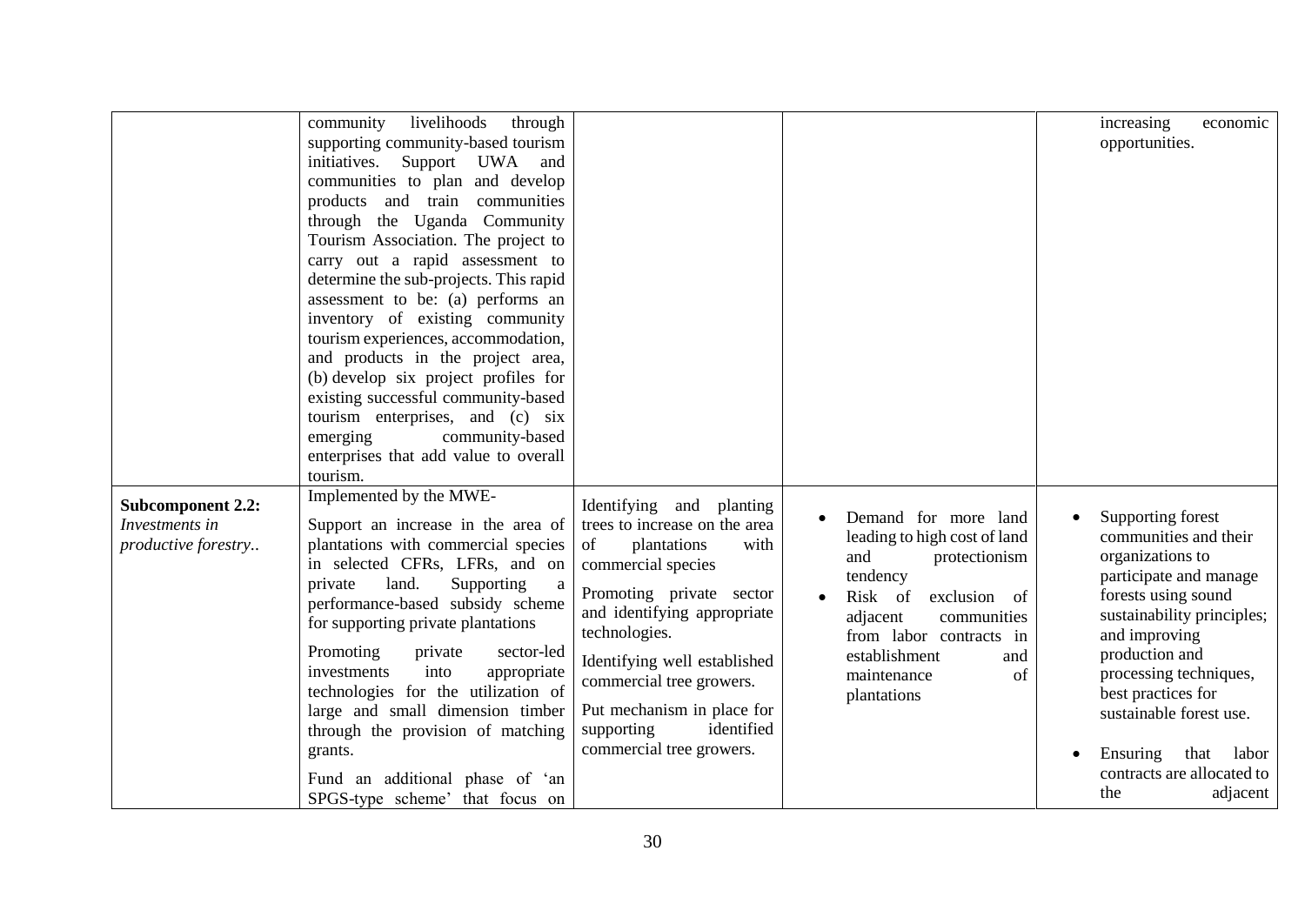| around well-established<br>'clusters'                                                                                                                                                                                                                                                                                                                                                          | Identifyingprivate<br>tree                                                     | communities<br><b>as</b> | a |
|------------------------------------------------------------------------------------------------------------------------------------------------------------------------------------------------------------------------------------------------------------------------------------------------------------------------------------------------------------------------------------------------|--------------------------------------------------------------------------------|--------------------------|---|
| commercial tree growers.                                                                                                                                                                                                                                                                                                                                                                       | growers.                                                                       | priority                 |   |
| Support the operation of a new<br>implementation unit<br>Provide matching grants to private<br>tree growers for the establishment of<br>an additional 40,000 ha of plantations<br>Support the integration of smallholder<br>growers into wood value chains.<br>Provide<br>capacity-building<br>and<br>technical support to NFA for<br>improved oversight of plantation<br>concessions in CFRs. | Put mechanism in place for<br>supporting<br>identified<br>private tree growers |                          |   |
| Providing advisory services on wood                                                                                                                                                                                                                                                                                                                                                            |                                                                                |                          |   |
| value addition and value chains.                                                                                                                                                                                                                                                                                                                                                               |                                                                                |                          |   |
| Support processing and utilization of<br>forest products- vocational skills<br>development and provision of grants<br>on a pilot basis to stimulate<br>investments and lower entry costs for<br>private sector-driven value addition                                                                                                                                                           |                                                                                |                          |   |
| for small scale wood processors.                                                                                                                                                                                                                                                                                                                                                               |                                                                                |                          |   |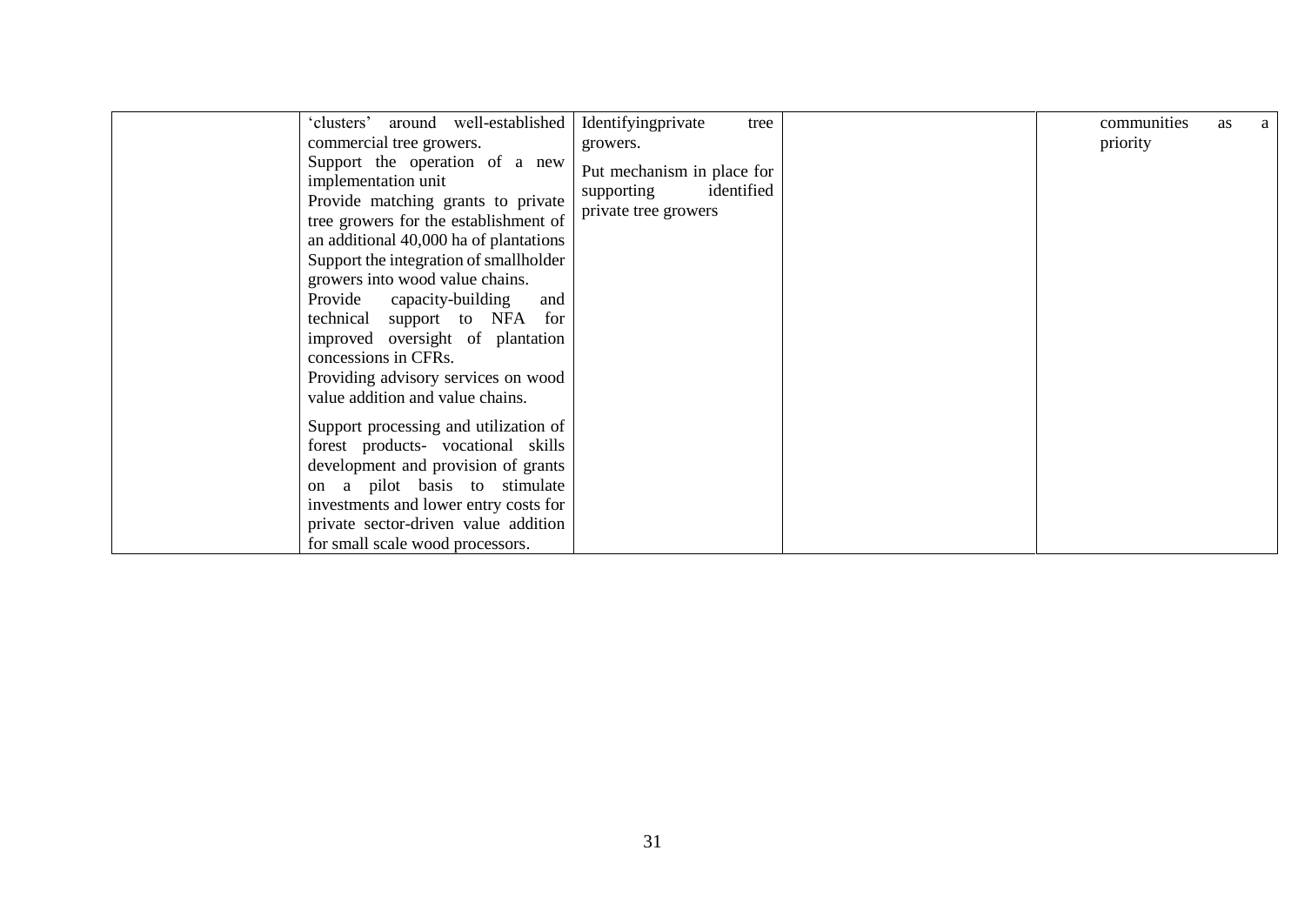## <span id="page-32-0"></span>**8 SETTLEMENT OF DISPUTES AND CONFLICTS**

There are a number of aspects that potentially could bring a dispute or conflict. These will be localized to each specific area. Therefore, the forms of settling of such disputes and conflicts are not necessarily uniform. What is important is the use of locally appropriate dispute and conflict settlement mechanisms agreeable to all parties concerned. Such mechanisms include the use of:

- local influential opinion leaders such as religious leaders, cultural/traditional leaders, elders, civil society organisations, political leaders and government agencies;
- the Collaborative Forest Management, CRM or game parks management structures;
- Community Wildlife Committees; and
- Local Council Committees

In this PF, the following key elements are suggested for guiding in disputes and conflicts settlements:

- Specifying rights and penalties in the beginning of the project activities;
- Defining the roles of each party and, in particular, these roles must be specified in the agreements with CFM and CRM agreements;
- Identify potential mediators and their roles. For example, defining the roles of local leaders including the local councils;
- Defining corrective actions for implementing and feedback mechanism for the complainants;
- Identifying potential areas of conflicts. This must be identified at the community participatory planning;
- Defining the involvement of the district leadership particularly Community Development Officer, Forest Officers, Game Wardens, or other offices;
- Defining the role of the project staff;
- Defining the roles of CBO/NGO, if they are involved in the implementation;
- Defining the communication channels aimed at reducing disputes and conflicts;

Though it is expected that settlement of disputes and conflicts should as much as possible be within the project structures, it does not replace existing legal processes. Settlement of disputes/conflict is expected to be based on consensus, guided by facts when making conclusions as a basis of action. The procedures should be inclusive and participatory in nature with an aim of facilitating communication between conflicting parties, promoting dialogue, and facilitating reasonable agreement between the parties to a dispute or conflict. It should seek to resolve issues quickly in order to expedite the receipt of what could be due or reaching settlements, without resorting to expensive and time-consuming legal actions.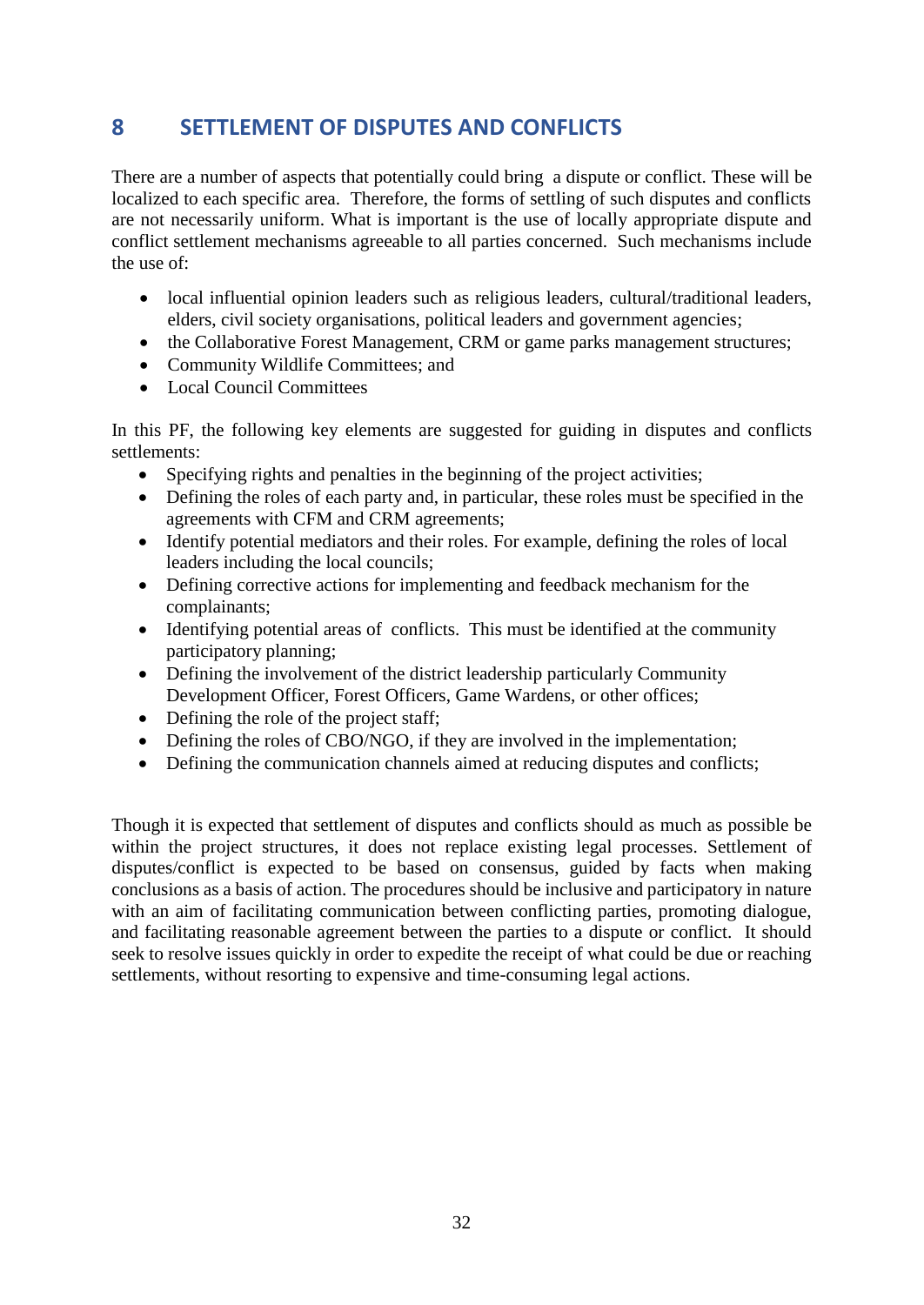# <span id="page-33-0"></span>**9 Institutional and Implementation Arrangements for PF**

Establishing institutional roles and responsibilities related to implementation arrangement of the PF is important to ensure that activities are carried out adequately. Two government ministries (MWE and MTWA), two key government national agencies (NFA and UWA) and a number of government departments and local governments (district local government and sub-county local governments), several local communities and stakeholders will be called upon to participate in the appropriate planning and implementation of the activities identified in the PF. Table 11 presents institutional responsibilities for implementation of the PF.

| <b>Institution</b>                                                | <b>Roles and Responsibilities</b>                                                                                                                                                                                                                                                                                                                                                                                                                                                                                                                                                                                                                                                                                                                                                                                                                                                                                             |
|-------------------------------------------------------------------|-------------------------------------------------------------------------------------------------------------------------------------------------------------------------------------------------------------------------------------------------------------------------------------------------------------------------------------------------------------------------------------------------------------------------------------------------------------------------------------------------------------------------------------------------------------------------------------------------------------------------------------------------------------------------------------------------------------------------------------------------------------------------------------------------------------------------------------------------------------------------------------------------------------------------------|
| <b>MWE</b>                                                        | Provide strategic direction and monitor overall implementation of PF.<br>Overall supervision of the PF and preparation of Engagement/Restoration<br>Plans.<br>Engagement of consultants and oversee the preparation of studies such as<br>socio-economic survey, and environmental management plan.<br>Participate in the district level meetings.<br>Coordinate with other Government Line Departments for ensuring effective<br>delivery of mitigation.<br>Make budgetary provisions for implementation of project activities.<br>Provide technical support for implementation of the project activities.<br>$\bullet$                                                                                                                                                                                                                                                                                                      |
| <b>NFA</b> (range<br>manager) and<br><b>UWA</b> (Chief<br>Warden) | Involvement in studies as per project components - Component 1 activities<br>$\bullet$<br>to be implemented by UWA- in and around NPs and wildlife reserves, and<br>NFA - activities in and around CFRs, and Component 2 activities to be<br>implemented by UWA and NFA (for tourism-related investments in<br>Protected Areas).<br>Implementation of mitigation measures as per project components-<br>$\bullet$<br>Component 1 activities to be implemented by UWA- in and around NPs and<br>wildlife reserves, and NFA - activities in and around CFRs, and Component<br>2 activities to be implemented by UWA and NFA (for tourism-related<br>investments in Protected Areas).<br>Supervision of plans and reporting to ministry<br>• Producing regular activity reports to feed into the project level monitoring<br>and evaluation system.<br>Assist in resolving issues referred to it by the District and communities |
| <b>District Local</b><br><b>Governments</b>                       | Supporting communities in preparation of project activities.<br>$\bullet$<br>Participating in monitoring activities.<br>$\bullet$<br>Instrumental in boundary surveys, mobilisation of communities, formation of<br>CFM and CRM, following up implementation of plans, on ground provision<br>of technical guidance, and in dispute settlement                                                                                                                                                                                                                                                                                                                                                                                                                                                                                                                                                                                |
| <b>Individual or</b><br><b>Affected Persons</b><br>or communities | Participating in consultations and communication related to the PF.<br>$\bullet$<br>Identifying project impacts and alternative livelihood options.<br>$\bullet$<br>Participating in monitoring activities<br>Implementation of project activities.<br>$\bullet$                                                                                                                                                                                                                                                                                                                                                                                                                                                                                                                                                                                                                                                              |
| <b>NGOS AND</b><br><b>CBOS</b>                                    | May be engaged to participate in the process to support implementation.<br>$\bullet$                                                                                                                                                                                                                                                                                                                                                                                                                                                                                                                                                                                                                                                                                                                                                                                                                                          |

#### <span id="page-33-1"></span>**Table 10: Proposed Roles and Responsibilities for implementation of the PF**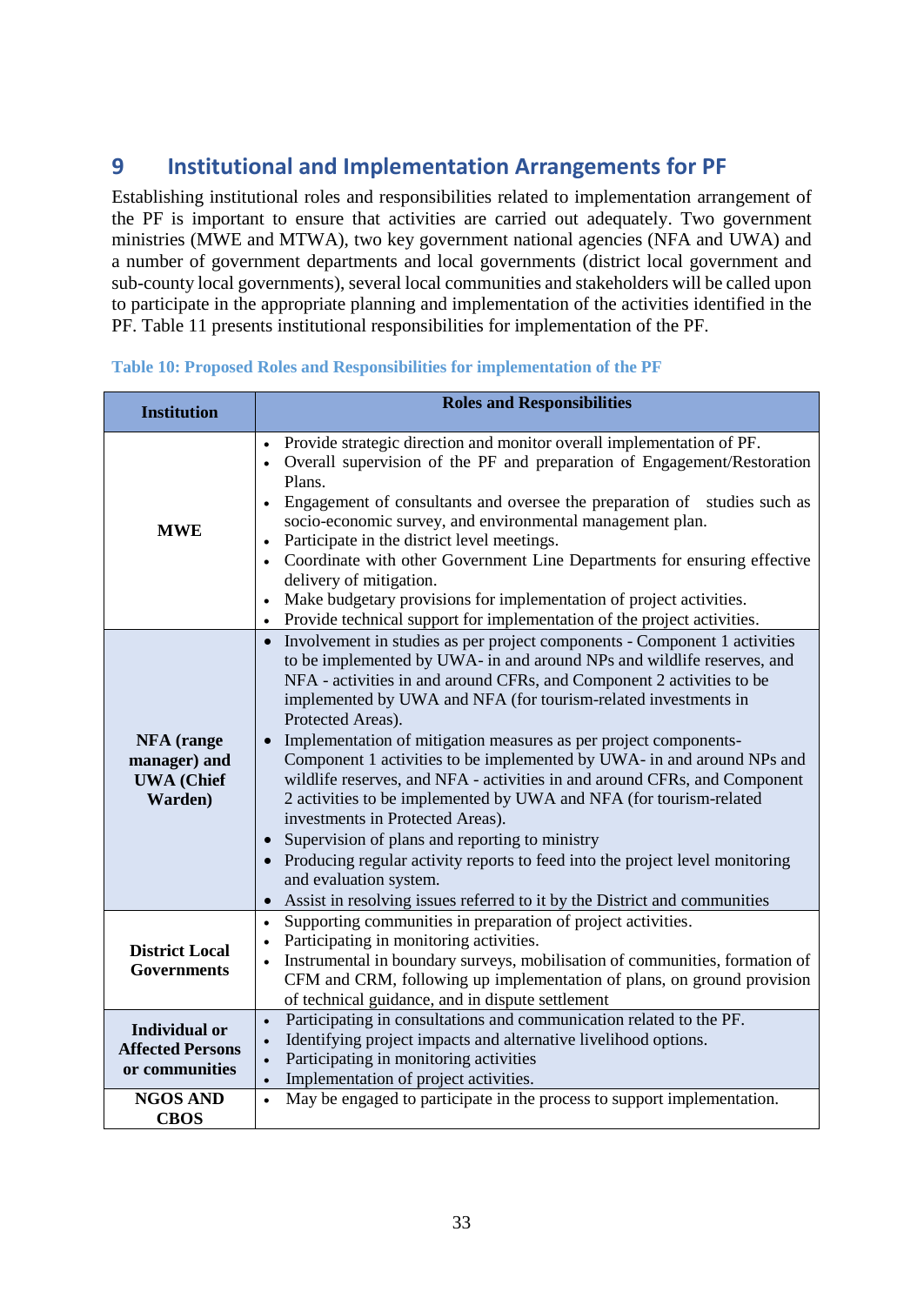# <span id="page-34-0"></span>**10 Monitoring and Evaluation Arrangement**

Monitoring is key in the Process Framework implementation. It feeds the management with the required information whenever needed throughout the implementation of the project. The monitoring plans needs to be put in place for the project and each sub-project.

### <span id="page-34-1"></span>*10.1 Purpose of Monitoring*

Monitoring will be the main mechanism through which the implementers of the project will get the feedback, alert on any delays and problems. The monitoring plans help the implementers to measure the pace of implementation of activities. It enables timely responses while providing lessons on implementation strategies. It is expected that every community will have its plan that will be used for verification of these, among others:

- Time to execute an activity;
- Ensuring all affected persons/communities are involved;
- Scheduling of meetings with affected communities and persons;
- Scheduling of compensation (if any);
- Scheduling of processes;
- Provision of indicative time for fund releases:
- Provision of indicative times for receiving and settling grievances and complaints; and
- Scheduling of periodically evaluation and check on compliance

The project will utilise a participatory monitoring and evaluation process which will ensure monitoring of the effectiveness of mitigation measures to improve (or at least maintain) community's standards of living. Monitoring will involve the local populations, so that they have first-hand understanding and appreciation of the process as well as have the opportunity to express their views on the positive and negative impacts.

The project will support affected communities so that they are able to monitor:

- The status of adverse social impacts (e.g. limited access to forest and wildlife resources inside the project-supported forests, forest reserves, national parks and wildlife, etc.) and the effectiveness of mitigation measures outlined. The project will have to ensure that communities are aware of the potential adverse impacts to monitor; also, specific indicators will be developed with the communities to ensure effective monitoring of each impact;
- The implementation of agreed activities; and
- The effectiveness of the conflict resolution and grievance settlement mechanisms.

The project will institute interrelated monitoring systems:

- i) Project administrative and performance reporting,
- ii) Socio-economic monitoring to ensure that mitigation measures are addressing the economic and social needs.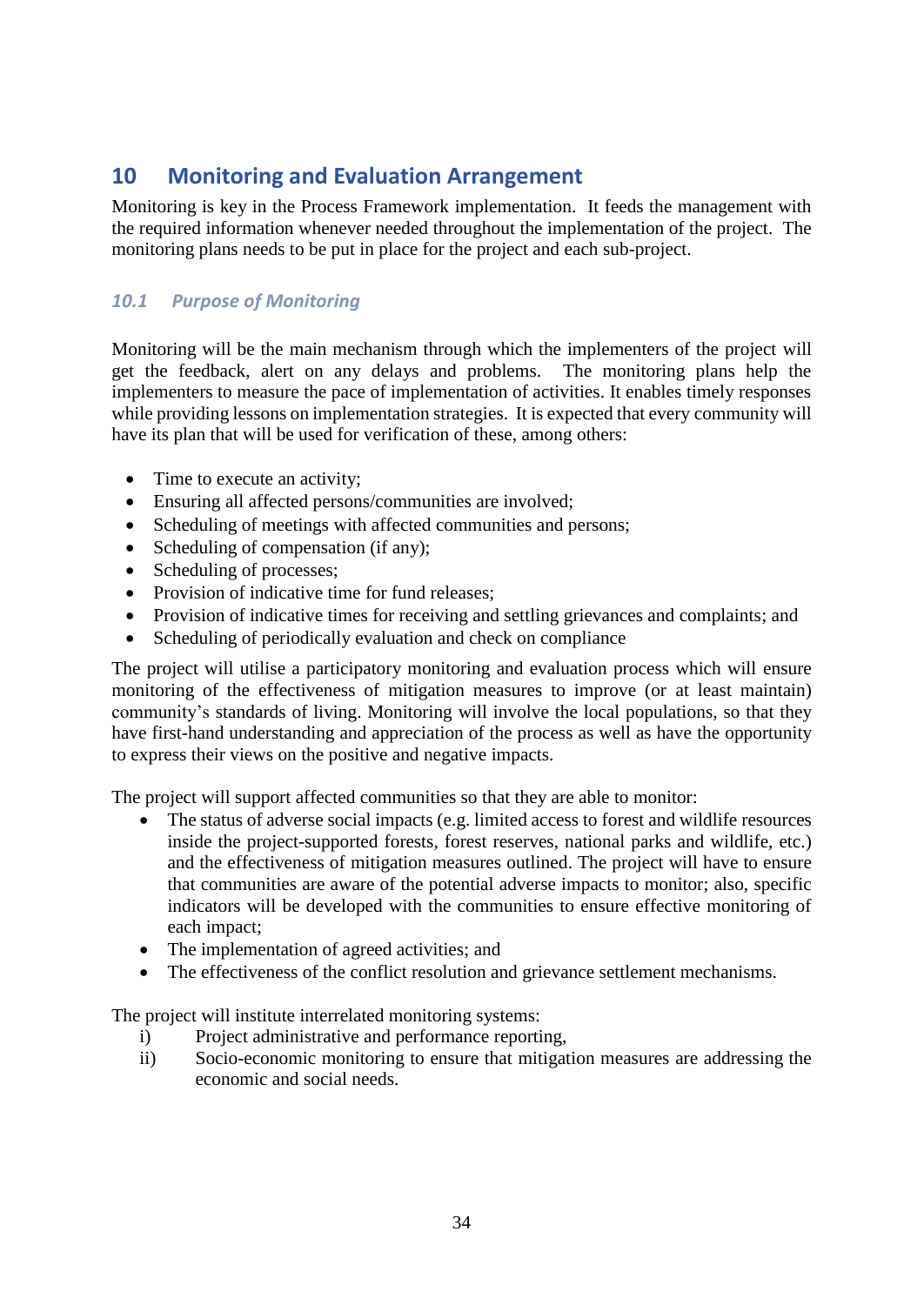#### <span id="page-35-0"></span>*10.2 Project Administrative Reporting*

Under this monitoring, the standard record of activities undertaken in each reporting period, along with financial information will be provided. This will cover routine project activities reporting, equipment needs, and other administrative concerns (e.g., additional studies needed). For this PF, the annual project progress reports will include a section that details, for instance, the number and type of local meetings held (e.g., on restrictions on forests, forest reserves, national parks and wildlife reserves), the number and types of grievances registered and their resolution, and the nature of measures implemented, as well as the findings on the socioeconomic monitoring.

#### <span id="page-35-1"></span>*10.3 Socio-economic Monitoring*

This will focus on the following changes and happenings to income levels and standards of living of PAPs/community. For areas in the vicinity of project-supported forests, forest reserves, national parks and wildlife reserves, a baseline socio-economic information is included in the area management plans. The data available will be used as the basis for determining the eligibility of communities, individual for assistance and base for measuring changes. It will also be used for designing measures to assist the affected persons in their efforts to improve their livelihoods. The baseline assessment will include detailed information on demographic characteristics and income sources. With this baseline, the Project Technical Team will monitor the success of mitigation measures over time.

Follow-up assessments will update these data for the purpose of monitoring and evaluation of the implementation and impacts of the protected area management plans, community CFM agreements, community wildlife management and revenue sharing agreements and other subproject specific Action Plans. The specific monitoring indicators will be outlined in the Action Plan. Possible indicators include: numbers of eligible communities and households; the potential livelihood impacts to these communities and households of new or more strictly enforced restrictions on use of resources in the protected areas; livelihood benefits of measures to assist the affected persons; numbers of communities, households, groups and individuals participating in financial schemes and grants; and funds disbursed to the eligible communities, groups, individual and households.

Independent monitoring of the activities can be done by NGOs, private consultants where appropriate. Carrying out such independent monitoring will enhance the openness and transparency of the implementation of mitigation measures. The Project Steering Committee will have to approve participation of NGOs in independent monitoring activities, depending on their requirements. The NGOs' participation will be funded by the NGOs themselves, using their own resources unless special funding and participation arrangements are approved by the Project Steering Committee.

#### <span id="page-35-2"></span>*10.4 Monitoring Plans and Indicators*

The monitoring activities will result in a regular feedback on the implementation of the Process Framework. Monitoring teams at the respective component implementation level will be constituted, who will report regularly at the national level.

The monitoring indicators should cover areas such as: (1) basic information on affected persons' households, (2) Number of people that participated in consultations on use of forest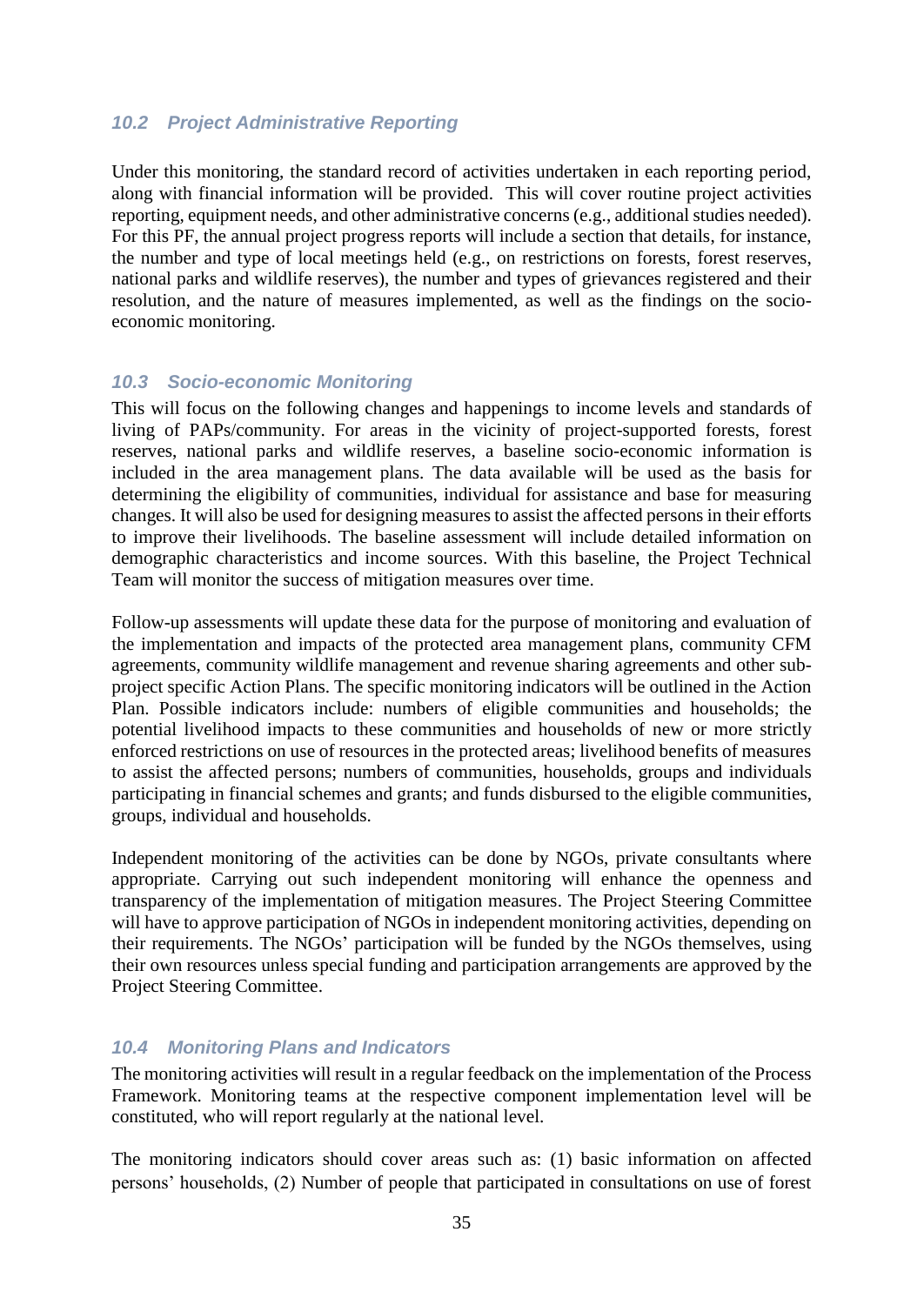resources in targeted landscapes (including female) (number), (3) Beneficiaries in CFM and Collaborative Resource Management groups provided with project support (including female), (number), (4) Number of grievances or complaints and Time spent to resolve the complaint, Number of resolved and unresolved grievances).

*Livelihoods:* Key indicators may include (1) alternatives provided and number of people taking on the alternatives; (2) support and incentives available; and (3) results documented

These indicators may be verified from various sources such as field inspections, site reports, special project audits, annual monitoring and local government reports.

An evaluation programme will be implemented periodically to also check on compliance with ESS and provide lessons to amend strategies, especially in the longer term. It will identify actions which will improve ESS implementation and offer higher guarantees of implementation success. The process will be incorporated in the general assessment and review undertaken for the project.

# <span id="page-36-0"></span>**11 Indicative Budget for the Implementation of the Process Framework**

Component 1 of the project includes a budget for supporting formation of the CFM groups / CRM groups and for implementing livelihoods activities in CFM and CRM groups around target protected area.

Monitoring budget related to process framework implementation will be included under Component 4. Annual costs of these activities is estimated at US\$10,000 and will be included as a budget line for the project coordination unit at the Ministry of Water and Environment. Additional budget of U\$10,000 will be required in year 1 of the project for preparing a brief summary of this process framework in simple plain English and for translating it into key local languages in the project areas.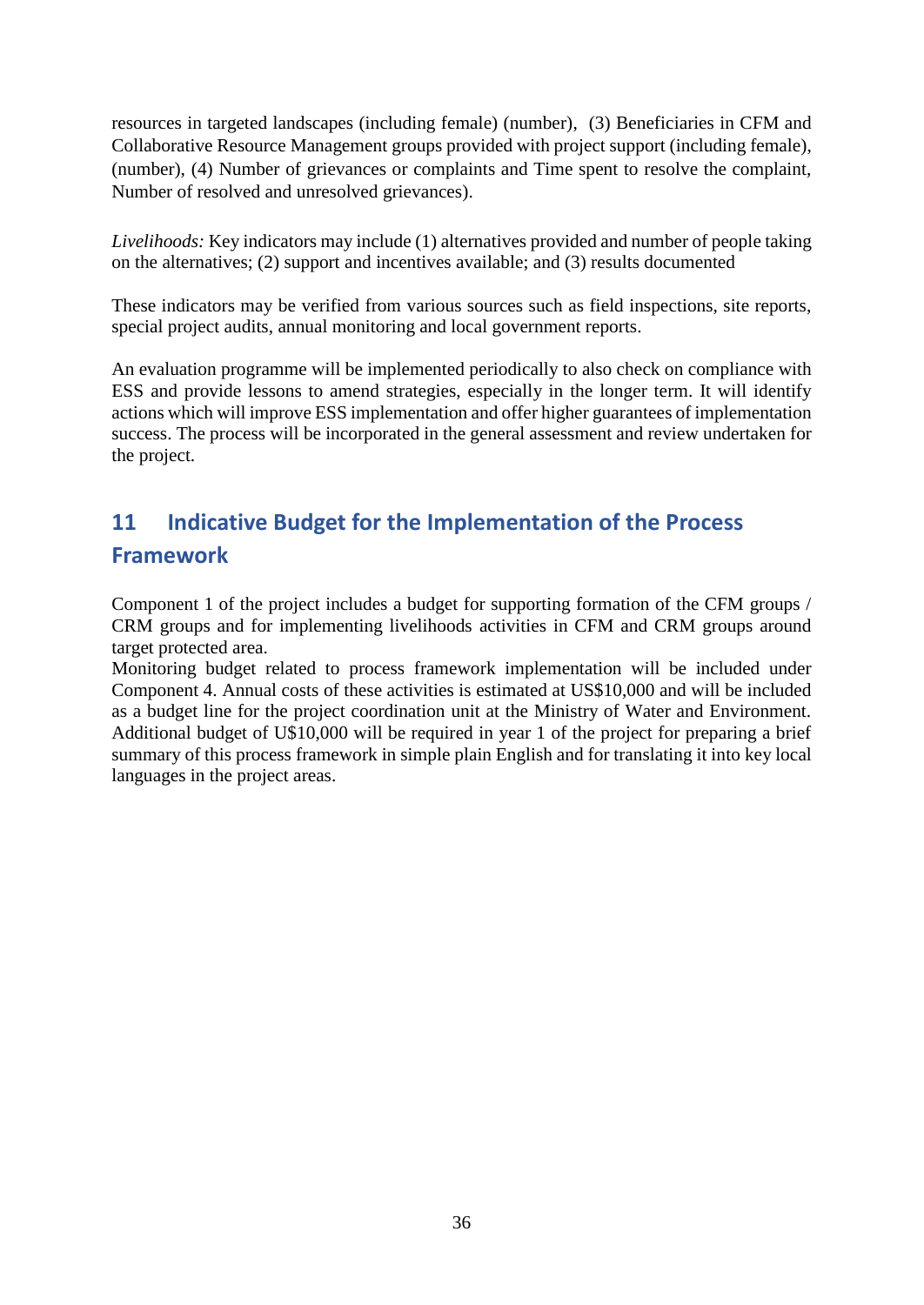# <span id="page-37-0"></span>**12 Stakeholder Consultations and Disclosure**

#### <span id="page-37-1"></span>*12.1 Consultations*

During the project identification, consultations were undertaken with a number of stakeholders in their different categories from the national level to the selected project districts and communities (List of categories in Annex 2). Also, during the preparations of Uganda's REDD+ Strategy and Action Plan (2017) and Forest Investment Plan (2017), country wide consultations were conducted. Notable results was the prioritization of investment for the Albertine Rift, an output of the Forest Investment Plan. This resulted into the formulation of this project. Therefore, this PF benefits from the earlier stakeholder engagement processes. However, where addressing mitigation measures are concern, a thorough identification process needs to be undertaken in particular areas where forests, forest reserves, national parks and wildlife reserves are with the people living in and around them.

Issues of access restrictions are different in each protected area, and activities for mitigation are different too and specific to an area. Therefore, it is necessary to undertake wide consultations with a number of stakeholders, particularly with affected communities or persons. This is important because decisions on activities affect people or communities either directly or indirectly differently. It is also important to secure buy-in to project activities as well as build and instill ownership of the process leading to the desired transformation. Integration of community interests and incorporating local knowledge in the project interventions in specific areas is very important. This helps to promote transparency, enhancing communities' voice, and participation.

Therefore, their involvement leads to informed decisions, ownership and mutual respect. Consultations will be held in good faith, cordial environment and in culturally appropriate manner. They are generally informative and participatory.

Consultations are to cover the following areas, among other;

- information about the project
- environmental and social implications
- provide opportunity for stakeholders to discuss their opinions and concerns
- provide opportunity to discuss with stakeholders alternatives considered to reduce anticipated impacts
- process of developing appropriate mitigation and management options
- proposal for projects and types
- roles of PAP and other stakeholders
- examine capacities of local leaders
- explore necessary skills, needed skills and skill gaps (planning, management, and managing of tourism; timber value addition; and activities promoting small scale reforestation activities)
- training needs
- explore economic opportunities and initiatives;
- explore procedures for redressing grievances and resolving disputes
- mechanisms for monitoring and evaluation including for implementing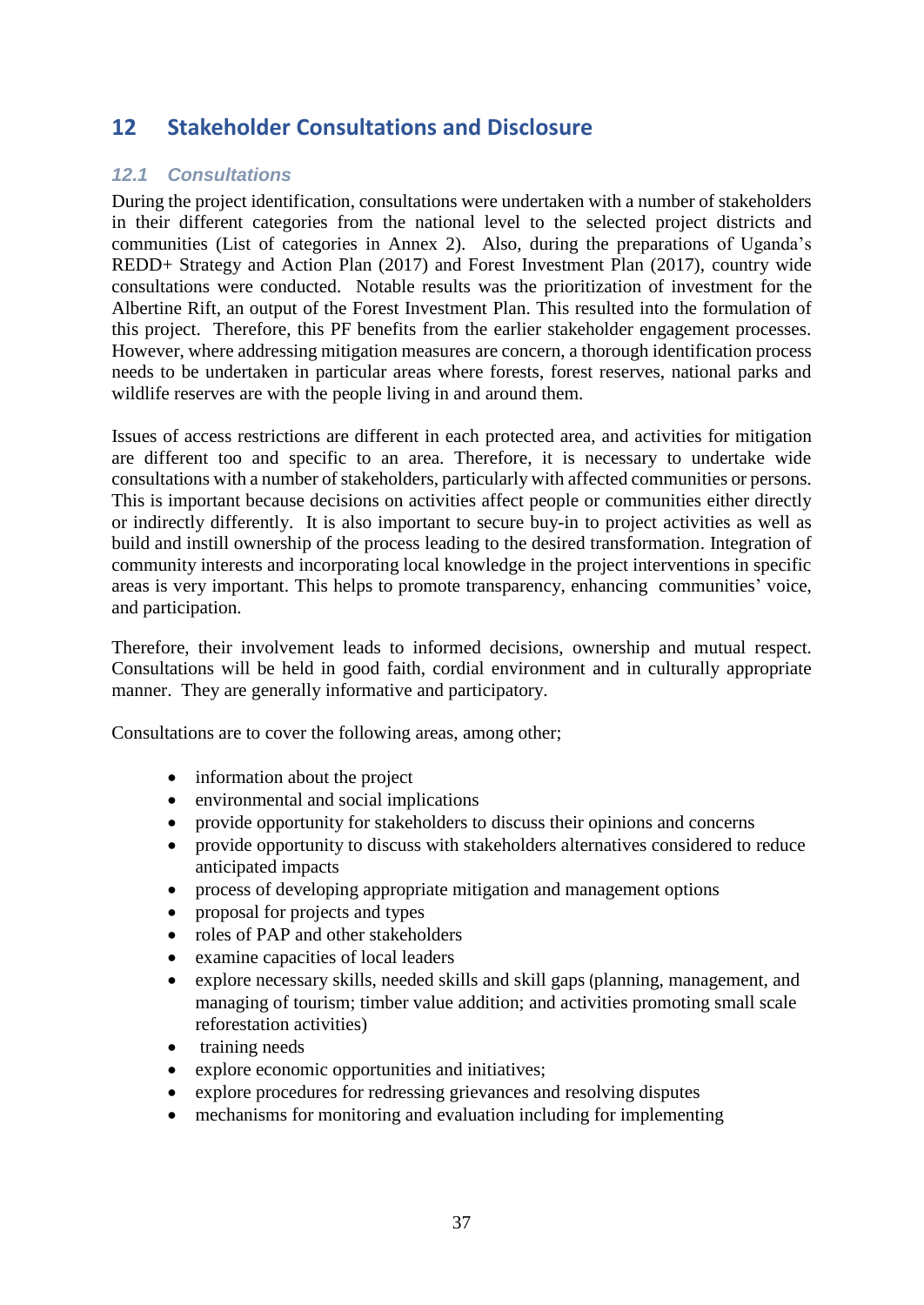Consultations to be held with stakeholders at the selected communities living around protected areas.

The stakeholder engagement strategy is to ensure widespread participation by all sections of PAPs, communities and other stakeholders. The stakeholder consultations are to be held through interviews, focus group discussions, key informants (such as local leaders, traditional leaders, elders, NGOs, CBO), face-to-face meetings, dialogue platforms, workshops, electronic communications. focal points persons (especially technical officers), community and stakeholder workshops. Overall, the following consultations may be held:

- Workshop/ meetings
	- 1) Representatives of communities
	- 2) Representatives of districts
	- 3) Representatives of UWA / NFA
- Interviews 1) Community leaders

#### <span id="page-38-0"></span>*12.2 Disclosure Requirements*

The final report of this PF will be submitted by the MWE to the World Bank for review and clearance. Once cleared, it will be disclosed in-country, in the appropriate form, manner and official language (English). Later on, the information from the documents specified above will be made available to affected communities and persons summarized in form of brochure or leaflets translated in the appropriate language that may include any of these: lugbara, lunyoro, kiswahili, lukonjo, rukiga, madi, ubatwa, lutoro and kwakwa.

After submitting the PF to the Bank for review and clearance, MWE shall post the above document on its website [https://www.MWE.go.ug](https://www.moes.go.ug/) and on the Bank's Infoshop. During implementation, MWE will prepare monitoring reports including ESS issues, make them available to affected communities and persons, post them on its website, and submit to the Bank for review.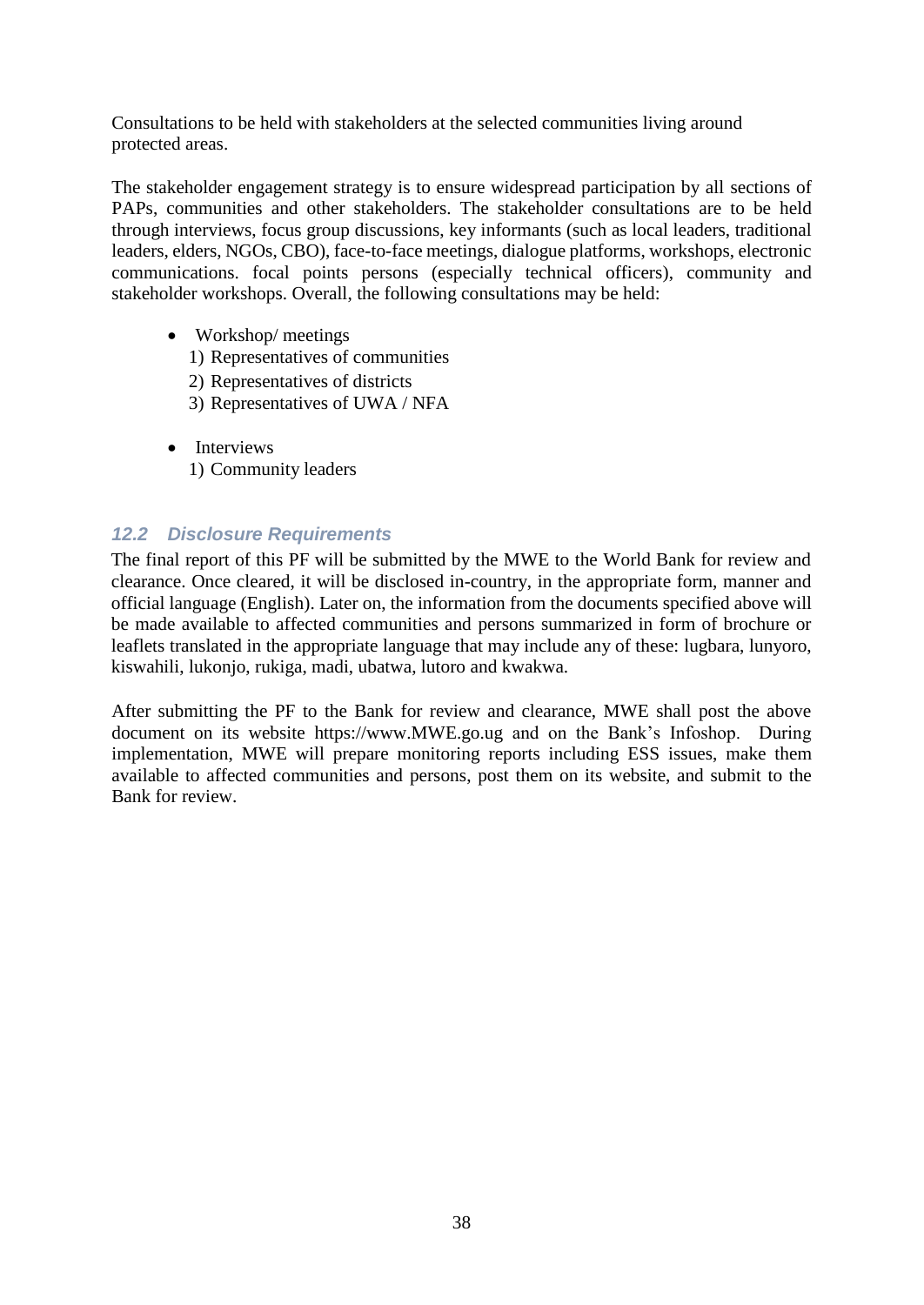#### <span id="page-39-0"></span>**REFERENCES**

- 1. Guidelines for Utilisation of Revenue Generated from Sport Hunting Program
- 2. Ministry of Education, Science, Technology and Sports, Uganda Secondary Education Improvement Project (REDD+), Draft Report Social Assessment, October 2018 Ministry of Tourism, Wildlife and Antiquities, Uganda Wildlife Policy, 2014
- 3. Ministry of Water and Environment, Forests and Resilient Landscapes Project, Environmental and Social Commitment Plan (ESCP), November 2019
- 4. Ministry of Water and Environment, Stakeholder Engagement Framework (SEF) for the Development of Stakeholder Engagement Plan (SFP) for the SFLP, 22nd September 2019
- 5. Republic of Liberia, Forestry Development Authority, Liberia Forest Sector Project, Process Framework (PF), Revised Draft Final Report
- 6. Strategic Environmental and Social Assessment (SESA), Working Document, 2019
- 7. The Constitution of the Republic of Uganda, 1995
- 8. The Republic of Uganda, Ministry of Water and Environment, (Nov. 2019), Stakeholder Engagement Framework (SEF), the Uganda Forests and Resilient Landscapes Project.
- 9. The Republic of Uganda, Ministry of Water and Environment, (Nov. 2019), Forests and Resilient Landscapes Project, Environmental and Social Commitment Plan (ESCP)
- 10. The Republic of Uganda, Ministry of Water and Environment, Strengthening Forest Protection and Landscape Resilience Project (SFLP), Project Profile,17th September 2019
- 11. The Uganda Wildlife Act 2019
- 12. The World Bank, Final Draft Report, *Defending Our Land: An Assessment of the Law, Resettlement Policies and Practices on Land Acquisition in Uganda*, Uganda Non-Lending Technical Assistance (NLTA), April, 2017
- 13. The World Bank, Uganda *Investing in Forests and Protected Areas for Climate-Smart Development* Project (P170466), Project Appraisal Document, November, 2019.
- 14. The World Bank, Uganda Forests and Resilient Landscapes Project (P170466), Concept Environmental and Social Review Summary, Concept Stage, (ESRS Concept Stage), July 2019 | Report No: ESRSC00726
- 15. Uganda Wildlife Authority, Community Conservation Policy, January 2019
- 16. Uganda's National REDD+ Programme-MWE/CONS/14-15/00439, Draft Final REDD+ National Strategy, October 2017
- 17. United Nations (2007). United Nations Declaration on the Rights of Indigenous Peoples, Adopted on the 107th plenary meeting on 13 September 2007.
- 18. United Nations Environment Programme World Conservation Monitoring Centre, UNEP-

WCMC, (2008). State of the World's Protected Areas: An annual review of global conservation progress, UNEP-WCMC, Cambridge.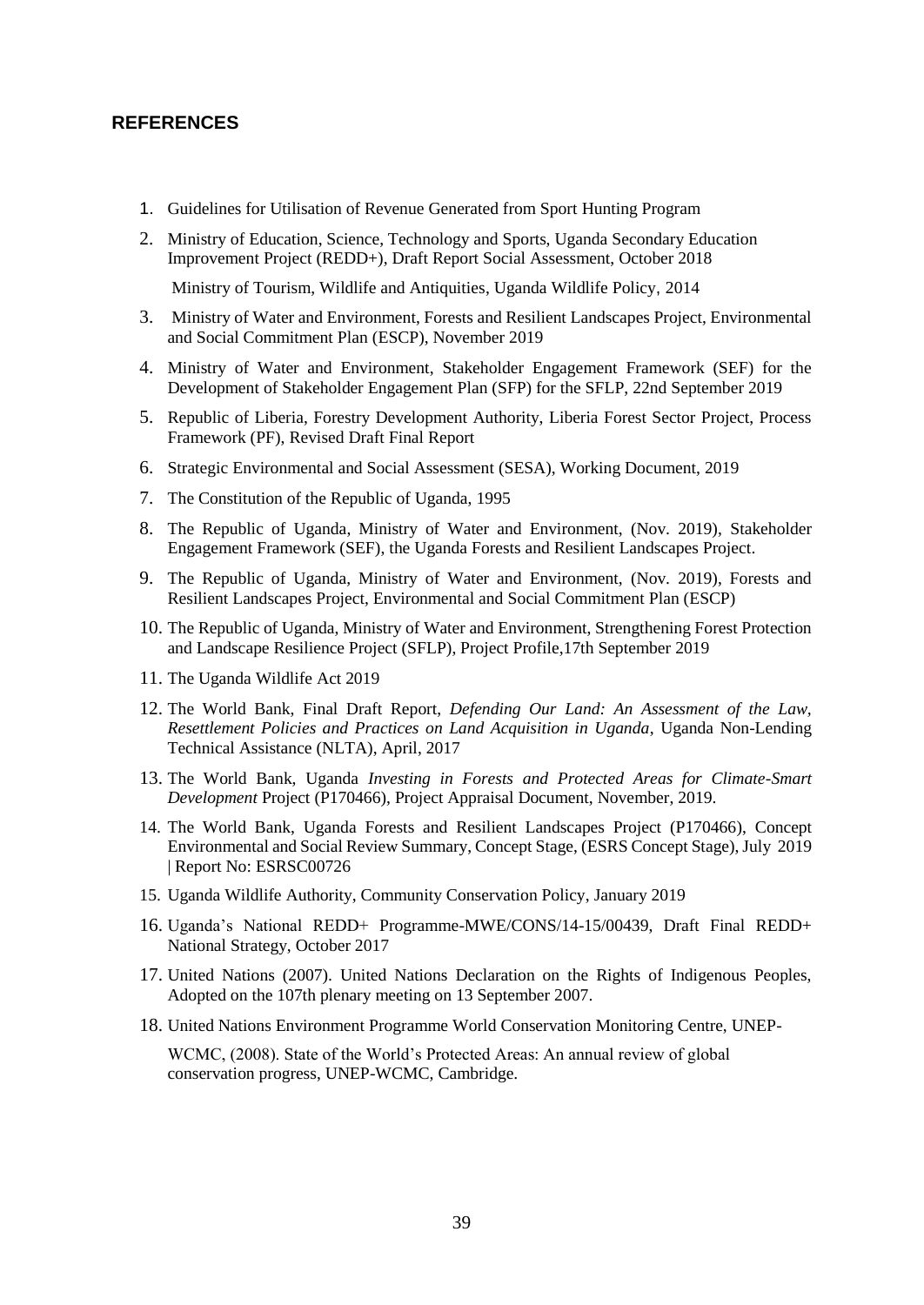### <span id="page-40-0"></span>**Annexes**

#### **Annex 1: Eight REDD+ Strategy Options**

| <b>Options</b>                          | <b>Sub-options</b>                                                          |
|-----------------------------------------|-----------------------------------------------------------------------------|
| Strategic option 1: Climate smart       | SLM and agroforestry practices;<br>1.                                       |
| agriculture                             | Rainwater harvesting with collection tank and drip irrigation;<br>2.        |
|                                         | Greenhouse cultivation of vegetables;<br>3.                                 |
| Strategic option 2: Sustainable         | Commercial small-holder and community bioenergy woodlots;<br>1.             |
| fuelwood and (commercial) charcoal      | Commercial small-holder and community poles and timber<br>2.                |
| production                              | plantations;                                                                |
|                                         | 3.<br>Improved charcoal kilns linked to bioenergy woodlots;                 |
| Strategic option 3: Large-scale         | Commercial transmission pole and timber plantation;<br>1.                   |
| commercial timber plantations           | Commercial pole and sawlog plantation;<br>2.                                |
|                                         | Improved charcoal kilns linked to plantation sites;<br>3.                   |
| Strategic option 4: Restoration of      | Designated areas for natural forest regeneration;<br>1.                     |
| natural forests in the landscape        | Restoration of degraded protected natural forest (i.e. national parks<br>2. |
|                                         | and forest reserves and forests on privately owned land);                   |
|                                         | Devolution of forest management through PFM and similar set-ups;<br>3.      |
|                                         | Traditional and customary forest management practices;<br>4.                |
| Strategic option 5: Energy efficient    | For fuelwood:<br>1.                                                         |
| cooking stoves                          | 2. For charcoal                                                             |
| Strategic option 6: Integrated wildfire | 1.<br>Integrated wildfire management                                        |
| management                              |                                                                             |
| Strategic option 7: Livestock rearing   | Change to exotic cattle varieties and cross-breeding;<br>1.                 |
| in Cattle Corridor                      | 2.<br>Agroforestry fodder production;                                       |
|                                         | 3.<br>Establishment of drinking water dams                                  |
| Strategic option 8: Strengthen Policy   | 1.<br>Strengthen Policy implementation for REDD+                            |
| implementation for REDD+                |                                                                             |

#### **Annex 2: List Of Categories of Stakeholders Consulted During Project Formulation**

| <b>National</b>                          | <b>Regional</b>        | <b>District</b>                           | <b>Communities</b>             |  |
|------------------------------------------|------------------------|-------------------------------------------|--------------------------------|--|
| Ministry of Water and Environment        | Nyabyeya Forest        |                                           | <b>Batwa Communities</b>       |  |
| Ministry of Tourism, Wildlife and        | College                | Kabale                                    | Ntandi/Sempaya - (SNP, FFI)    |  |
| Antiquities                              |                        | Rubanda                                   | Local Communities<br>around    |  |
| Ministry of Finance, Planning and        | Albert Water           | Kanungu                                   | <b>QENP</b> and MFNP           |  |
| <b>Economic Development</b>              | <b>Management Zone</b> | Rukungiri                                 | CFM Groups - Echuya            |  |
| Uganda Wildlife Authority                |                        | <b>Rubirizi</b>                           | Mgahinga (MGNP, BMCT and       |  |
| <b>National Forest Authority</b>         | <b>Budongo CFR</b>     |                                           | <b>OUBDU</b>                   |  |
| Water and Environment<br>Sector          |                        | Mitoma                                    | Mpungu/Buhoma/Rushaga          |  |
| Working Group                            |                        | <b>Buhweiju</b>                           | $(BINP + BMCT)$                |  |
| <b>Environment and Natural Resources</b> |                        | Kasese                                    | CRM - Echuya                   |  |
| <b>Sub-Sector Working Group</b>          |                        | Bundibugyo                                | CRM - Kasyoha Kitomi           |  |
| National Environment Management          |                        | <b>Ntoroko</b>                            | CRM - Budongo                  |  |
| Authority                                |                        | Kabarole                                  | Murchison Fall National Park - |  |
| <b>National Planning Authority</b>       |                        | <b>UWA District (Purongo)</b><br>Kyegegwa |                                |  |
| <b>Uganda Tourism Board</b>              |                        | Kyenjojo                                  | <b>CRM Kibale</b>              |  |
|                                          |                        | Kagadi                                    | Kyangwali<br>Refugees          |  |
|                                          |                        | Kibale                                    | Resettlement                   |  |
|                                          |                        | Hoima                                     |                                |  |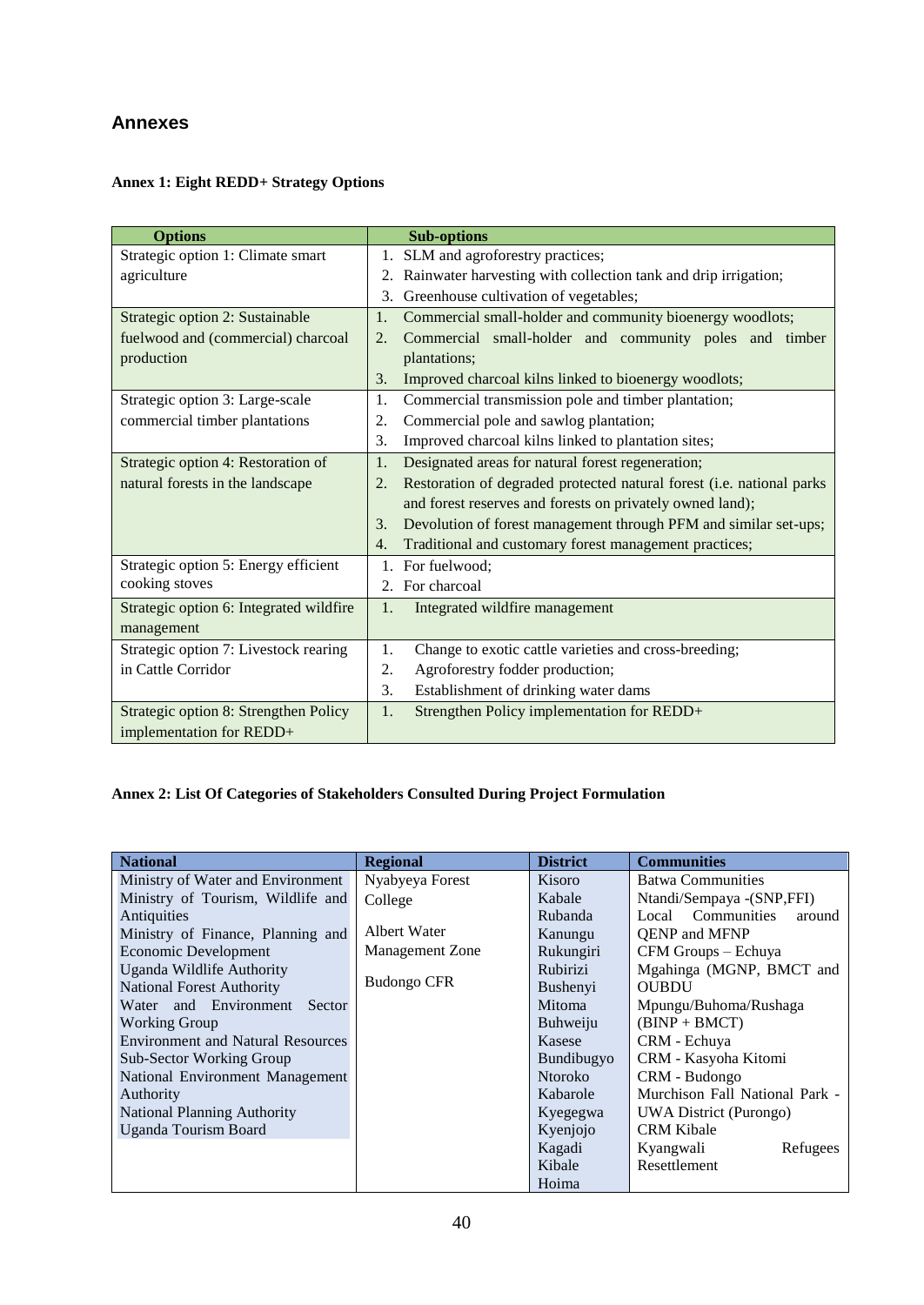|  | <b>Bulisa</b><br>Masindi | Rwamwanja<br>Resettlement | Refugee |
|--|--------------------------|---------------------------|---------|
|  | Kiryandongo              |                           |         |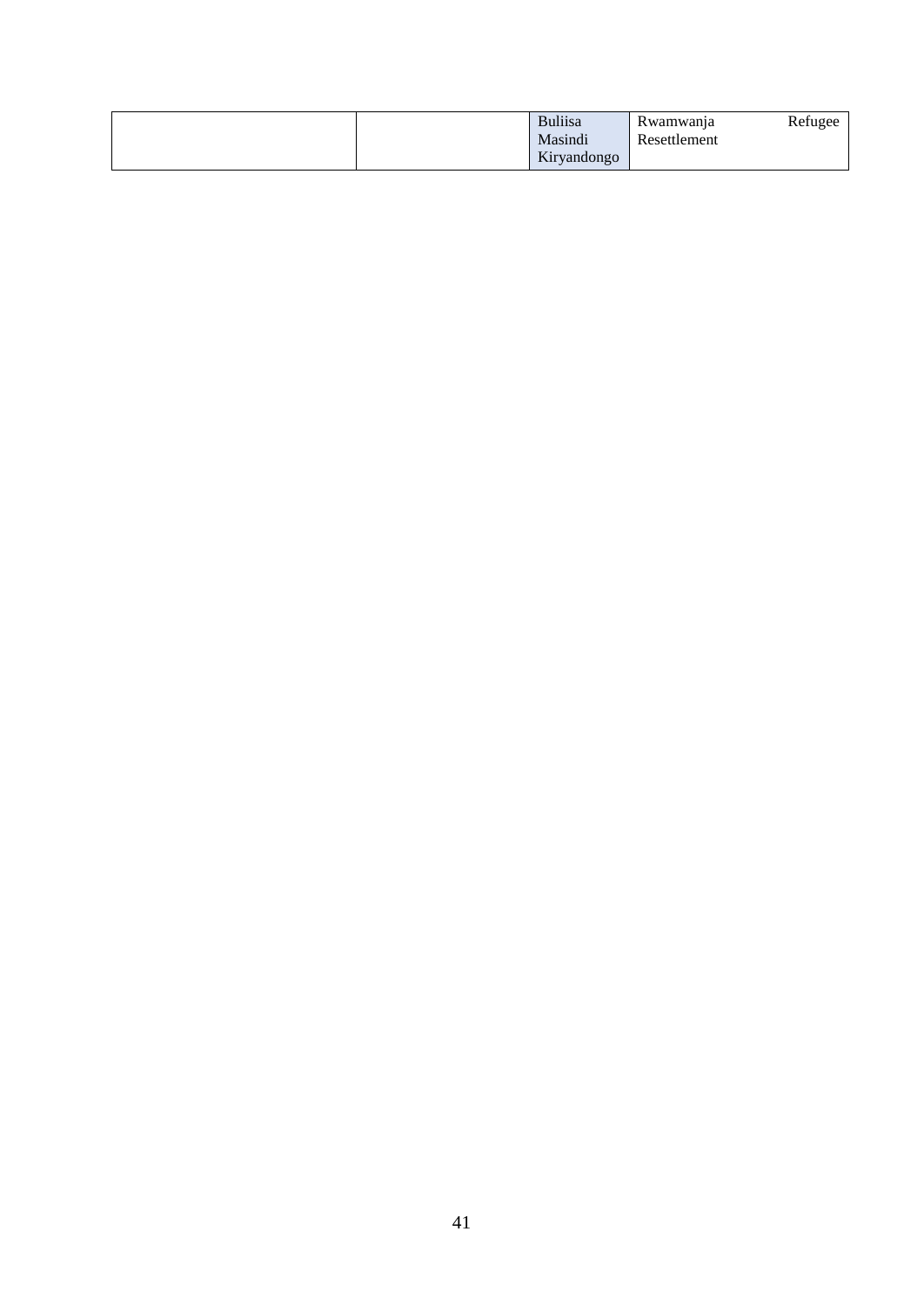#### **Annex 3. Summary of key issues raised during consultations**

#### **Summary of Key Issues from Consultations**

| <b>Aspects of</b><br><b>Concern</b> | <b>Insights</b>                                                                                                                        |
|-------------------------------------|----------------------------------------------------------------------------------------------------------------------------------------|
|                                     | <b>Ministry of Water and Environment</b>                                                                                               |
| <b>Consultations</b>                | There is a need for community consultations. This is important for ownership,                                                          |
|                                     | and addressing specific conditions rather than generalizing.                                                                           |
| Livelihoods                         | Need to look at:                                                                                                                       |
|                                     | (a) forest based- (i) apiculture (beehives); (ii) agroforestry- fast growing trees and                                                 |
|                                     | leguminous crops; (iii) establishment of woodlots; (iv) afforestation.                                                                 |
|                                     | (b) small piece of landholding- (i)home gardens; (ii)rearing of domestic animals-                                                      |
|                                     | pigs and goats; (iii) poultry and turkeys;<br>(c) Fish farming-this takes at least 8 months. Not very preferable for households.       |
|                                     | (d) Commercial - (i) salons- concern their sustainability; (ii) Non-timber forest                                                      |
|                                     | products- crafts; (iii) SACCOs- encouragement, making available for funding and                                                        |
|                                     | also it can be alternative funding sources.                                                                                            |
| <b>Policies</b>                     | Engagement of communities is enabled through available policies, laws and                                                              |
|                                     | guidelines. Therefore, it is possible for managing projects.                                                                           |
| <b>Management</b>                   | Important to have the following documented: (i) register of PAP; (ii) clear                                                            |
| of conflicts                        | eligibility criteria; (iii) use and adherence to guidelines; (iv) establishing                                                         |
|                                     | committees among PAP and chosen by them; (v) Registering of the formed                                                                 |
| <b>Management</b>                   | committees.<br>Form associations based on the livelihood alternatives                                                                  |
| of livelihood                       |                                                                                                                                        |
| enterprises                         |                                                                                                                                        |
|                                     | <b>National Forestry Authority</b>                                                                                                     |
|                                     |                                                                                                                                        |
| <b>District Local</b>               | Boundary surveys- the involvement of DLG political and civil leaderships is<br>(i)                                                     |
| Government                          | very important.                                                                                                                        |
|                                     | Collaborative forest management- support is needed from district<br>(iii)                                                              |
|                                     | community development officers, forest officers for mobilizations and<br>technical support, plan implementation, management of groups, |
|                                     | settlement of governance issues and in the formation of CFM.                                                                           |
|                                     | Funding-There are community development driven funds which are<br>(iii)                                                                |
|                                     | obtainable in the districts. These funds do boost CFM activities.                                                                      |
| <b>Guidelines</b>                   | There are guidelines in place for the formation of CFM. Formation of CRM,                                                              |
|                                     | depending on communities, can take more than a year in some instance.                                                                  |
| <b>Challenges</b>                   | The following are key challenges: (i) Formation of CFM is time consuming;                                                              |
|                                     | (ii) Balancing between conservation and livelihoods; (iii) Funding inadequacies; (iv)                                                  |
|                                     | compliances; (v) Expectations are high among CFM and communities; (vi)                                                                 |
|                                     | Capacity is low in CFM and communities to manage and implement agreements;<br>and NFA capacity is also low.                            |
| <b>Management</b>                   | This needs the following: (i) transparency; (ii) bring in mediators like community                                                     |
| of Conflicts                        | development officers who help in settling conflicts within the groups; (iii) define                                                    |
|                                     | areas of possible conflicts and remedies.                                                                                              |
| Livelihood                          | Require diversification of livelihood not necessarily related to forests e.g                                                           |
|                                     | agriculture.                                                                                                                           |
| <b>Refugee</b>                      | Not practical to form CFM among refugee communities. Refugees look at                                                                  |
| community                           | themselves as temporal.                                                                                                                |